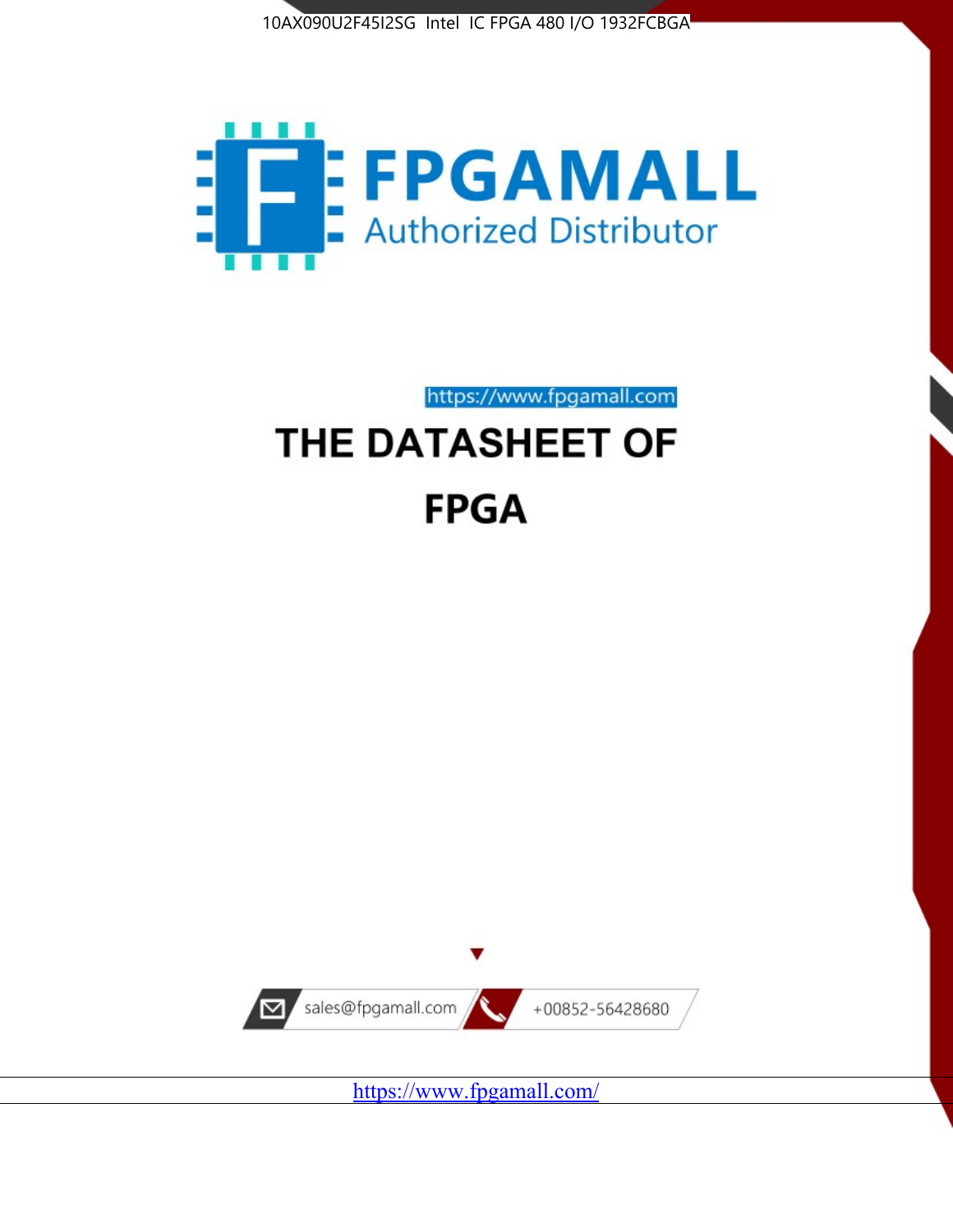10AX090U2F45I2SG Intel IC FPGA 480 I/O 1932FCBGA



# **Intel® Arria® 10 Device Overview**



**A10-OVERVIEW | 2018.12.06** Latest document on the web: **[PDF](https://www.intel.com/content/dam/www/programmable/us/en/pdfs/literature/hb/arria-10/a10_overview.pdf)** | **[HTML](https://www.intel.com/content/www/us/en/programmable/documentation/sam1403480274650.html)**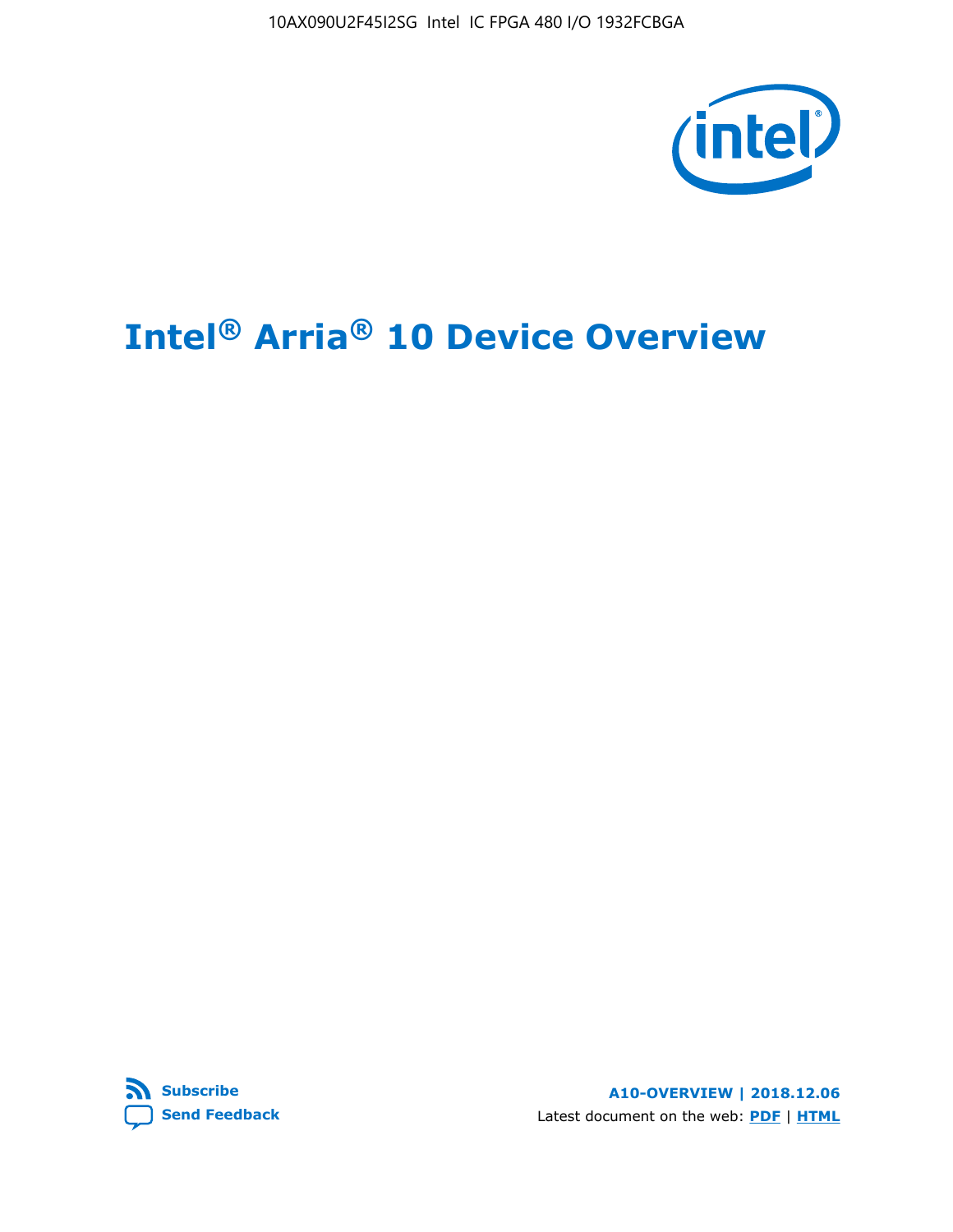

**Contents** 

# **Contents**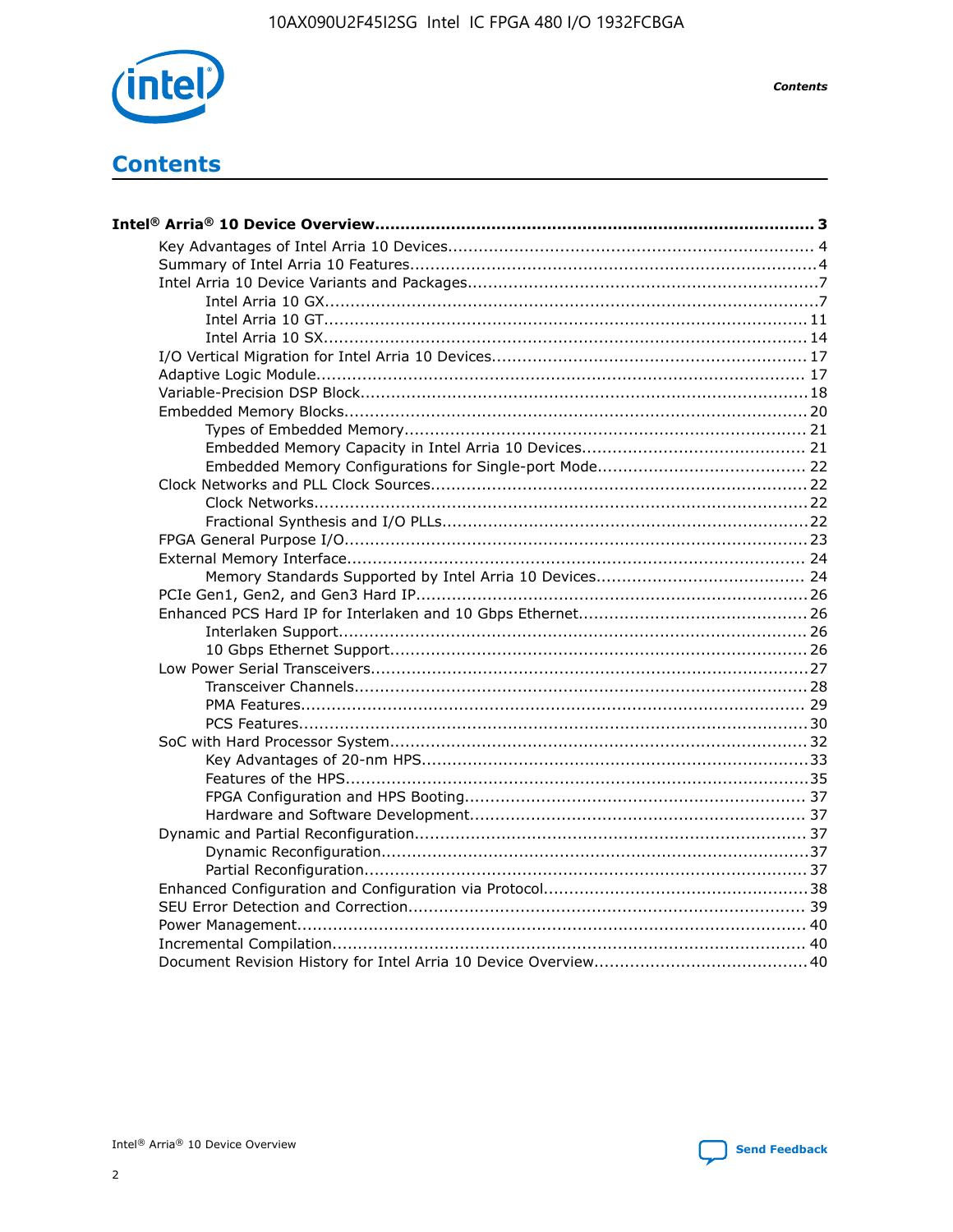**A10-OVERVIEW | 2018.12.06**

**[Send Feedback](mailto:FPGAtechdocfeedback@intel.com?subject=Feedback%20on%20Intel%20Arria%2010%20Device%20Overview%20(A10-OVERVIEW%202018.12.06)&body=We%20appreciate%20your%20feedback.%20In%20your%20comments,%20also%20specify%20the%20page%20number%20or%20paragraph.%20Thank%20you.)**



# **Intel® Arria® 10 Device Overview**

The Intel<sup>®</sup> Arria<sup>®</sup> 10 device family consists of high-performance and power-efficient 20 nm mid-range FPGAs and SoCs.

Intel Arria 10 device family delivers:

- Higher performance than the previous generation of mid-range and high-end FPGAs.
- Power efficiency attained through a comprehensive set of power-saving technologies.

The Intel Arria 10 devices are ideal for high performance, power-sensitive, midrange applications in diverse markets.

| <b>Market</b>         | <b>Applications</b>                                                                                               |
|-----------------------|-------------------------------------------------------------------------------------------------------------------|
| Wireless              | Channel and switch cards in remote radio heads<br>٠<br>Mobile backhaul<br>٠                                       |
| Wireline              | 40G/100G muxponders and transponders<br>٠<br>100G line cards<br>٠<br><b>Bridging</b><br>٠<br>Aggregation<br>٠     |
| <b>Broadcast</b>      | Studio switches<br>٠<br>Servers and transport<br>٠<br>Videoconferencing<br>٠<br>Professional audio and video<br>٠ |
| Computing and Storage | Flash cache<br>٠<br>Cloud computing servers<br>٠<br>Server acceleration<br>٠                                      |
| Medical               | Diagnostic scanners<br>٠<br>Diagnostic imaging<br>٠                                                               |
| Military              | Missile guidance and control<br>٠<br>Radar<br>٠<br>Electronic warfare<br>٠<br>Secure communications<br>٠          |

#### **Table 1. Sample Markets and Ideal Applications for Intel Arria 10 Devices**

#### **Related Information**

- [Intel Arria 10 Device Handbook: Known Issues](http://www.altera.com/support/kdb/solutions/rd07302013_646.html) Lists the planned updates to the *Intel Arria 10 Device Handbook* chapters.
- [Intel Arria 10 GX/GT Device Errata and Design Recommendations](https://www.intel.com/content/www/us/en/programmable/documentation/agz1493851706374.html#yqz1494433888646)
- [Intel Arria 10 SX Device Errata and Design Recommendations](https://www.intel.com/content/www/us/en/programmable/documentation/cru1462832385668.html#cru1462832558642)

Intel Corporation. All rights reserved. Intel, the Intel logo, Altera, Arria, Cyclone, Enpirion, MAX, Nios, Quartus and Stratix words and logos are trademarks of Intel Corporation or its subsidiaries in the U.S. and/or other countries. Intel warrants performance of its FPGA and semiconductor products to current specifications in accordance with Intel's standard warranty, but reserves the right to make changes to any products and services at any time without notice. Intel assumes no responsibility or liability arising out of the application or use of any information, product, or service described herein except as expressly agreed to in writing by Intel. Intel customers are advised to obtain the latest version of device specifications before relying on any published information and before placing orders for products or services. \*Other names and brands may be claimed as the property of others.

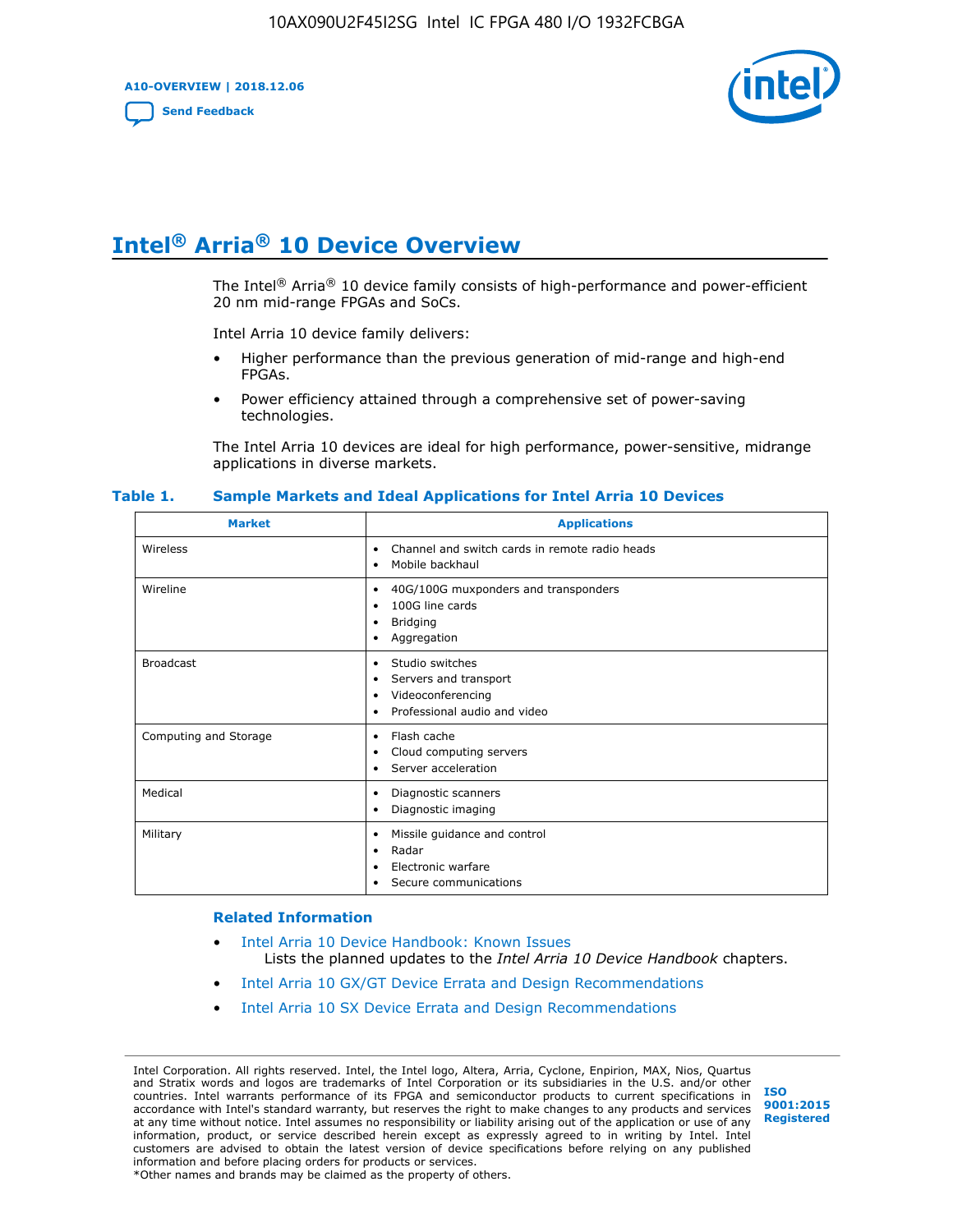

# **Key Advantages of Intel Arria 10 Devices**

# **Table 2. Key Advantages of the Intel Arria 10 Device Family**

| <b>Advantage</b>                                                                                          | <b>Supporting Feature</b>                                                                                                                                                                                                                                                                                                |
|-----------------------------------------------------------------------------------------------------------|--------------------------------------------------------------------------------------------------------------------------------------------------------------------------------------------------------------------------------------------------------------------------------------------------------------------------|
| Enhanced core architecture                                                                                | Built on TSMC's 20 nm process technology<br>٠<br>60% higher performance than the previous generation of mid-range FPGAs<br>٠<br>15% higher performance than the fastest previous-generation FPGA<br>٠                                                                                                                    |
| High-bandwidth integrated<br>transceivers                                                                 | Short-reach rates up to 25.8 Gigabits per second (Gbps)<br>٠<br>Backplane capability up to 12.5 Gbps<br>٠<br>Integrated 10GBASE-KR and 40GBASE-KR4 Forward Error Correction (FEC)<br>٠                                                                                                                                   |
| Improved logic integration and<br>hard IP blocks                                                          | 8-input adaptive logic module (ALM)<br>٠<br>Up to 65.6 megabits (Mb) of embedded memory<br>٠<br>Variable-precision digital signal processing (DSP) blocks<br>Fractional synthesis phase-locked loops (PLLs)<br>Hard PCI Express Gen3 IP blocks<br>Hard memory controllers and PHY up to 2,400 Megabits per second (Mbps) |
| Second generation hard<br>processor system (HPS) with<br>integrated ARM* Cortex*-A9*<br>MPCore* processor | Tight integration of a dual-core ARM Cortex-A9 MPCore processor, hard IP, and an<br>٠<br>FPGA in a single Intel Arria 10 system-on-a-chip (SoC)<br>Supports over 128 Gbps peak bandwidth with integrated data coherency between<br>$\bullet$<br>the processor and the FPGA fabric                                        |
| Advanced power savings                                                                                    | Comprehensive set of advanced power saving features<br>٠<br>Power-optimized MultiTrack routing and core architecture<br>٠<br>Up to 40% lower power compared to previous generation of mid-range FPGAs<br>Up to 60% lower power compared to previous generation of high-end FPGAs                                         |

# **Summary of Intel Arria 10 Features**

## **Table 3. Summary of Features for Intel Arria 10 Devices**

| <b>Feature</b>                  | <b>Description</b>                                                                                                                                                                                                                                                                                                                                                                                 |
|---------------------------------|----------------------------------------------------------------------------------------------------------------------------------------------------------------------------------------------------------------------------------------------------------------------------------------------------------------------------------------------------------------------------------------------------|
| Technology                      | TSMC's 20-nm SoC process technology<br>Allows operation at a lower $V_{\text{CC}}$ level of 0.82 V instead of the 0.9 V standard $V_{\text{CC}}$ core voltage                                                                                                                                                                                                                                      |
| Packaging                       | 1.0 mm ball-pitch Fineline BGA packaging<br>٠<br>0.8 mm ball-pitch Ultra Fineline BGA packaging<br>Multiple devices with identical package footprints for seamless migration between different<br><b>FPGA</b> densities<br>Devices with compatible package footprints allow migration to next generation high-end<br>Stratix $@10$ devices<br>RoHS, leaded $(1)$ , and lead-free (Pb-free) options |
| High-performance<br>FPGA fabric | Enhanced 8-input ALM with four registers<br>Improved multi-track routing architecture to reduce congestion and improve compilation time<br>Hierarchical core clocking architecture<br>Fine-grained partial reconfiguration                                                                                                                                                                         |
| Internal memory<br>blocks       | M20K-20-Kb memory blocks with hard error correction code (ECC)<br>Memory logic array block (MLAB)-640-bit memory                                                                                                                                                                                                                                                                                   |
|                                 | continued                                                                                                                                                                                                                                                                                                                                                                                          |



<sup>(1)</sup> Contact Intel for availability.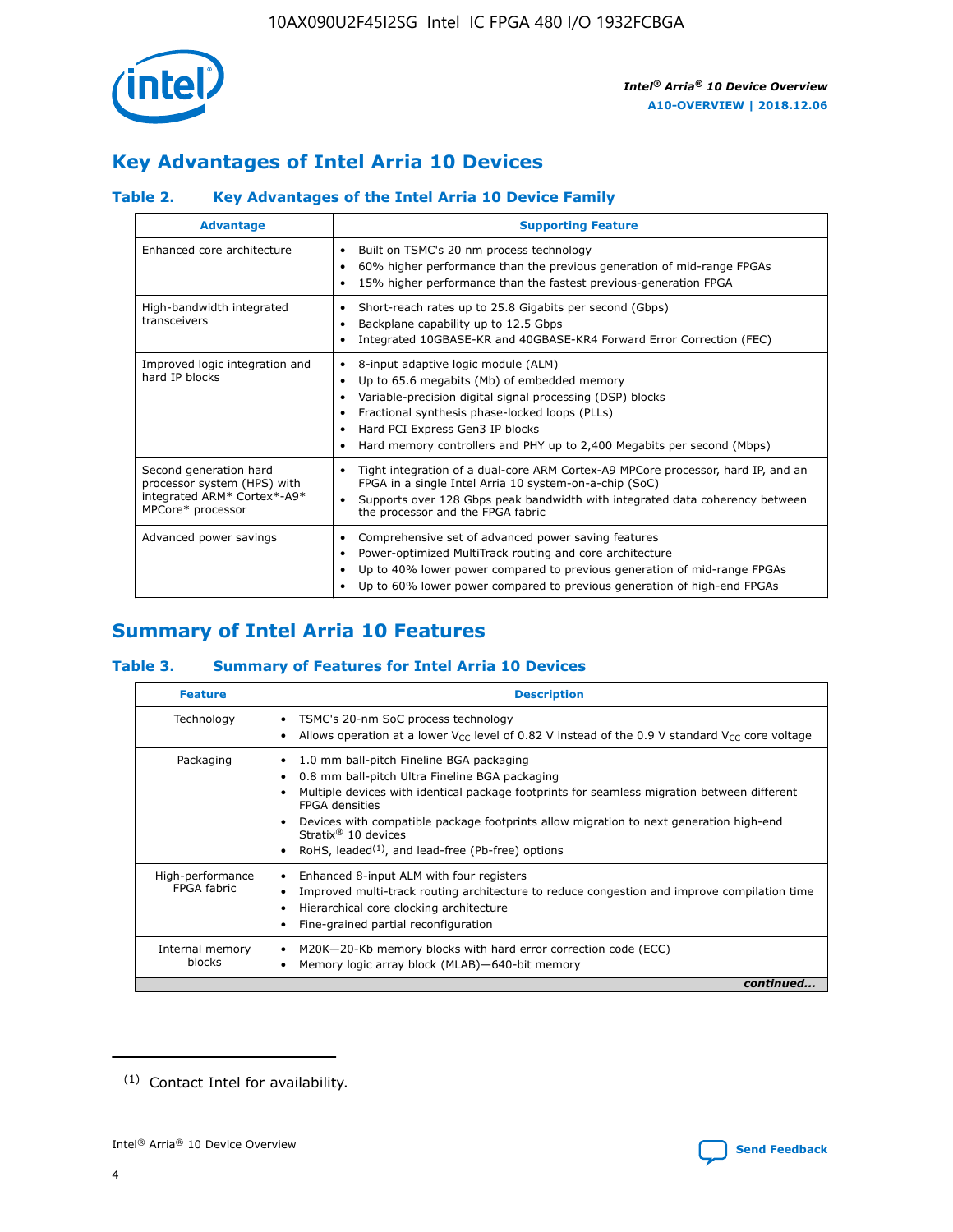$\mathsf{r}$ 



| <b>Feature</b>                         |                                                                                                                | <b>Description</b>                                                                                                                                                                                                                                                                                                                                                                                                                                                                                                                                                                                                                                                                                                                                                                                                                          |
|----------------------------------------|----------------------------------------------------------------------------------------------------------------|---------------------------------------------------------------------------------------------------------------------------------------------------------------------------------------------------------------------------------------------------------------------------------------------------------------------------------------------------------------------------------------------------------------------------------------------------------------------------------------------------------------------------------------------------------------------------------------------------------------------------------------------------------------------------------------------------------------------------------------------------------------------------------------------------------------------------------------------|
| Embedded Hard IP<br>blocks             | Variable-precision DSP                                                                                         | Native support for signal processing precision levels from $18 \times 19$ to<br>$\bullet$<br>54 x 54<br>Native support for 27 x 27 multiplier mode<br>64-bit accumulator and cascade for systolic finite impulse responses<br>(FIRs)<br>Internal coefficient memory banks<br>٠<br>Preadder/subtractor for improved efficiency<br>Additional pipeline register to increase performance and reduce<br>power<br>Supports floating point arithmetic:<br>- Perform multiplication, addition, subtraction, multiply-add,<br>multiply-subtract, and complex multiplication.<br>- Supports multiplication with accumulation capability, cascade<br>summation, and cascade subtraction capability.<br>- Dynamic accumulator reset control.<br>- Support direct vector dot and complex multiplication chaining<br>multiply floating point DSP blocks. |
|                                        | Memory controller                                                                                              | DDR4, DDR3, and DDR3L                                                                                                                                                                                                                                                                                                                                                                                                                                                                                                                                                                                                                                                                                                                                                                                                                       |
|                                        | PCI Express*                                                                                                   | PCI Express (PCIe*) Gen3 (x1, x2, x4, or x8), Gen2 (x1, x2, x4, or x8)<br>and Gen1 (x1, x2, x4, or x8) hard IP with complete protocol stack,<br>endpoint, and root port                                                                                                                                                                                                                                                                                                                                                                                                                                                                                                                                                                                                                                                                     |
|                                        | Transceiver I/O                                                                                                | 10GBASE-KR/40GBASE-KR4 Forward Error Correction (FEC)<br>PCS hard IPs that support:<br>- 10-Gbps Ethernet (10GbE)<br>- PCIe PIPE interface<br>- Interlaken<br>- Gbps Ethernet (GbE)<br>- Common Public Radio Interface (CPRI) with deterministic latency<br>support<br>- Gigabit-capable passive optical network (GPON) with fast lock-<br>time support<br>13.5G JESD204b<br>$\bullet$<br>8B/10B, 64B/66B, 64B/67B encoders and decoders<br>Custom mode support for proprietary protocols                                                                                                                                                                                                                                                                                                                                                   |
| Core clock networks                    | $\bullet$<br>$\bullet$                                                                                         | Up to 800 MHz fabric clocking, depending on the application:<br>- 667 MHz external memory interface clocking with 2,400 Mbps DDR4 interface<br>- 800 MHz LVDS interface clocking with 1,600 Mbps LVDS interface<br>Global, regional, and peripheral clock networks<br>Clock networks that are not used can be gated to reduce dynamic power                                                                                                                                                                                                                                                                                                                                                                                                                                                                                                 |
| Phase-locked loops<br>(PLLs)           | High-resolution fractional synthesis PLLs:<br>$\bullet$<br>Integer PLLs:<br>- Adjacent to general purpose I/Os | - Precision clock synthesis, clock delay compensation, and zero delay buffering (ZDB)<br>- Support integer mode and fractional mode<br>- Fractional mode support with third-order delta-sigma modulation<br>- Support external memory and LVDS interfaces                                                                                                                                                                                                                                                                                                                                                                                                                                                                                                                                                                                   |
| FPGA General-purpose<br>$I/Os$ (GPIOs) | On-chip termination (OCT)<br>$\bullet$                                                                         | 1.6 Gbps LVDS-every pair can be configured as receiver or transmitter<br>1.2 V to 3.0 V single-ended LVTTL/LVCMOS interfacing                                                                                                                                                                                                                                                                                                                                                                                                                                                                                                                                                                                                                                                                                                               |
| <b>External Memory</b><br>Interface    |                                                                                                                | Hard memory controller- DDR4, DDR3, and DDR3L support<br>$-$ DDR4-speeds up to 1,200 MHz/2,400 Mbps<br>- DDR3-speeds up to 1,067 MHz/2,133 Mbps<br>Soft memory controller—provides support for RLDRAM $3^{(2)}$ , QDR IV $(2^2)$ , and QDR II+<br>continued                                                                                                                                                                                                                                                                                                                                                                                                                                                                                                                                                                                 |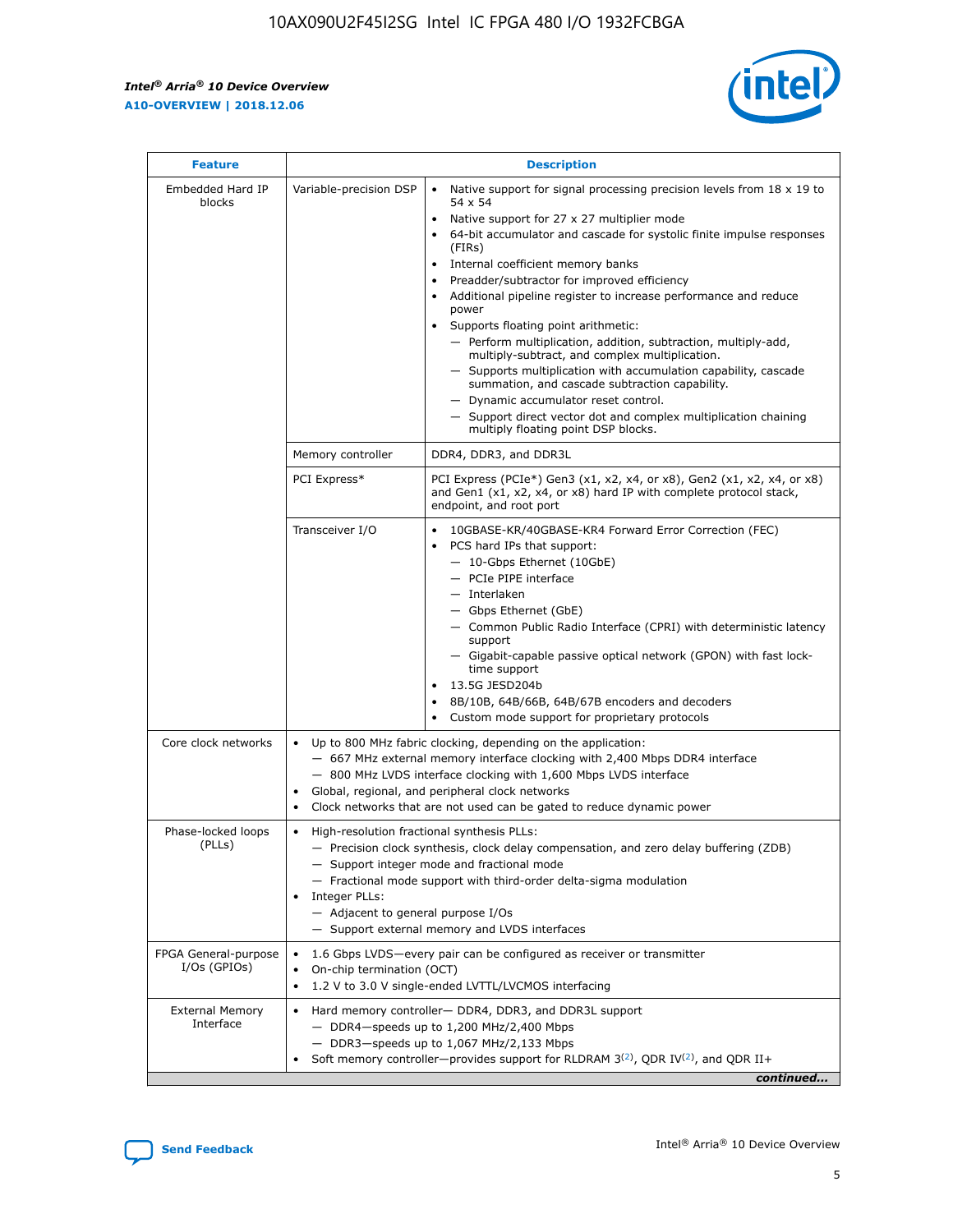

| <b>Feature</b>                                    | <b>Description</b>                                                                                                                                                                                                                                                                                                                                                                                                                                                                                                                                                                                                                             |  |  |  |  |  |  |  |
|---------------------------------------------------|------------------------------------------------------------------------------------------------------------------------------------------------------------------------------------------------------------------------------------------------------------------------------------------------------------------------------------------------------------------------------------------------------------------------------------------------------------------------------------------------------------------------------------------------------------------------------------------------------------------------------------------------|--|--|--|--|--|--|--|
| Low-power serial<br>transceivers                  | • Continuous operating range:<br>- Intel Arria 10 GX-1 Gbps to 17.4 Gbps<br>- Intel Arria 10 GT-1 Gbps to 25.8 Gbps<br>Backplane support:<br>$-$ Intel Arria 10 GX-up to 12.5<br>$-$ Intel Arria 10 GT-up to 12.5<br>Extended range down to 125 Mbps with oversampling<br>ATX transmit PLLs with user-configurable fractional synthesis capability<br>• Electronic Dispersion Compensation (EDC) support for XFP, SFP+, QSFP, and CFP optical<br>module<br>• Adaptive linear and decision feedback equalization<br>Transmitter pre-emphasis and de-emphasis<br>$\bullet$<br>Dynamic partial reconfiguration of individual transceiver channels |  |  |  |  |  |  |  |
| <b>HPS</b><br>(Intel Arria 10 SX<br>devices only) | Processor and system<br>Dual-core ARM Cortex-A9 MPCore processor-1.2 GHz CPU with<br>$\bullet$<br>1.5 GHz overdrive capability<br>256 KB on-chip RAM and 64 KB on-chip ROM<br>$\bullet$<br>System peripherals-general-purpose timers, watchdog timers, direct<br>memory access (DMA) controller, FPGA configuration manager, and<br>clock and reset managers<br>• Security features—anti-tamper, secure boot, Advanced Encryption<br>Standard (AES) and authentication (SHA)<br>ARM CoreSight* JTAG debug access port, trace port, and on-chip<br>trace storage                                                                                |  |  |  |  |  |  |  |
|                                                   | <b>External interfaces</b><br>Hard memory interface—Hard memory controller (2,400 Mbps DDR4,<br>$\bullet$<br>and 2,133 Mbps DDR3), Quad serial peripheral interface (QSPI) flash<br>controller, NAND flash controller, direct memory access (DMA)<br>controller, Secure Digital/MultiMediaCard (SD/MMC) controller<br>Communication interface-10/100/1000 Ethernet media access<br>control (MAC), USB On-The-GO (OTG) controllers, I <sup>2</sup> C controllers,<br>UART 16550, serial peripheral interface (SPI), and up to 62<br>HPS GPIO interfaces (48 direct-share I/Os)                                                                  |  |  |  |  |  |  |  |
|                                                   | High-performance ARM AMBA* AXI bus bridges that support<br>Interconnects to core<br>$\bullet$<br>simultaneous read and write<br>HPS-FPGA bridges—include the FPGA-to-HPS, HPS-to-FPGA, and<br>$\bullet$<br>lightweight HPS-to-FPGA bridges that allow the FPGA fabric to issue<br>transactions to slaves in the HPS, and vice versa<br>Configuration bridge that allows HPS configuration manager to<br>configure the core logic via dedicated 32-bit configuration port<br>FPGA-to-HPS SDRAM controller bridge-provides configuration<br>interfaces for the multiport front end (MPFE) of the HPS SDRAM<br>controller                         |  |  |  |  |  |  |  |
| Configuration                                     | Tamper protection—comprehensive design protection to protect your valuable IP investments<br>Enhanced 256-bit advanced encryption standard (AES) design security with authentication<br>$\bullet$<br>Configuration via protocol (CvP) using PCIe Gen1, Gen2, or Gen3<br>continued                                                                                                                                                                                                                                                                                                                                                              |  |  |  |  |  |  |  |

<sup>(2)</sup> Intel Arria 10 devices support this external memory interface using hard PHY with soft memory controller.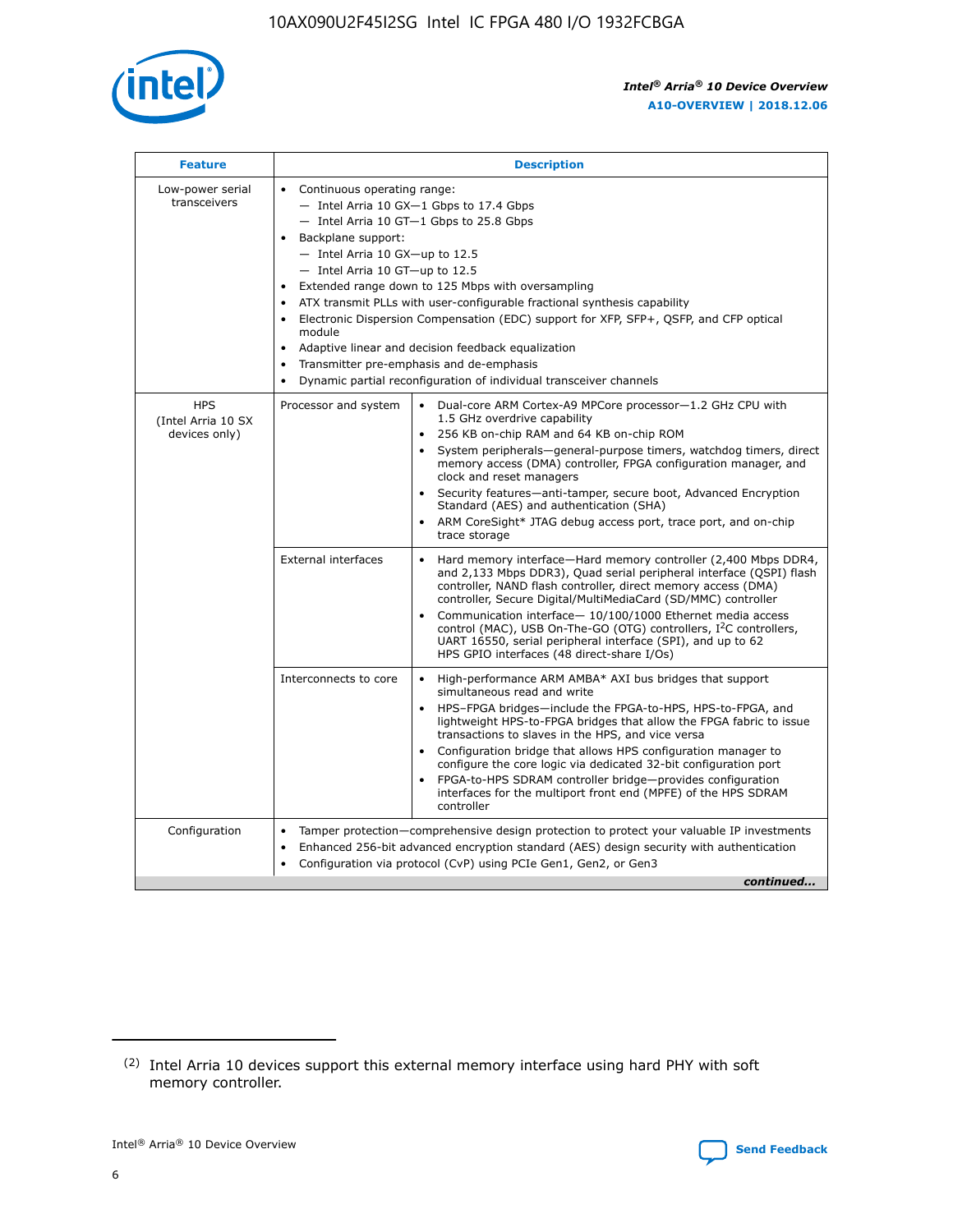

| <b>Feature</b>     | <b>Description</b>                                                                                                                                                                                               |
|--------------------|------------------------------------------------------------------------------------------------------------------------------------------------------------------------------------------------------------------|
|                    | Dynamic reconfiguration of the transceivers and PLLs<br>Fine-grained partial reconfiguration of the core fabric<br>Active Serial x4 Interface<br>$\bullet$                                                       |
| Power management   | SmartVID<br>Low static power device options<br>Programmable Power Technology<br>Intel Quartus <sup>®</sup> Prime integrated power analysis                                                                       |
| Software and tools | Intel Quartus Prime design suite<br>Transceiver toolkit<br>Platform Designer system integration tool<br>DSP Builder for Intel FPGAs<br>OpenCL <sup>™</sup> support<br>Intel SoC FPGA Embedded Design Suite (EDS) |

## **Related Information**

[Intel Arria 10 Transceiver PHY Overview](https://www.intel.com/content/www/us/en/programmable/documentation/nik1398707230472.html#nik1398706768037) Provides details on Intel Arria 10 transceivers.

# **Intel Arria 10 Device Variants and Packages**

#### **Table 4. Device Variants for the Intel Arria 10 Device Family**

| <b>Variant</b>    | <b>Description</b>                                                                                                                                                                                                     |
|-------------------|------------------------------------------------------------------------------------------------------------------------------------------------------------------------------------------------------------------------|
| Intel Arria 10 GX | FPGA featuring 17.4 Gbps transceivers for short reach applications with 12.5 backplane driving<br>capability.                                                                                                          |
| Intel Arria 10 GT | FPGA featuring:<br>17.4 Gbps transceivers for short reach applications with 12.5 backplane driving capability.<br>25.8 Gbps transceivers for supporting CAUI-4 and CEI-25G applications with CFP2 and CFP4<br>modules. |
| Intel Arria 10 SX | SoC integrating ARM-based HPS and FPGA featuring 17.4 Gbps transceivers for short reach<br>applications with 12.5 backplane driving capability.                                                                        |

# **Intel Arria 10 GX**

This section provides the available options, maximum resource counts, and package plan for the Intel Arria 10 GX devices.

The information in this section is correct at the time of publication. For the latest information and to get more details, refer to the Intel FPGA Product Selector.

#### **Related Information**

#### [Intel FPGA Product Selector](http://www.altera.com/products/selector/psg-selector.html) Provides the latest information on Intel products.

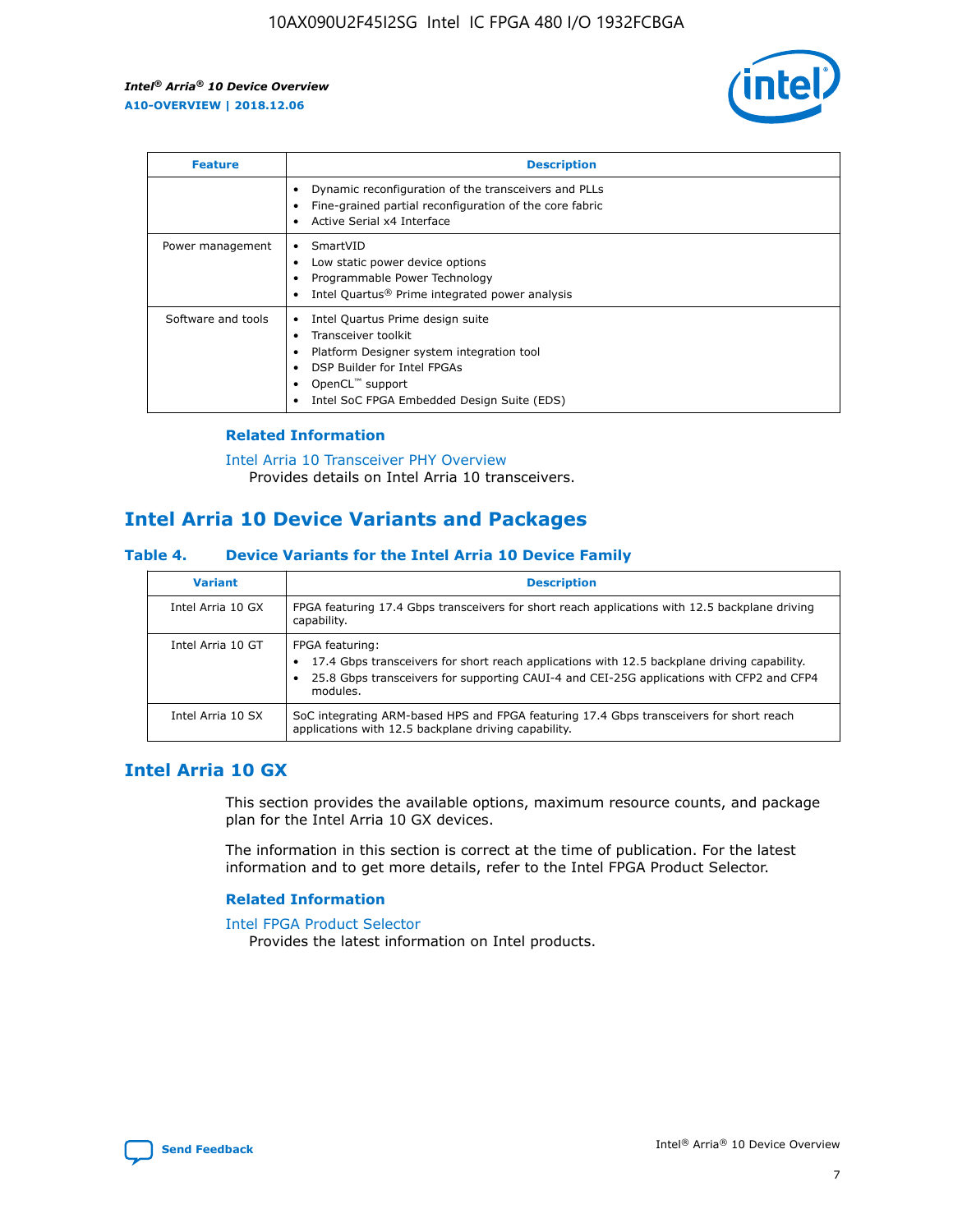

# **Available Options**





#### **Related Information**

[Transceiver Performance for Intel Arria 10 GX/SX Devices](https://www.intel.com/content/www/us/en/programmable/documentation/mcn1413182292568.html#mcn1413213965502) Provides more information about the transceiver speed grade.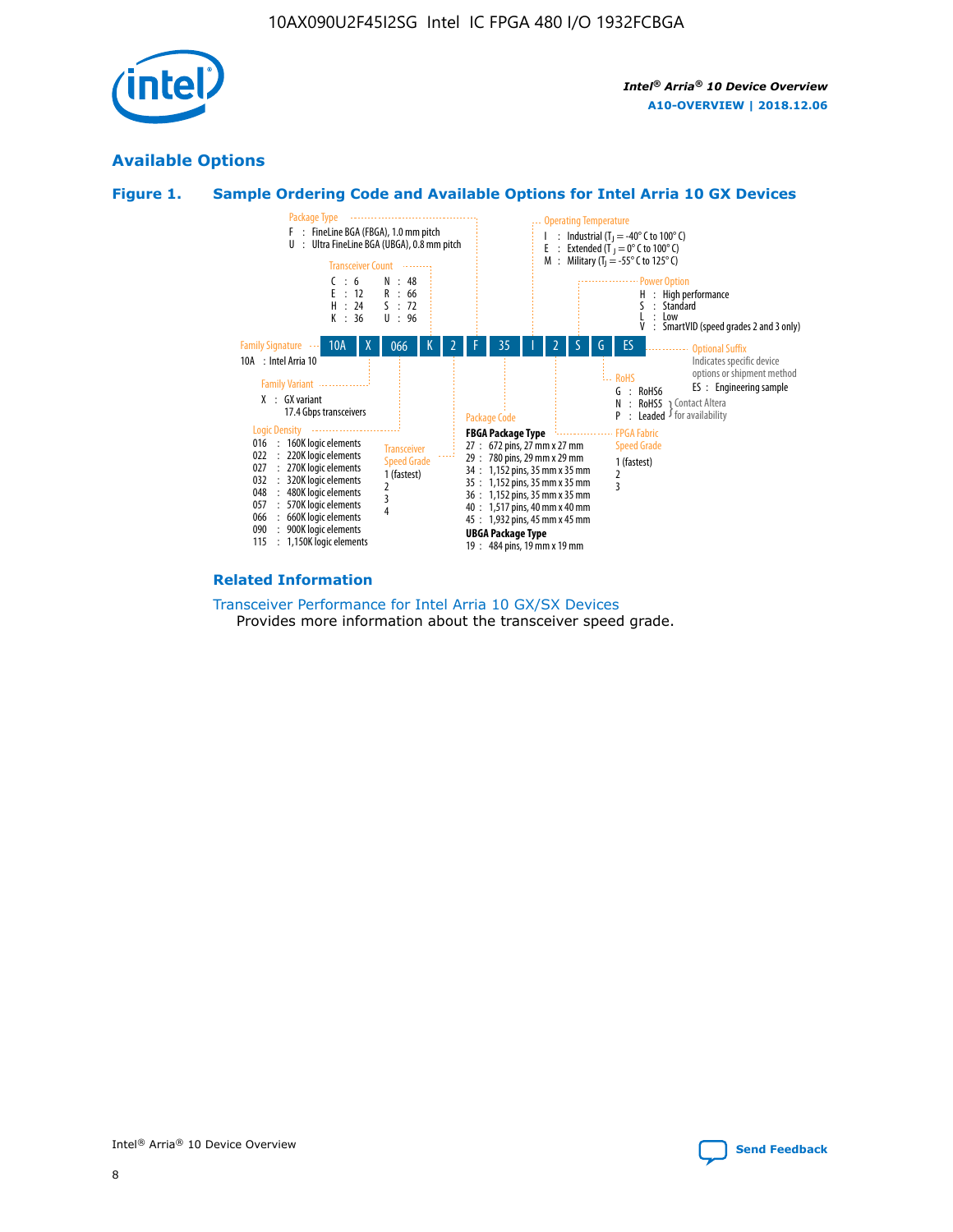

# **Maximum Resources**

#### **Table 5. Maximum Resource Counts for Intel Arria 10 GX Devices (GX 160, GX 220, GX 270, GX 320, and GX 480)**

| <b>Resource</b>              |                         | <b>Product Line</b> |                                |                  |                |                |  |  |  |
|------------------------------|-------------------------|---------------------|--------------------------------|------------------|----------------|----------------|--|--|--|
|                              |                         | <b>GX 160</b>       | <b>GX 220</b><br><b>GX 270</b> |                  | <b>GX 320</b>  | <b>GX 480</b>  |  |  |  |
| Logic Elements (LE) (K)      |                         | 160                 | 220                            | 270              | 320            | 480            |  |  |  |
| <b>ALM</b>                   |                         | 61,510              | 80,330                         | 101,620          | 119,900        | 183,590        |  |  |  |
| Register                     |                         | 246,040             | 321,320                        | 406,480          |                | 734,360        |  |  |  |
| Memory (Kb)                  | M <sub>20</sub> K       | 8,800               | 11,740                         | 15,000<br>17,820 |                | 28,620         |  |  |  |
| <b>MLAB</b>                  |                         | 1,050               | 1,690<br>2,452                 |                  | 2,727          | 4,164          |  |  |  |
| Variable-precision DSP Block |                         | 156                 | 192<br>830<br>985              |                  |                | 1,368          |  |  |  |
| 18 x 19 Multiplier           |                         | 312                 | 384                            | 1,970<br>1,660   |                | 2,736          |  |  |  |
| PLL                          | Fractional<br>Synthesis | 6                   | 6                              | 8                | 8              | 12             |  |  |  |
|                              | I/O                     | 6                   | 6                              | 8                | 8              | 12             |  |  |  |
| 17.4 Gbps Transceiver        |                         | 12                  | 12                             | 24               | 24             | 36             |  |  |  |
| GPIO <sup>(3)</sup>          |                         | 288                 | 288<br>384<br>384              |                  |                | 492            |  |  |  |
| LVDS Pair $(4)$              |                         | 120                 | 120                            | 168              | 168            | 222            |  |  |  |
| PCIe Hard IP Block           |                         | $\mathbf{1}$        | 1                              | $\overline{2}$   | $\overline{2}$ | $\overline{2}$ |  |  |  |
| Hard Memory Controller       |                         | 6                   | 6                              | 8                | 8              | 12             |  |  |  |

<sup>(4)</sup> Each LVDS I/O pair can be used as differential input or output.



<sup>(3)</sup> The number of GPIOs does not include transceiver I/Os. In the Intel Quartus Prime software, the number of user I/Os includes transceiver I/Os.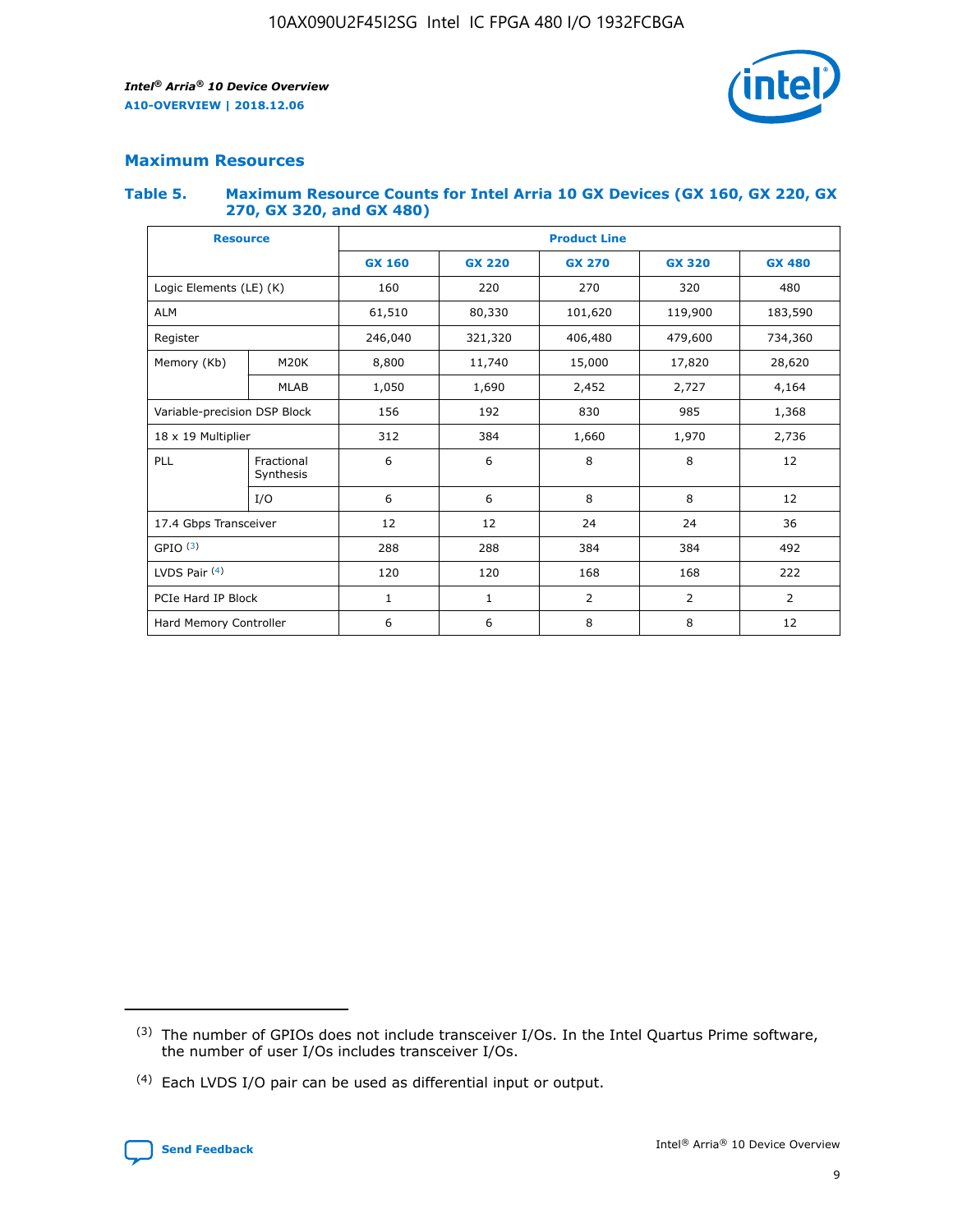

## **Table 6. Maximum Resource Counts for Intel Arria 10 GX Devices (GX 570, GX 660, GX 900, and GX 1150)**

|                              | <b>Resource</b>         | <b>Product Line</b> |               |                |                |  |  |  |  |
|------------------------------|-------------------------|---------------------|---------------|----------------|----------------|--|--|--|--|
|                              |                         | <b>GX 570</b>       | <b>GX 660</b> | <b>GX 900</b>  | <b>GX 1150</b> |  |  |  |  |
| Logic Elements (LE) (K)      |                         | 570                 | 660           | 900            | 1,150          |  |  |  |  |
| <b>ALM</b>                   |                         | 217,080             | 251,680       | 339,620        | 427,200        |  |  |  |  |
| Register                     |                         | 868,320             | 1,006,720     | 1,358,480      | 1,708,800      |  |  |  |  |
| Memory (Kb)                  | <b>M20K</b>             | 36,000              | 42,620        | 48,460         | 54,260         |  |  |  |  |
|                              | <b>MLAB</b>             | 5,096               | 5,788         | 9,386          | 12,984         |  |  |  |  |
| Variable-precision DSP Block |                         | 1,523               | 1,687         | 1,518          | 1,518          |  |  |  |  |
| $18 \times 19$ Multiplier    |                         | 3,046               | 3,374         | 3,036          | 3,036          |  |  |  |  |
| PLL                          | Fractional<br>Synthesis | 16                  | 16            | 32             | 32             |  |  |  |  |
|                              | I/O                     | 16                  | 16            | 16             | 16             |  |  |  |  |
| 17.4 Gbps Transceiver        |                         | 48                  | 48            | 96             | 96             |  |  |  |  |
| GPIO <sup>(3)</sup>          |                         | 696                 | 696           | 768            | 768            |  |  |  |  |
| LVDS Pair $(4)$              |                         | 324                 | 324           | 384            | 384            |  |  |  |  |
| PCIe Hard IP Block           |                         | 2                   | 2             | $\overline{4}$ | $\overline{4}$ |  |  |  |  |
| Hard Memory Controller       |                         | 16                  | 16            | 16             | 16             |  |  |  |  |

# **Package Plan**

## **Table 7. Package Plan for Intel Arria 10 GX Devices (U19, F27, and F29)**

Refer to I/O and High Speed I/O in Intel Arria 10 Devices chapter for the number of 3 V I/O, LVDS I/O, and LVDS channels in each device package.

| <b>Product Line</b> | U <sub>19</sub><br>$(19 \text{ mm} \times 19 \text{ mm})$<br>484-pin UBGA) |          |             |         | <b>F27</b><br>(27 mm × 27 mm,<br>672-pin FBGA) |             | <b>F29</b><br>(29 mm × 29 mm,<br>780-pin FBGA) |          |             |  |
|---------------------|----------------------------------------------------------------------------|----------|-------------|---------|------------------------------------------------|-------------|------------------------------------------------|----------|-------------|--|
|                     | 3 V I/O                                                                    | LVDS I/O | <b>XCVR</b> | 3 V I/O | LVDS I/O                                       | <b>XCVR</b> | 3 V I/O                                        | LVDS I/O | <b>XCVR</b> |  |
| GX 160              | 48                                                                         | 192      | 6           | 48      | 192                                            | 12          | 48                                             | 240      | 12          |  |
| GX 220              | 48                                                                         | 192      | 6           | 48      | 192                                            | 12          | 48                                             | 240      | 12          |  |
| GX 270              |                                                                            |          |             | 48      | 192                                            | 12          | 48                                             | 312      | 12          |  |
| GX 320              |                                                                            |          |             | 48      | 192                                            | 12          | 48                                             | 312      | 12          |  |
| GX 480              |                                                                            |          |             |         |                                                |             | 48                                             | 312      | 12          |  |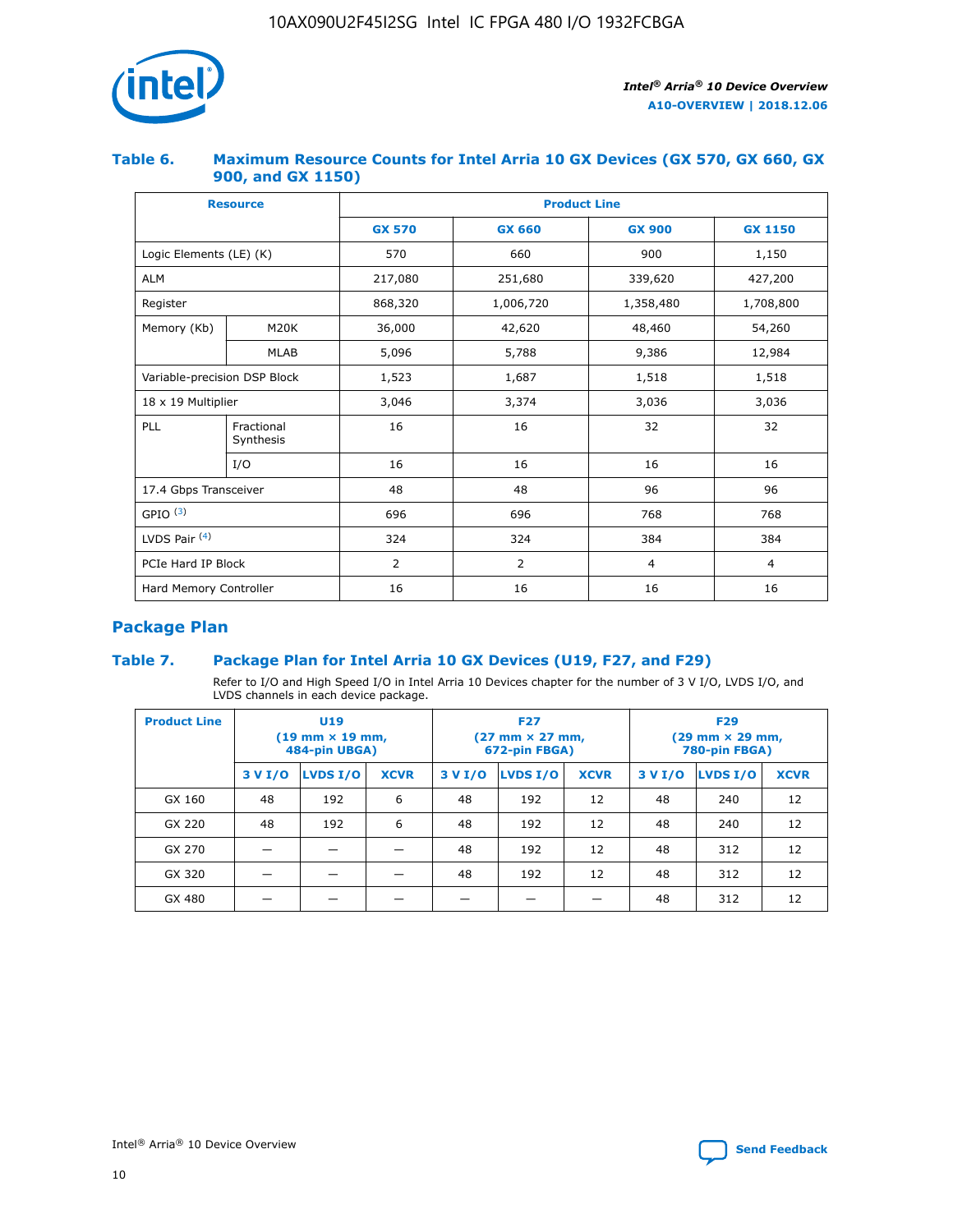

#### **Table 8. Package Plan for Intel Arria 10 GX Devices (F34, F35, NF40, and KF40)**

Refer to I/O and High Speed I/O in Intel Arria 10 Devices chapter for the number of 3 V I/O, LVDS I/O, and LVDS channels in each device package.

| <b>Product Line</b> | <b>F34</b><br>$(35 \text{ mm} \times 35 \text{ mm})$<br>1152-pin FBGA) |                    | <b>F35</b><br>$(35 \text{ mm} \times 35 \text{ mm})$<br><b>1152-pin FBGA)</b> |           | <b>KF40</b><br>$(40$ mm $\times$ 40 mm,<br>1517-pin FBGA) |             |           | <b>NF40</b><br>$(40$ mm $\times$ 40 mm,<br><b>1517-pin FBGA)</b> |             |            |                    |             |
|---------------------|------------------------------------------------------------------------|--------------------|-------------------------------------------------------------------------------|-----------|-----------------------------------------------------------|-------------|-----------|------------------------------------------------------------------|-------------|------------|--------------------|-------------|
|                     | 3V<br>I/O                                                              | <b>LVDS</b><br>I/O | <b>XCVR</b>                                                                   | 3V<br>I/O | <b>LVDS</b><br>I/O                                        | <b>XCVR</b> | 3V<br>I/O | <b>LVDS</b><br>I/O                                               | <b>XCVR</b> | 3 V<br>I/O | <b>LVDS</b><br>I/O | <b>XCVR</b> |
| GX 270              | 48                                                                     | 336                | 24                                                                            | 48        | 336                                                       | 24          |           |                                                                  |             |            |                    |             |
| GX 320              | 48                                                                     | 336                | 24                                                                            | 48        | 336                                                       | 24          |           |                                                                  |             |            |                    |             |
| GX 480              | 48                                                                     | 444                | 24                                                                            | 48        | 348                                                       | 36          |           |                                                                  |             |            |                    |             |
| GX 570              | 48                                                                     | 444                | 24                                                                            | 48        | 348                                                       | 36          | 96        | 600                                                              | 36          | 48         | 540                | 48          |
| GX 660              | 48                                                                     | 444                | 24                                                                            | 48        | 348                                                       | 36          | 96        | 600                                                              | 36          | 48         | 540                | 48          |
| GX 900              |                                                                        | 504                | 24                                                                            | -         |                                                           |             |           |                                                                  |             |            | 600                | 48          |
| GX 1150             |                                                                        | 504                | 24                                                                            |           |                                                           |             |           |                                                                  |             |            | 600                | 48          |

#### **Table 9. Package Plan for Intel Arria 10 GX Devices (RF40, NF45, SF45, and UF45)**

Refer to I/O and High Speed I/O in Intel Arria 10 Devices chapter for the number of 3 V I/O, LVDS I/O, and LVDS channels in each device package.

| <b>Product Line</b> | <b>RF40</b><br>$(40$ mm $\times$ 40 mm,<br>1517-pin FBGA) |                    |             | <b>NF45</b><br>$(45 \text{ mm} \times 45 \text{ mm})$<br><b>1932-pin FBGA)</b> |                    |             | <b>SF45</b><br>$(45 \text{ mm} \times 45 \text{ mm})$<br><b>1932-pin FBGA)</b> |                    |             | <b>UF45</b><br>$(45 \text{ mm} \times 45 \text{ mm})$<br><b>1932-pin FBGA)</b> |                    |             |
|---------------------|-----------------------------------------------------------|--------------------|-------------|--------------------------------------------------------------------------------|--------------------|-------------|--------------------------------------------------------------------------------|--------------------|-------------|--------------------------------------------------------------------------------|--------------------|-------------|
|                     | 3V<br>I/O                                                 | <b>LVDS</b><br>I/O | <b>XCVR</b> | 3 V<br>I/O                                                                     | <b>LVDS</b><br>I/O | <b>XCVR</b> | 3 V<br>I/O                                                                     | <b>LVDS</b><br>I/O | <b>XCVR</b> | 3V<br>I/O                                                                      | <b>LVDS</b><br>I/O | <b>XCVR</b> |
| GX 900              |                                                           | 342                | 66          | _                                                                              | 768                | 48          |                                                                                | 624                | 72          |                                                                                | 480                | 96          |
| GX 1150             |                                                           | 342                | 66          | _                                                                              | 768                | 48          |                                                                                | 624                | 72          |                                                                                | 480                | 96          |

#### **Related Information**

[I/O and High-Speed Differential I/O Interfaces in Intel Arria 10 Devices chapter, Intel](https://www.intel.com/content/www/us/en/programmable/documentation/sam1403482614086.html#sam1403482030321) [Arria 10 Device Handbook](https://www.intel.com/content/www/us/en/programmable/documentation/sam1403482614086.html#sam1403482030321)

Provides the number of 3 V and LVDS I/Os, and LVDS channels for each Intel Arria 10 device package.

# **Intel Arria 10 GT**

This section provides the available options, maximum resource counts, and package plan for the Intel Arria 10 GT devices.

The information in this section is correct at the time of publication. For the latest information and to get more details, refer to the Intel FPGA Product Selector.

#### **Related Information**

#### [Intel FPGA Product Selector](http://www.altera.com/products/selector/psg-selector.html)

Provides the latest information on Intel products.

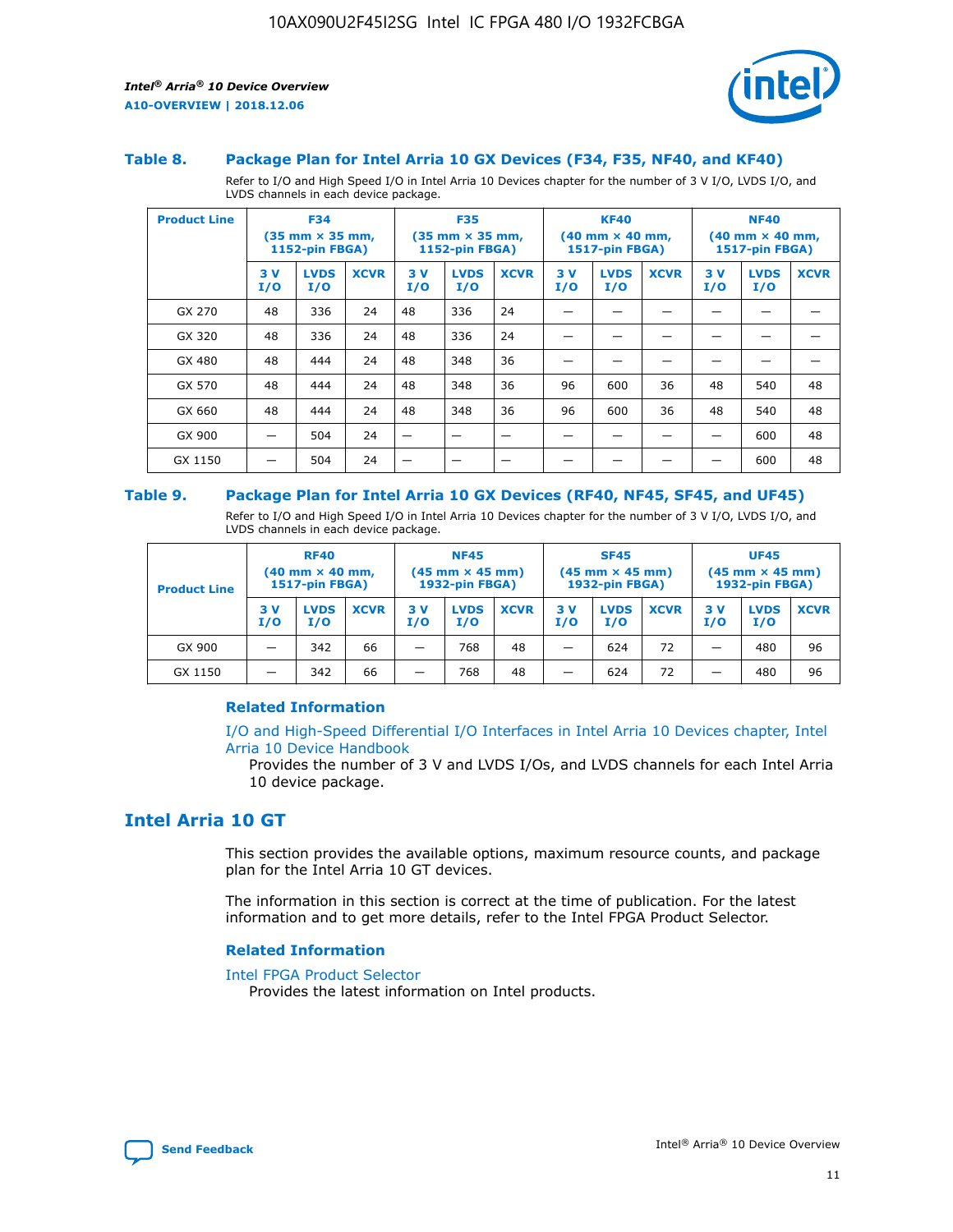

# **Available Options**

# **Figure 2. Sample Ordering Code and Available Options for Intel Arria 10 GT Devices**

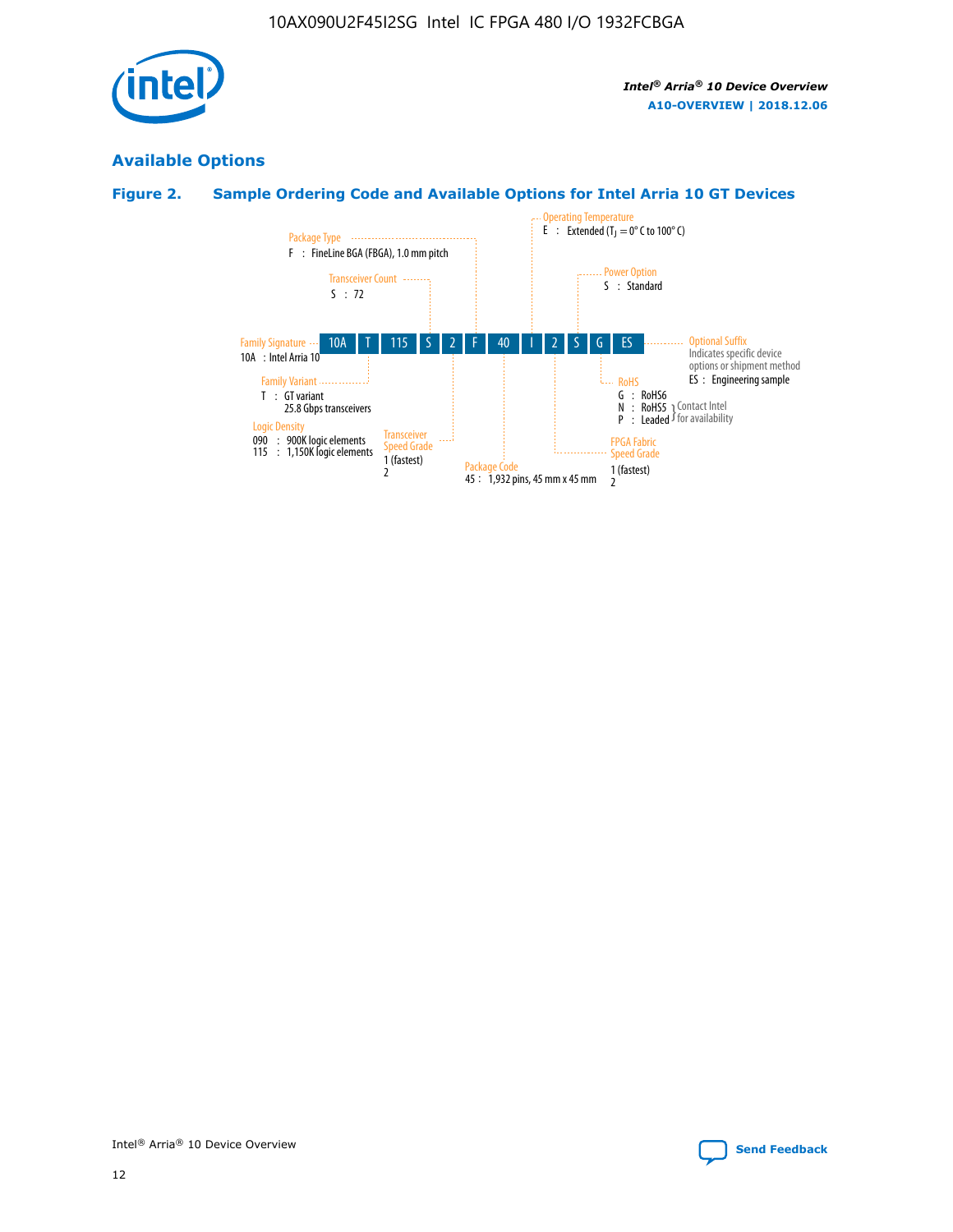

## **Maximum Resources**

#### **Table 10. Maximum Resource Counts for Intel Arria 10 GT Devices**

|                              | <b>Resource</b>      | <b>Product Line</b> |                |  |
|------------------------------|----------------------|---------------------|----------------|--|
|                              |                      | <b>GT 900</b>       | GT 1150        |  |
| Logic Elements (LE) (K)      |                      | 900                 | 1,150          |  |
| <b>ALM</b>                   |                      | 339,620             | 427,200        |  |
| Register                     |                      | 1,358,480           | 1,708,800      |  |
| Memory (Kb)                  | M20K                 | 48,460              | 54,260         |  |
|                              | <b>MLAB</b>          | 9,386               | 12,984         |  |
| Variable-precision DSP Block |                      | 1,518               | 1,518          |  |
| 18 x 19 Multiplier           |                      | 3,036               | 3,036          |  |
| PLL                          | Fractional Synthesis | 32                  | 32             |  |
|                              | I/O                  | 16                  | 16             |  |
| Transceiver                  | 17.4 Gbps            | 72(5)               | 72(5)          |  |
|                              | 25.8 Gbps            | 6                   | 6              |  |
| GPIO <sup>(6)</sup>          |                      | 624                 | 624            |  |
| LVDS Pair $(7)$              |                      | 312                 | 312            |  |
| PCIe Hard IP Block           |                      | $\overline{4}$      | $\overline{4}$ |  |
| Hard Memory Controller       |                      | 16                  | 16             |  |

#### **Related Information**

#### [Intel Arria 10 GT Channel Usage](https://www.intel.com/content/www/us/en/programmable/documentation/nik1398707230472.html#nik1398707008178)

Configuring GT/GX channels in Intel Arria 10 GT devices.

## **Package Plan**

#### **Table 11. Package Plan for Intel Arria 10 GT Devices**

Refer to I/O and High Speed I/O in Intel Arria 10 Devices chapter for the number of 3 V I/O, LVDS I/O, and LVDS channels in each device package.

| <b>Product Line</b> | <b>SF45</b><br>(45 mm × 45 mm, 1932-pin FBGA) |                 |             |  |  |  |
|---------------------|-----------------------------------------------|-----------------|-------------|--|--|--|
|                     | 3 V I/O                                       | <b>LVDS I/O</b> | <b>XCVR</b> |  |  |  |
| GT 900              |                                               | 624             | 72          |  |  |  |
| GT 1150             |                                               | 624             | 72          |  |  |  |

<sup>(7)</sup> Each LVDS I/O pair can be used as differential input or output.



 $(5)$  If all 6 GT channels are in use, 12 of the GX channels are not usable.

<sup>(6)</sup> The number of GPIOs does not include transceiver I/Os. In the Intel Quartus Prime software, the number of user I/Os includes transceiver I/Os.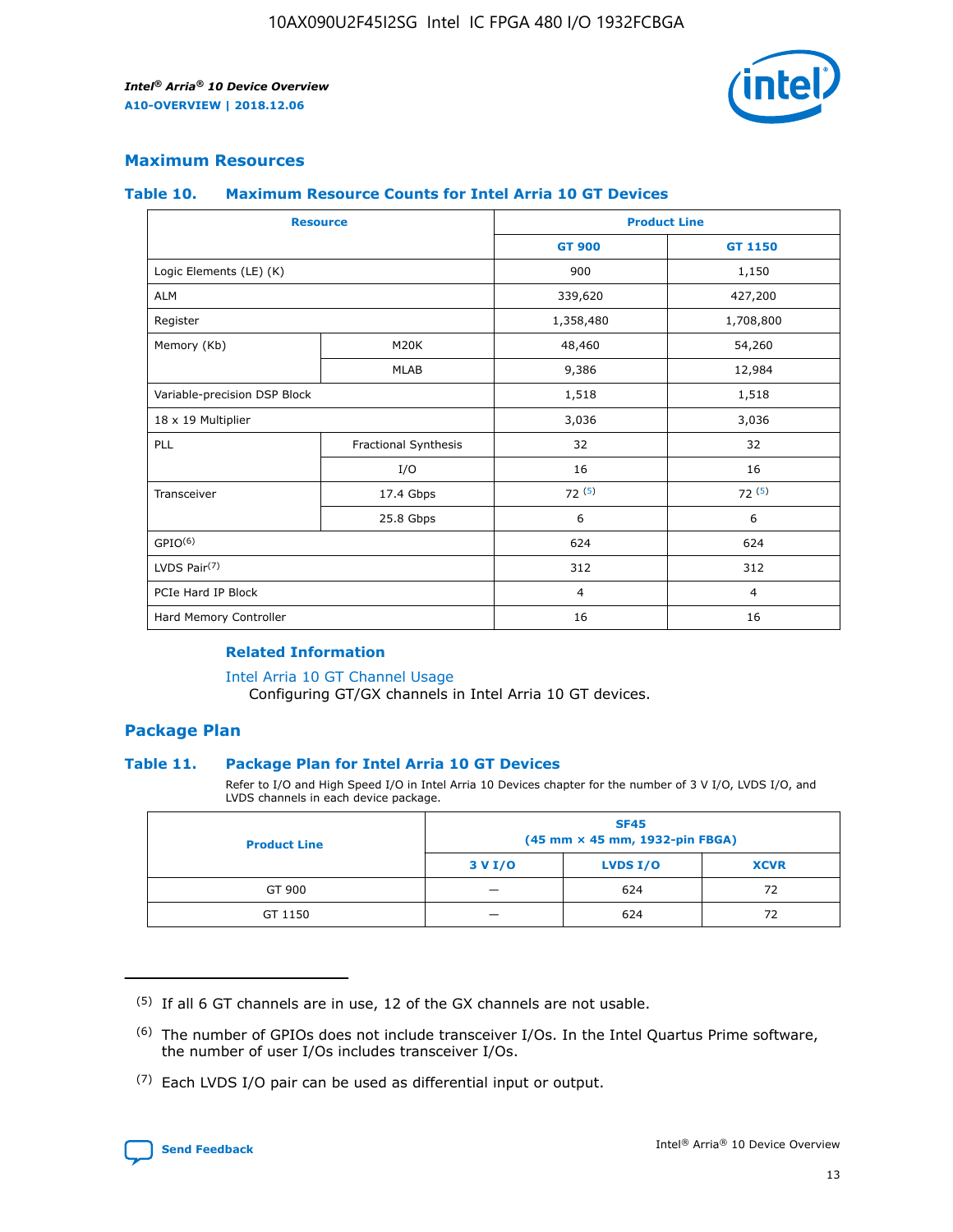

#### **Related Information**

[I/O and High-Speed Differential I/O Interfaces in Intel Arria 10 Devices chapter, Intel](https://www.intel.com/content/www/us/en/programmable/documentation/sam1403482614086.html#sam1403482030321) [Arria 10 Device Handbook](https://www.intel.com/content/www/us/en/programmable/documentation/sam1403482614086.html#sam1403482030321)

Provides the number of 3 V and LVDS I/Os, and LVDS channels for each Intel Arria 10 device package.

# **Intel Arria 10 SX**

This section provides the available options, maximum resource counts, and package plan for the Intel Arria 10 SX devices.

The information in this section is correct at the time of publication. For the latest information and to get more details, refer to the Intel FPGA Product Selector.

#### **Related Information**

[Intel FPGA Product Selector](http://www.altera.com/products/selector/psg-selector.html) Provides the latest information on Intel products.

#### **Available Options**

#### **Figure 3. Sample Ordering Code and Available Options for Intel Arria 10 SX Devices**



#### **Related Information**

[Transceiver Performance for Intel Arria 10 GX/SX Devices](https://www.intel.com/content/www/us/en/programmable/documentation/mcn1413182292568.html#mcn1413213965502) Provides more information about the transceiver speed grade.

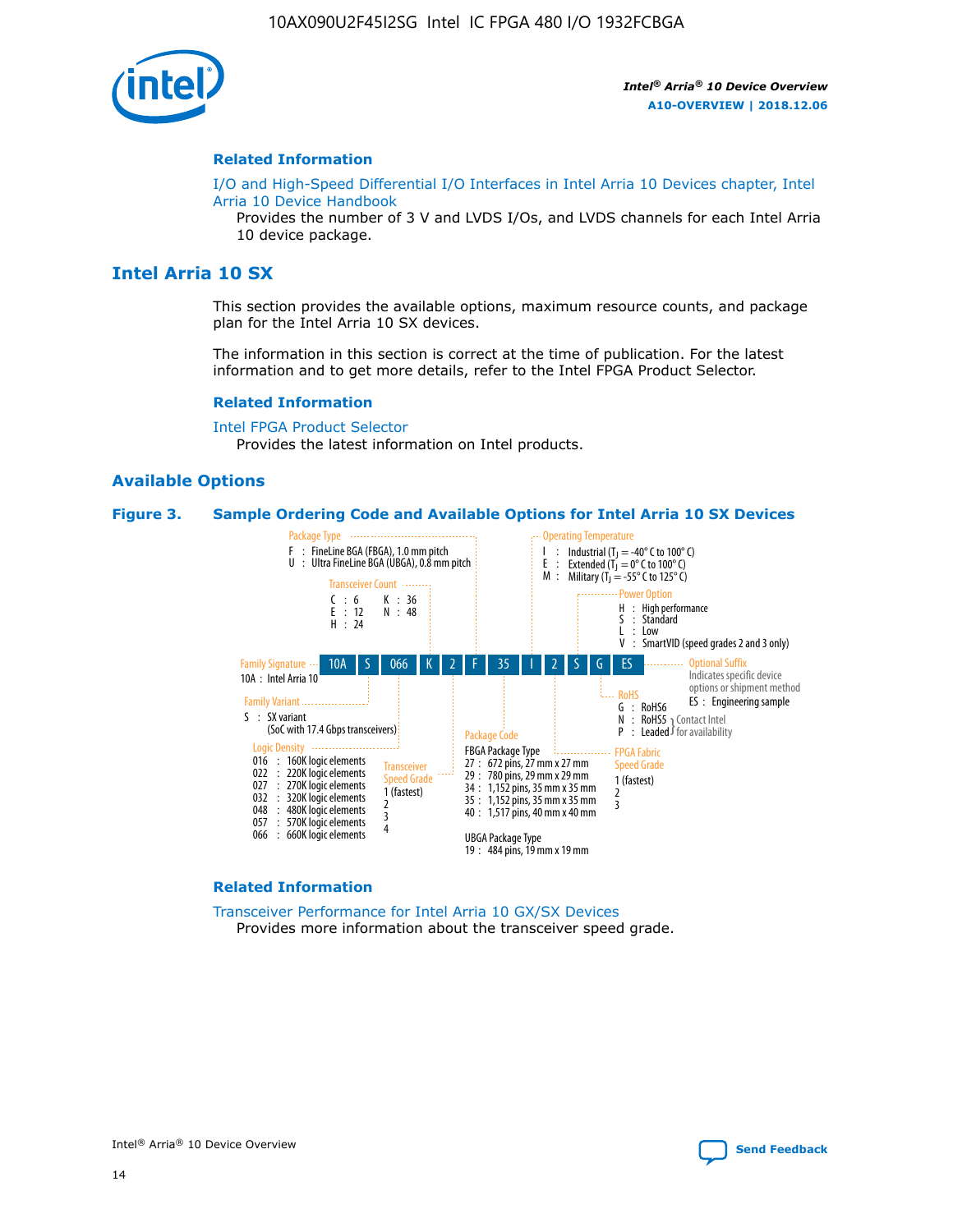

## **Maximum Resources**

#### **Table 12. Maximum Resource Counts for Intel Arria 10 SX Devices**

| <b>Resource</b>                   |                         |               |               |                | <b>Product Line</b> |                |                |                |
|-----------------------------------|-------------------------|---------------|---------------|----------------|---------------------|----------------|----------------|----------------|
|                                   |                         | <b>SX 160</b> | <b>SX 220</b> | <b>SX 270</b>  | <b>SX 320</b>       | <b>SX 480</b>  | <b>SX 570</b>  | <b>SX 660</b>  |
| Logic Elements (LE) (K)           |                         | 160           | 220           | 270            | 320                 | 480            | 570            | 660            |
| <b>ALM</b>                        |                         | 61,510        | 80,330        | 101,620        | 119,900             | 183,590        | 217,080        | 251,680        |
| Register                          |                         | 246,040       | 321,320       | 406,480        | 479,600             | 734,360        | 868,320        | 1,006,720      |
| Memory (Kb)                       | <b>M20K</b>             | 8,800         | 11,740        | 15,000         | 17,820              | 28,620         | 36,000         | 42,620         |
|                                   | <b>MLAB</b>             | 1,050         | 1,690         | 2,452          | 2,727               | 4,164          | 5,096          | 5,788          |
| Variable-precision DSP Block      |                         | 156           | 192           | 830            | 985                 | 1,368          | 1,523          | 1,687          |
| 18 x 19 Multiplier                |                         | 312           | 384           | 1,660          | 1,970               | 2,736          | 3,046          | 3,374          |
| PLL                               | Fractional<br>Synthesis | 6             | 6             | 8              | 8                   | 12             | 16             | 16             |
|                                   | I/O                     | 6             | 6             | 8              | 8                   | 12             | 16             | 16             |
| 17.4 Gbps Transceiver             |                         | 12            | 12            | 24             | 24                  | 36             | 48             | 48             |
| GPIO <sup>(8)</sup>               |                         | 288           | 288           | 384            | 384                 | 492            | 696            | 696            |
| LVDS Pair $(9)$                   |                         | 120           | 120           | 168            | 168                 | 174            | 324            | 324            |
| PCIe Hard IP Block                |                         | $\mathbf{1}$  | $\mathbf{1}$  | $\overline{2}$ | $\overline{2}$      | $\overline{2}$ | $\overline{2}$ | $\overline{2}$ |
| Hard Memory Controller            |                         | 6             | 6             | 8              | 8                   | 12             | 16             | 16             |
| ARM Cortex-A9 MPCore<br>Processor |                         | Yes           | Yes           | Yes            | Yes                 | Yes            | Yes            | Yes            |

## **Package Plan**

#### **Table 13. Package Plan for Intel Arria 10 SX Devices (U19, F27, F29, and F34)**

Refer to I/O and High Speed I/O in Intel Arria 10 Devices chapter for the number of 3 V I/O, LVDS I/O, and LVDS channels in each device package.

| <b>Product Line</b> | <b>U19</b><br>$(19 \text{ mm} \times 19 \text{ mm})$<br>484-pin UBGA) |                    | <b>F27</b><br>$(27 \text{ mm} \times 27 \text{ mm})$<br>672-pin FBGA) |           | <b>F29</b><br>$(29$ mm $\times$ 29 mm,<br>780-pin FBGA) |             |            | <b>F34</b><br>$(35 \text{ mm} \times 35 \text{ mm})$<br>1152-pin FBGA) |             |           |                    |             |
|---------------------|-----------------------------------------------------------------------|--------------------|-----------------------------------------------------------------------|-----------|---------------------------------------------------------|-------------|------------|------------------------------------------------------------------------|-------------|-----------|--------------------|-------------|
|                     | 3V<br>I/O                                                             | <b>LVDS</b><br>I/O | <b>XCVR</b>                                                           | 3V<br>I/O | <b>LVDS</b><br>I/O                                      | <b>XCVR</b> | 3 V<br>I/O | <b>LVDS</b><br>I/O                                                     | <b>XCVR</b> | 3V<br>I/O | <b>LVDS</b><br>I/O | <b>XCVR</b> |
| SX 160              | 48                                                                    | 144                | 6                                                                     | 48        | 192                                                     | 12          | 48         | 240                                                                    | 12          | –         |                    |             |
| SX 220              | 48                                                                    | 144                | 6                                                                     | 48        | 192                                                     | 12          | 48         | 240                                                                    | 12          |           |                    |             |
| SX 270              |                                                                       |                    |                                                                       | 48        | 192                                                     | 12          | 48         | 312                                                                    | 12          | 48        | 336                | 24          |
| SX 320              |                                                                       |                    |                                                                       | 48        | 192                                                     | 12          | 48         | 312                                                                    | 12          | 48        | 336                | 24          |
|                     | continued                                                             |                    |                                                                       |           |                                                         |             |            |                                                                        |             |           |                    |             |

 $(8)$  The number of GPIOs does not include transceiver I/Os. In the Intel Quartus Prime software, the number of user I/Os includes transceiver I/Os.

 $(9)$  Each LVDS I/O pair can be used as differential input or output.

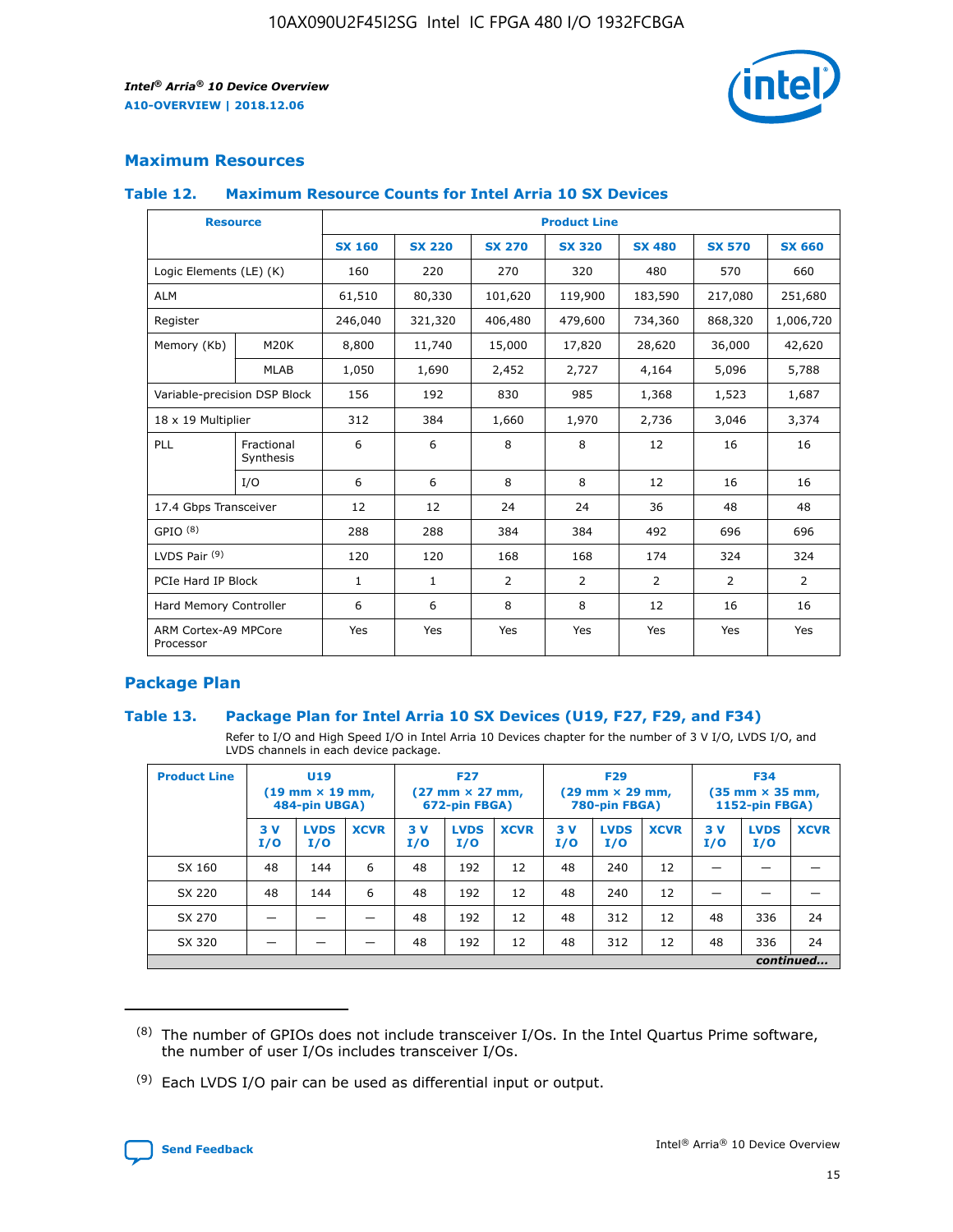

| <b>Product Line</b> | <b>U19</b><br>$(19 \text{ mm} \times 19 \text{ mm})$<br>484-pin UBGA) |                    | <b>F27</b><br>$(27 \text{ mm} \times 27 \text{ mm})$<br>672-pin FBGA) |           | <b>F29</b><br>$(29$ mm $\times$ 29 mm,<br>780-pin FBGA) |             |           | <b>F34</b><br>$(35$ mm $\times$ 35 mm,<br><b>1152-pin FBGA)</b> |             |           |                    |             |
|---------------------|-----------------------------------------------------------------------|--------------------|-----------------------------------------------------------------------|-----------|---------------------------------------------------------|-------------|-----------|-----------------------------------------------------------------|-------------|-----------|--------------------|-------------|
|                     | 3 V<br>I/O                                                            | <b>LVDS</b><br>I/O | <b>XCVR</b>                                                           | 3V<br>I/O | <b>LVDS</b><br>I/O                                      | <b>XCVR</b> | 3V<br>I/O | <b>LVDS</b><br>I/O                                              | <b>XCVR</b> | 3V<br>I/O | <b>LVDS</b><br>I/O | <b>XCVR</b> |
| SX 480              |                                                                       |                    |                                                                       |           |                                                         |             | 48        | 312                                                             | 12          | 48        | 444                | 24          |
| SX 570              |                                                                       |                    |                                                                       |           |                                                         |             |           |                                                                 |             | 48        | 444                | 24          |
| SX 660              |                                                                       |                    |                                                                       |           |                                                         |             |           |                                                                 |             | 48        | 444                | 24          |

## **Table 14. Package Plan for Intel Arria 10 SX Devices (F35, KF40, and NF40)**

Refer to I/O and High Speed I/O in Intel Arria 10 Devices chapter for the number of 3 V I/O, LVDS I/O, and LVDS channels in each device package.

| <b>Product Line</b> | <b>F35</b><br>(35 mm × 35 mm,<br><b>1152-pin FBGA)</b> |          |             |                                           | <b>KF40</b><br>(40 mm × 40 mm,<br>1517-pin FBGA) |    | <b>NF40</b><br>$(40 \text{ mm} \times 40 \text{ mm})$<br>1517-pin FBGA) |          |             |  |
|---------------------|--------------------------------------------------------|----------|-------------|-------------------------------------------|--------------------------------------------------|----|-------------------------------------------------------------------------|----------|-------------|--|
|                     | 3 V I/O                                                | LVDS I/O | <b>XCVR</b> | <b>LVDS I/O</b><br>3 V I/O<br><b>XCVR</b> |                                                  |    | 3 V I/O                                                                 | LVDS I/O | <b>XCVR</b> |  |
| SX 270              | 48                                                     | 336      | 24          |                                           |                                                  |    |                                                                         |          |             |  |
| SX 320              | 48                                                     | 336      | 24          |                                           |                                                  |    |                                                                         |          |             |  |
| SX 480              | 48                                                     | 348      | 36          |                                           |                                                  |    |                                                                         |          |             |  |
| SX 570              | 48                                                     | 348      | 36          | 96                                        | 600                                              | 36 | 48                                                                      | 540      | 48          |  |
| SX 660              | 48                                                     | 348      | 36          | 96                                        | 600                                              | 36 | 48                                                                      | 540      | 48          |  |

# **Related Information**

[I/O and High-Speed Differential I/O Interfaces in Intel Arria 10 Devices chapter, Intel](https://www.intel.com/content/www/us/en/programmable/documentation/sam1403482614086.html#sam1403482030321) [Arria 10 Device Handbook](https://www.intel.com/content/www/us/en/programmable/documentation/sam1403482614086.html#sam1403482030321)

Provides the number of 3 V and LVDS I/Os, and LVDS channels for each Intel Arria 10 device package.

Intel<sup>®</sup> Arria<sup>®</sup> 10 Device Overview **[Send Feedback](mailto:FPGAtechdocfeedback@intel.com?subject=Feedback%20on%20Intel%20Arria%2010%20Device%20Overview%20(A10-OVERVIEW%202018.12.06)&body=We%20appreciate%20your%20feedback.%20In%20your%20comments,%20also%20specify%20the%20page%20number%20or%20paragraph.%20Thank%20you.)** Send Feedback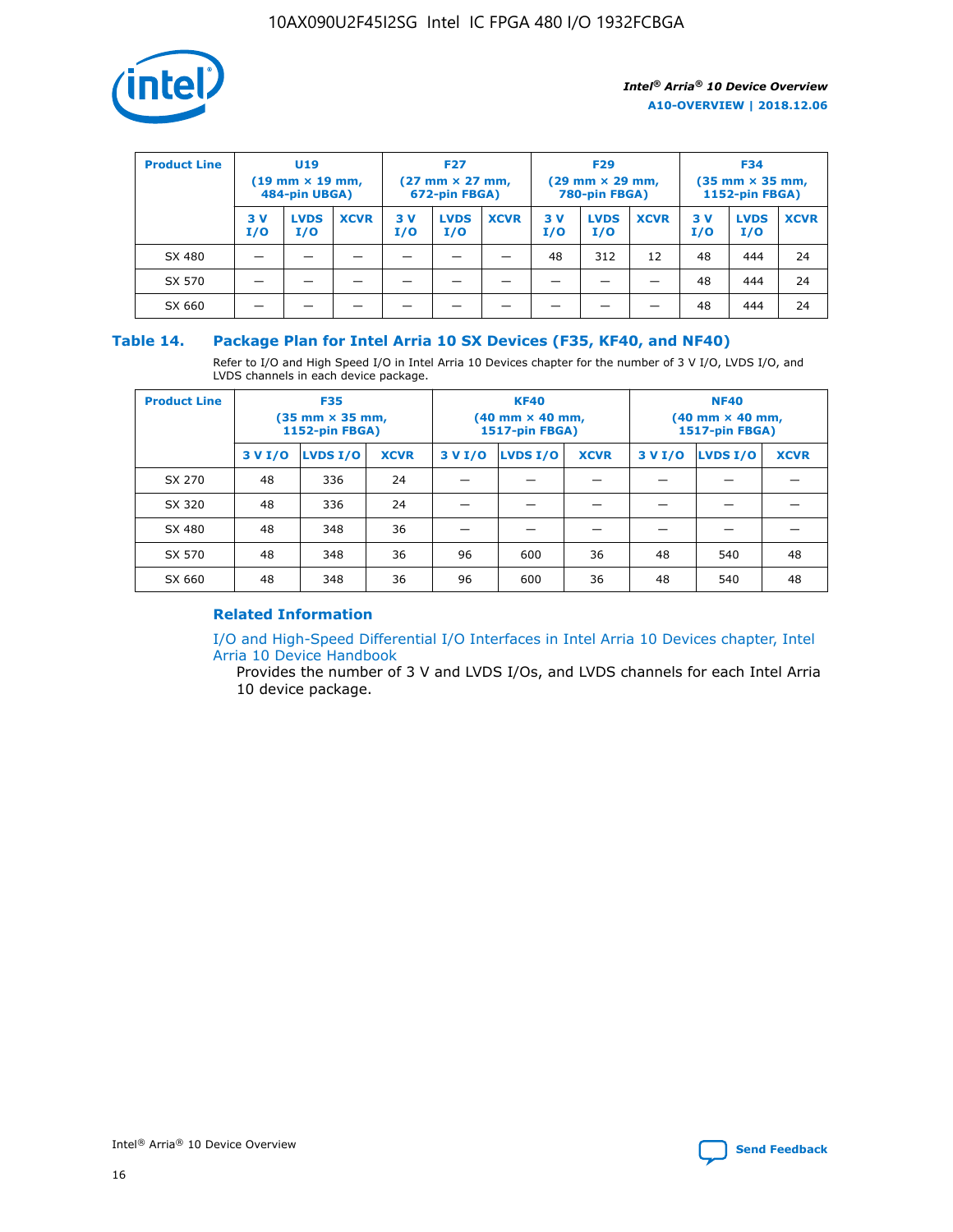

# **I/O Vertical Migration for Intel Arria 10 Devices**

#### **Figure 4. Migration Capability Across Intel Arria 10 Product Lines**

- The arrows indicate the migration paths. The devices included in each vertical migration path are shaded. Devices with fewer resources in the same path have lighter shades.
- To achieve the full I/O migration across product lines in the same migration path, restrict I/Os and transceivers usage to match the product line with the lowest I/O and transceiver counts.
- An LVDS I/O bank in the source device may be mapped to a 3 V I/O bank in the target device. To use memory interface clock frequency higher than 533 MHz, assign external memory interface pins only to banks that are LVDS I/O in both devices.
- There may be nominal 0.15 mm package height difference between some product lines in the same package type.
	- **Variant Product Line Package U19 F27 F29 F34 F35 KF40 NF40 RF40 NF45 SF45 UF45** Intel® Arria® 10 GX GX 160 GX 220 GX 270 GX 320 GX 480 GX 570 GX 660 GX 900 GX 1150 Intel Arria 10 GT GT 900 GT 1150 Intel Arria 10 SX SX 160 SX 220 SX 270 SX 320 SX 480 SX 570 SX 660
- Some migration paths are not shown in the Intel Quartus Prime software **Pin Migration View**.

*Note:* To verify the pin migration compatibility, use the **Pin Migration View** window in the Intel Quartus Prime software Pin Planner.

# **Adaptive Logic Module**

Intel Arria 10 devices use a 20 nm ALM as the basic building block of the logic fabric.

The ALM architecture is the same as the previous generation FPGAs, allowing for efficient implementation of logic functions and easy conversion of IP between the device generations.

The ALM, as shown in following figure, uses an 8-input fracturable look-up table (LUT) with four dedicated registers to help improve timing closure in register-rich designs and achieve an even higher design packing capability than the traditional two-register per LUT architecture.

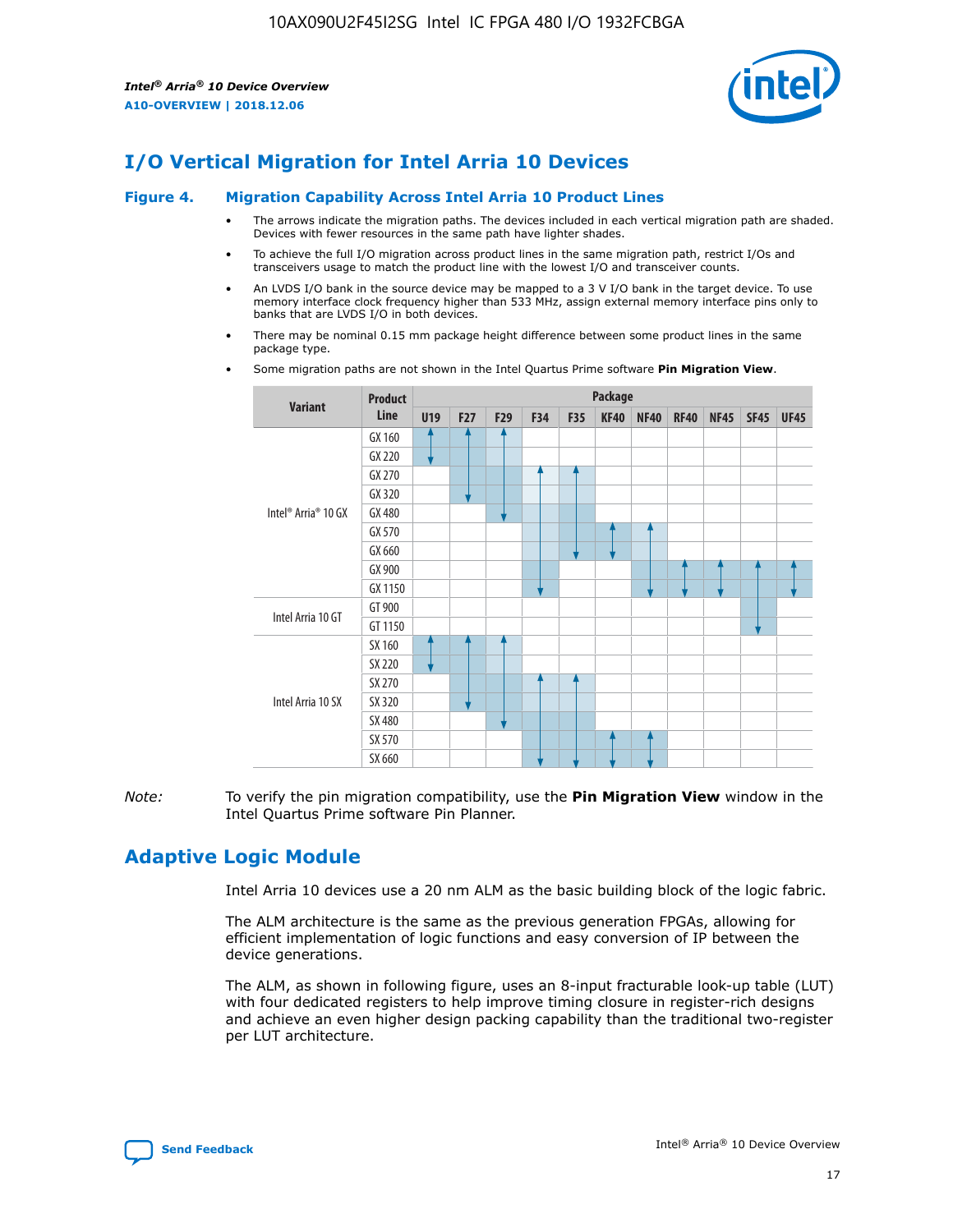

**Figure 5. ALM for Intel Arria 10 Devices**



The Intel Quartus Prime software optimizes your design according to the ALM logic structure and automatically maps legacy designs into the Intel Arria 10 ALM architecture.

# **Variable-Precision DSP Block**

The Intel Arria 10 variable precision DSP blocks support fixed-point arithmetic and floating-point arithmetic.

Features for fixed-point arithmetic:

- High-performance, power-optimized, and fully registered multiplication operations
- 18-bit and 27-bit word lengths
- Two 18 x 19 multipliers or one 27 x 27 multiplier per DSP block
- Built-in addition, subtraction, and 64-bit double accumulation register to combine multiplication results
- Cascading 19-bit or 27-bit when pre-adder is disabled and cascading 18-bit when pre-adder is used to form the tap-delay line for filtering applications
- Cascading 64-bit output bus to propagate output results from one block to the next block without external logic support
- Hard pre-adder supported in 19-bit and 27-bit modes for symmetric filters
- Internal coefficient register bank in both 18-bit and 27-bit modes for filter implementation
- 18-bit and 27-bit systolic finite impulse response (FIR) filters with distributed output adder
- Biased rounding support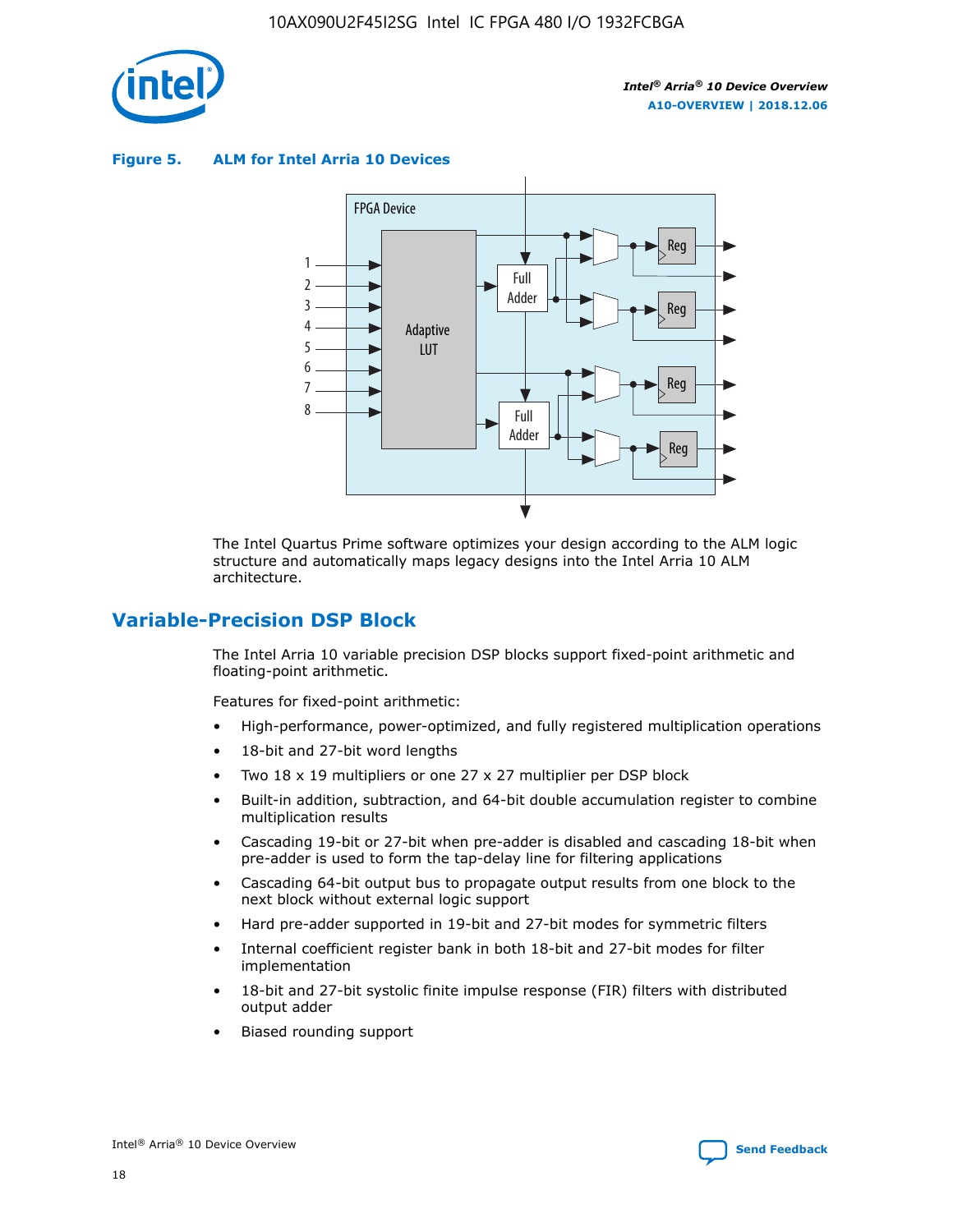

Features for floating-point arithmetic:

- A completely hardened architecture that supports multiplication, addition, subtraction, multiply-add, and multiply-subtract
- Multiplication with accumulation capability and a dynamic accumulator reset control
- Multiplication with cascade summation capability
- Multiplication with cascade subtraction capability
- Complex multiplication
- Direct vector dot product
- Systolic FIR filter

#### **Table 15. Variable-Precision DSP Block Configurations for Intel Arria 10 Devices**

| <b>Usage Example</b>                                       | <b>Multiplier Size (Bit)</b>    | <b>DSP Block Resources</b> |
|------------------------------------------------------------|---------------------------------|----------------------------|
| Medium precision fixed point                               | Two 18 x 19                     |                            |
| High precision fixed or Single precision<br>floating point | One 27 x 27                     |                            |
| Fixed point FFTs                                           | One 19 x 36 with external adder |                            |
| Very high precision fixed point                            | One 36 x 36 with external adder |                            |
| Double precision floating point                            | One 54 x 54 with external adder | 4                          |

#### **Table 16. Resources for Fixed-Point Arithmetic in Intel Arria 10 Devices**

The table lists the variable-precision DSP resources by bit precision for each Intel Arria 10 device.

| <b>Variant</b>        | <b>Product Line</b> | <b>Variable-</b><br>precision<br><b>DSP Block</b> | <b>Independent Input and Output</b><br><b>Multiplications Operator</b> |                                     | 18 x 19<br><b>Multiplier</b><br><b>Adder Sum</b> | $18 \times 18$<br><b>Multiplier</b><br><b>Adder</b> |
|-----------------------|---------------------|---------------------------------------------------|------------------------------------------------------------------------|-------------------------------------|--------------------------------------------------|-----------------------------------------------------|
|                       |                     |                                                   | 18 x 19<br><b>Multiplier</b>                                           | $27 \times 27$<br><b>Multiplier</b> | <b>Mode</b>                                      | <b>Summed with</b><br>36 bit Input                  |
| AIntel Arria 10<br>GX | GX 160              | 156                                               | 312                                                                    | 156                                 | 156                                              | 156                                                 |
|                       | GX 220              | 192                                               | 384                                                                    | 192                                 | 192                                              | 192                                                 |
|                       | GX 270              | 830                                               | 1,660                                                                  | 830                                 | 830                                              | 830                                                 |
|                       | GX 320              | 984                                               | 1,968                                                                  | 984                                 | 984                                              | 984                                                 |
|                       | GX 480              | 1,368                                             | 2,736                                                                  | 1,368                               | 1,368                                            | 1,368                                               |
|                       | GX 570              | 1,523                                             | 3,046                                                                  | 1,523                               | 1,523                                            | 1,523                                               |
|                       | GX 660              | 1,687                                             | 3,374                                                                  | 1,687                               | 1,687                                            | 1,687                                               |
|                       | GX 900              | 1,518                                             | 3,036                                                                  | 1,518                               | 1,518                                            | 1,518                                               |
|                       | GX 1150             | 1,518                                             | 3,036                                                                  | 1,518                               | 1,518                                            | 1,518                                               |
| Intel Arria 10        | GT 900              | 1,518                                             | 3,036                                                                  | 1,518                               | 1,518                                            | 1,518                                               |
| GT                    | GT 1150             | 1,518                                             | 3,036                                                                  | 1,518                               | 1,518                                            | 1,518                                               |
| Intel Arria 10        | SX 160              | 156                                               | 312                                                                    | 156                                 | 156                                              | 156                                                 |
| <b>SX</b>             | SX 220              | 192                                               | 384                                                                    | 192                                 | 192                                              | 192                                                 |
|                       | SX 270              | 830                                               | 1,660                                                                  | 830                                 | 830                                              | 830                                                 |
|                       |                     |                                                   |                                                                        |                                     |                                                  | continued                                           |

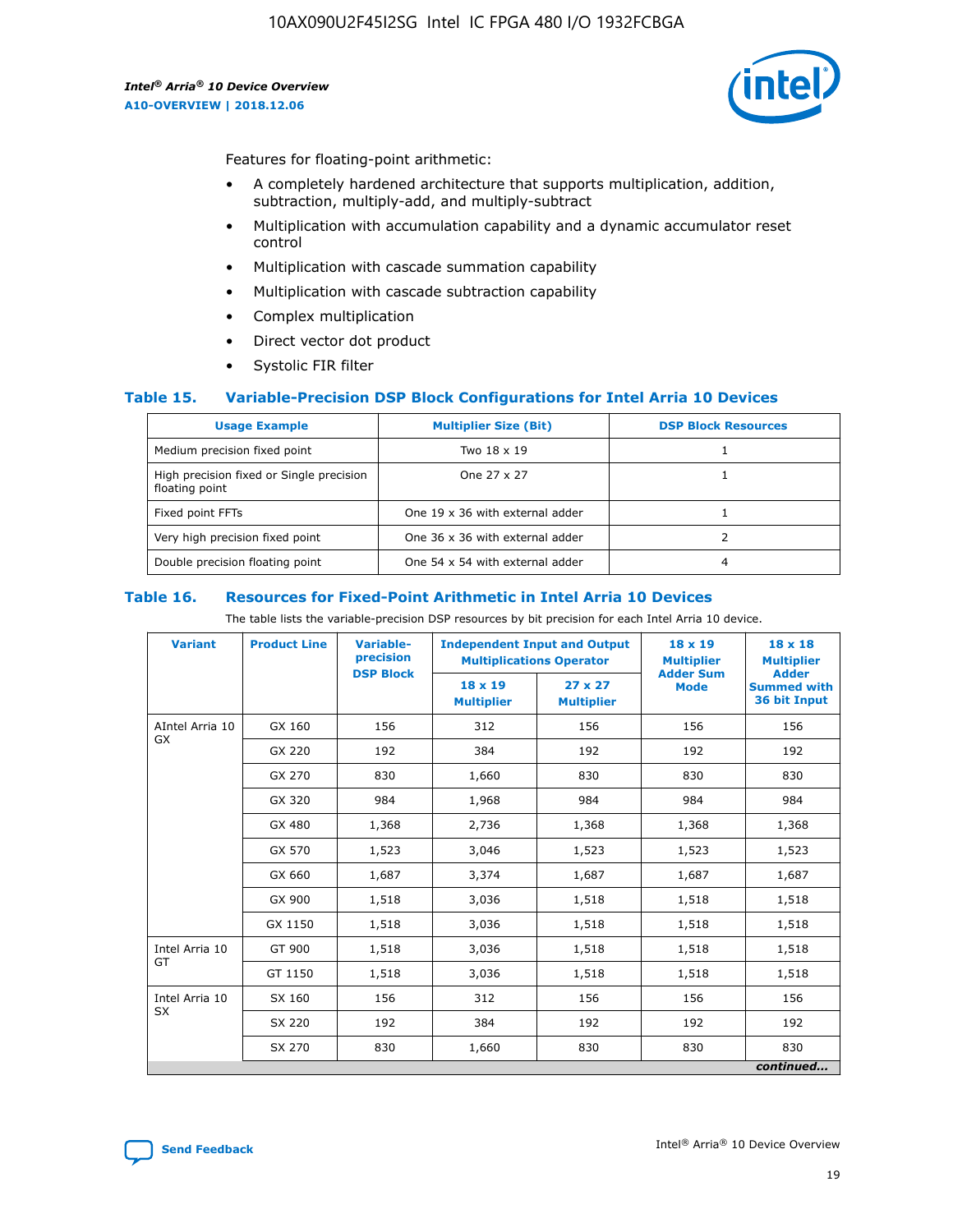

| <b>Variant</b> | <b>Product Line</b> | <b>Variable-</b><br>precision<br><b>DSP Block</b> | <b>Independent Input and Output</b><br><b>Multiplications Operator</b> |                                     | $18 \times 19$<br><b>Multiplier</b><br><b>Adder Sum</b> | $18 \times 18$<br><b>Multiplier</b><br><b>Adder</b> |  |
|----------------|---------------------|---------------------------------------------------|------------------------------------------------------------------------|-------------------------------------|---------------------------------------------------------|-----------------------------------------------------|--|
|                |                     |                                                   | $18 \times 19$<br><b>Multiplier</b>                                    | $27 \times 27$<br><b>Multiplier</b> | <b>Mode</b>                                             | <b>Summed with</b><br>36 bit Input                  |  |
|                | SX 320              | 984                                               | 1,968                                                                  | 984                                 | 984                                                     | 984                                                 |  |
|                | SX 480              | 1,368                                             | 2,736                                                                  | 1,368                               | 1,368                                                   | 1,368                                               |  |
|                | SX 570              | 1,523                                             | 3,046                                                                  | 1,523                               | 1,523                                                   | 1,523                                               |  |
|                | SX 660              | 1,687                                             | 3,374                                                                  | 1,687                               | 1,687                                                   | 1,687                                               |  |

# **Table 17. Resources for Floating-Point Arithmetic in Intel Arria 10 Devices**

The table lists the variable-precision DSP resources by bit precision for each Intel Arria 10 device.

| <b>Variant</b> | <b>Product Line</b> | <b>Variable-</b><br>precision<br><b>DSP Block</b> | <b>Single</b><br><b>Precision</b><br><b>Floating-Point</b><br><b>Multiplication</b><br><b>Mode</b> | <b>Single-Precision</b><br><b>Floating-Point</b><br><b>Adder Mode</b> | Single-<br><b>Precision</b><br><b>Floating-Point</b><br><b>Multiply</b><br><b>Accumulate</b><br><b>Mode</b> | <b>Peak</b><br><b>Giga Floating-</b><br><b>Point</b><br><b>Operations</b><br>per Second<br>(GFLOPs) |
|----------------|---------------------|---------------------------------------------------|----------------------------------------------------------------------------------------------------|-----------------------------------------------------------------------|-------------------------------------------------------------------------------------------------------------|-----------------------------------------------------------------------------------------------------|
| Intel Arria 10 | GX 160              | 156                                               | 156                                                                                                | 156                                                                   | 156                                                                                                         | 140                                                                                                 |
| GX             | GX 220              | 192                                               | 192                                                                                                | 192                                                                   | 192                                                                                                         | 173                                                                                                 |
|                | GX 270              | 830                                               | 830                                                                                                | 830                                                                   | 830                                                                                                         | 747                                                                                                 |
|                | GX 320              | 984                                               | 984                                                                                                | 984                                                                   | 984                                                                                                         | 886                                                                                                 |
|                | GX 480              | 1,369                                             | 1,368                                                                                              | 1,368                                                                 | 1,368                                                                                                       | 1,231                                                                                               |
|                | GX 570              | 1,523                                             | 1,523                                                                                              | 1,523                                                                 | 1,523                                                                                                       | 1,371                                                                                               |
|                | GX 660              | 1,687                                             | 1,687                                                                                              | 1,687                                                                 | 1,687                                                                                                       | 1,518                                                                                               |
|                | GX 900              | 1,518                                             | 1,518                                                                                              | 1,518                                                                 | 1,518                                                                                                       | 1,366                                                                                               |
|                | GX 1150             | 1,518                                             | 1,518                                                                                              | 1,518                                                                 | 1,518                                                                                                       | 1,366                                                                                               |
| Intel Arria 10 | GT 900              | 1,518                                             | 1,518                                                                                              | 1,518                                                                 | 1,518                                                                                                       | 1,366                                                                                               |
| GT             | GT 1150             | 1,518                                             | 1,518                                                                                              | 1,518                                                                 | 1,518                                                                                                       | 1,366                                                                                               |
| Intel Arria 10 | SX 160              | 156                                               | 156                                                                                                | 156                                                                   | 156                                                                                                         | 140                                                                                                 |
| <b>SX</b>      | SX 220              | 192                                               | 192                                                                                                | 192                                                                   | 192                                                                                                         | 173                                                                                                 |
|                | SX 270              | 830                                               | 830                                                                                                | 830                                                                   | 830                                                                                                         | 747                                                                                                 |
|                | SX 320              | 984                                               | 984                                                                                                | 984                                                                   | 984                                                                                                         | 886                                                                                                 |
|                | SX 480              | 1,369                                             | 1,368                                                                                              | 1,368                                                                 | 1,368                                                                                                       | 1,231                                                                                               |
|                | SX 570              | 1,523                                             | 1,523                                                                                              | 1,523                                                                 | 1,523                                                                                                       | 1,371                                                                                               |
|                | SX 660              | 1,687                                             | 1,687                                                                                              | 1,687                                                                 | 1,687                                                                                                       | 1,518                                                                                               |

# **Embedded Memory Blocks**

The embedded memory blocks in the devices are flexible and designed to provide an optimal amount of small- and large-sized memory arrays to fit your design requirements.

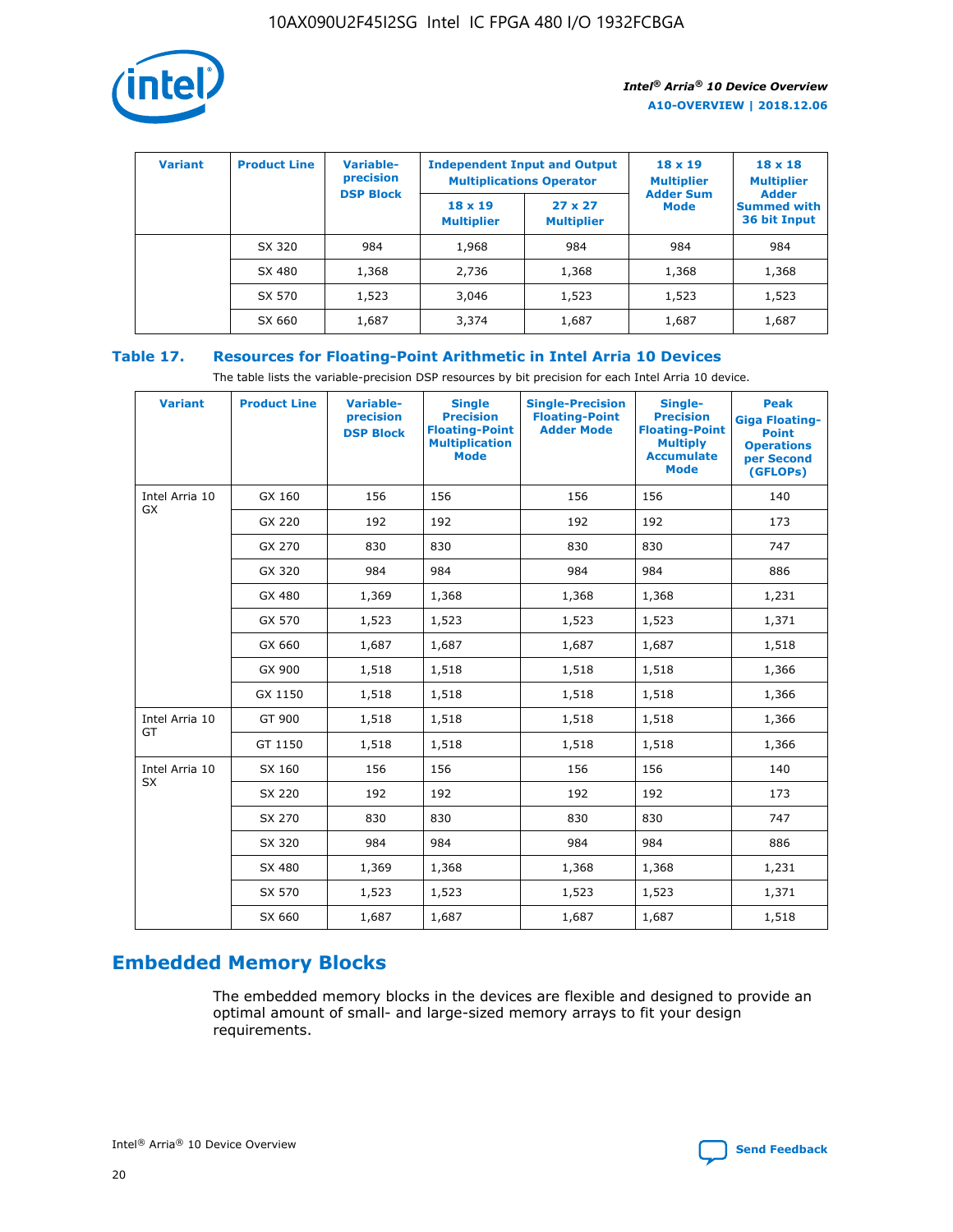

# **Types of Embedded Memory**

The Intel Arria 10 devices contain two types of memory blocks:

- 20 Kb M20K blocks—blocks of dedicated memory resources. The M20K blocks are ideal for larger memory arrays while still providing a large number of independent ports.
- 640 bit memory logic array blocks (MLABs)—enhanced memory blocks that are configured from dual-purpose logic array blocks (LABs). The MLABs are ideal for wide and shallow memory arrays. The MLABs are optimized for implementation of shift registers for digital signal processing (DSP) applications, wide and shallow FIFO buffers, and filter delay lines. Each MLAB is made up of ten adaptive logic modules (ALMs). In the Intel Arria 10 devices, you can configure these ALMs as ten 32 x 2 blocks, giving you one 32 x 20 simple dual-port SRAM block per MLAB.

# **Embedded Memory Capacity in Intel Arria 10 Devices**

|                   | <b>Product</b> |              | <b>M20K</b>         | <b>MLAB</b>  |                     | <b>Total RAM Bit</b> |
|-------------------|----------------|--------------|---------------------|--------------|---------------------|----------------------|
| <b>Variant</b>    | Line           | <b>Block</b> | <b>RAM Bit (Kb)</b> | <b>Block</b> | <b>RAM Bit (Kb)</b> | (Kb)                 |
| Intel Arria 10 GX | GX 160         | 440          | 8,800               | 1,680        | 1,050               | 9,850                |
|                   | GX 220         | 587          | 11,740              | 2,703        | 1,690               | 13,430               |
|                   | GX 270         | 750          | 15,000              | 3,922        | 2,452               | 17,452               |
|                   | GX 320         | 891          | 17,820              | 4,363        | 2,727               | 20,547               |
|                   | GX 480         | 1,431        | 28,620              | 6,662        | 4,164               | 32,784               |
|                   | GX 570         | 1,800        | 36,000              | 8,153        | 5,096               | 41,096               |
|                   | GX 660         | 2,131        | 42,620              | 9,260        | 5,788               | 48,408               |
|                   | GX 900         | 2,423        | 48,460              | 15,017       | 9,386               | 57,846               |
|                   | GX 1150        | 2,713        | 54,260              | 20,774       | 12,984              | 67,244               |
| Intel Arria 10 GT | GT 900         | 2,423        | 48,460              | 15,017       | 9,386               | 57,846               |
|                   | GT 1150        | 2,713        | 54,260              | 20,774       | 12,984              | 67,244               |
| Intel Arria 10 SX | SX 160         | 440          | 8,800               | 1,680        | 1,050               | 9,850                |
|                   | SX 220         | 587          | 11,740              | 2,703        | 1,690               | 13,430               |
|                   | SX 270         | 750          | 15,000              | 3,922        | 2,452               | 17,452               |
|                   | SX 320         | 891          | 17,820              | 4,363        | 2,727               | 20,547               |
|                   | SX 480         | 1,431        | 28,620              | 6,662        | 4,164               | 32,784               |
|                   | SX 570         | 1,800        | 36,000              | 8,153        | 5,096               | 41,096               |
|                   | SX 660         | 2,131        | 42,620              | 9,260        | 5,788               | 48,408               |

#### **Table 18. Embedded Memory Capacity and Distribution in Intel Arria 10 Devices**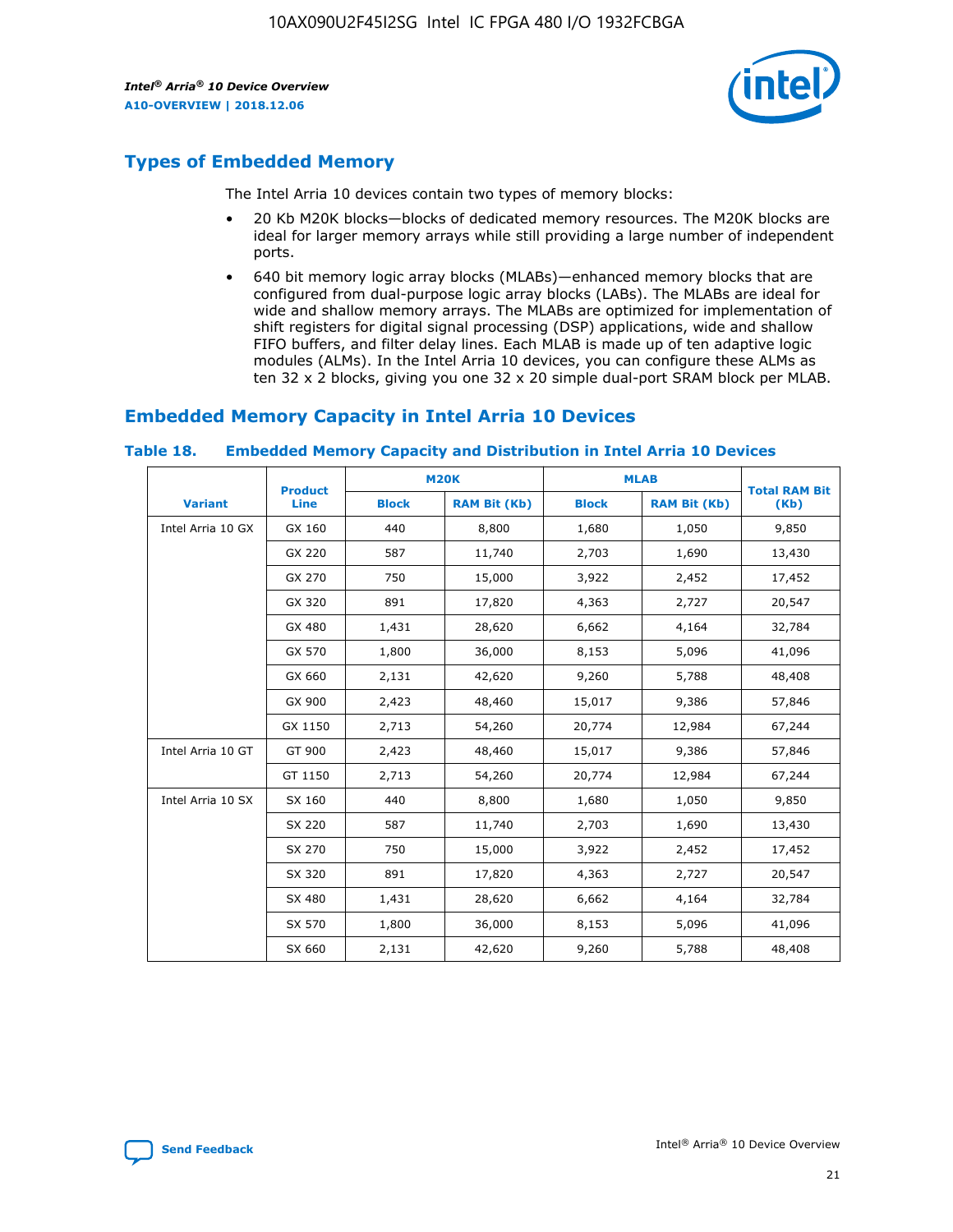

# **Embedded Memory Configurations for Single-port Mode**

#### **Table 19. Single-port Embedded Memory Configurations for Intel Arria 10 Devices**

This table lists the maximum configurations supported for single-port RAM and ROM modes.

| <b>Memory Block</b> | Depth (bits) | <b>Programmable Width</b> |
|---------------------|--------------|---------------------------|
| MLAB                | 32           | x16, x18, or x20          |
|                     | 64(10)       | x8, x9, x10               |
| M20K                | 512          | x40, x32                  |
|                     | 1K           | x20, x16                  |
|                     | 2K           | x10, x8                   |
|                     | 4K           | x5, x4                    |
|                     | 8K           | x2                        |
|                     | 16K          | x1                        |

# **Clock Networks and PLL Clock Sources**

The clock network architecture is based on Intel's global, regional, and peripheral clock structure. This clock structure is supported by dedicated clock input pins, fractional clock synthesis PLLs, and integer I/O PLLs.

# **Clock Networks**

The Intel Arria 10 core clock networks are capable of up to 800 MHz fabric operation across the full industrial temperature range. For the external memory interface, the clock network supports the hard memory controller with speeds up to 2,400 Mbps in a quarter-rate transfer.

To reduce power consumption, the Intel Quartus Prime software identifies all unused sections of the clock network and powers them down.

## **Fractional Synthesis and I/O PLLs**

Intel Arria 10 devices contain up to 32 fractional synthesis PLLs and up to 16 I/O PLLs that are available for both specific and general purpose uses in the core:

- Fractional synthesis PLLs—located in the column adjacent to the transceiver blocks
- I/O PLLs—located in each bank of the 48 I/Os

## **Fractional Synthesis PLLs**

You can use the fractional synthesis PLLs to:

- Reduce the number of oscillators that are required on your board
- Reduce the number of clock pins that are used in the device by synthesizing multiple clock frequencies from a single reference clock source

<sup>(10)</sup> Supported through software emulation and consumes additional MLAB blocks.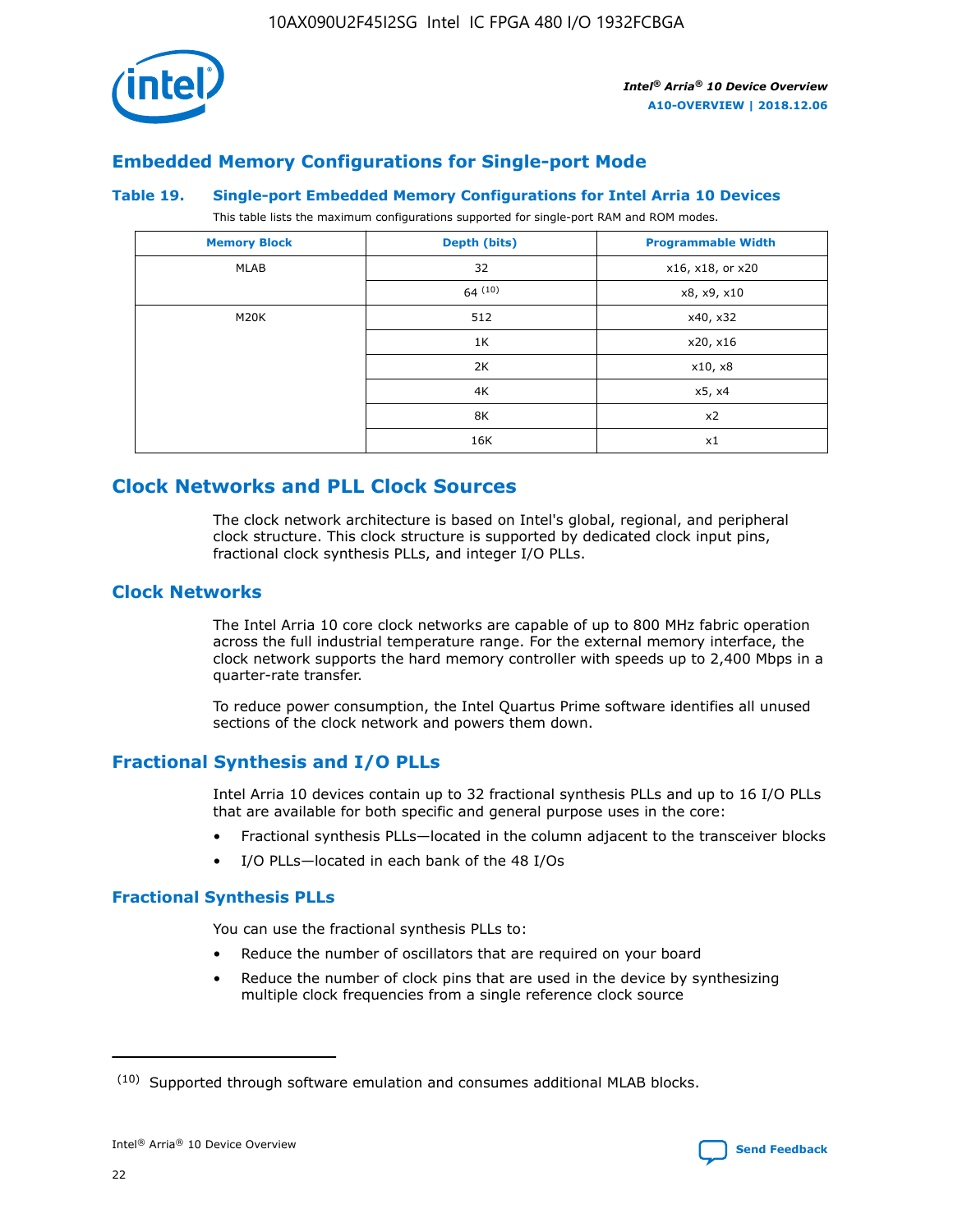

The fractional synthesis PLLs support the following features:

- Reference clock frequency synthesis for transceiver CMU and Advanced Transmit (ATX) PLLs
- Clock network delay compensation
- Zero-delay buffering
- Direct transmit clocking for transceivers
- Independently configurable into two modes:
	- Conventional integer mode equivalent to the general purpose PLL
	- Enhanced fractional mode with third order delta-sigma modulation
- PLL cascading

#### **I/O PLLs**

The integer mode I/O PLLs are located in each bank of 48 I/Os. You can use the I/O PLLs to simplify the design of external memory and high-speed LVDS interfaces.

In each I/O bank, the I/O PLLs are adjacent to the hard memory controllers and LVDS SERDES. Because these PLLs are tightly coupled with the I/Os that need to use them, it makes it easier to close timing.

You can use the I/O PLLs for general purpose applications in the core such as clock network delay compensation and zero-delay buffering.

Intel Arria 10 devices support PLL-to-PLL cascading.

# **FPGA General Purpose I/O**

Intel Arria 10 devices offer highly configurable GPIOs. Each I/O bank contains 48 general purpose I/Os and a high-efficiency hard memory controller.

The following list describes the features of the GPIOs:

- Consist of 3 V I/Os for high-voltage application and LVDS I/Os for differential signaling
	- Up to two 3 V I/O banks, available in some devices, that support up to 3 V I/O standards
	- LVDS I/O banks that support up to 1.8 V I/O standards
- Support a wide range of single-ended and differential I/O interfaces
- LVDS speeds up to 1.6 Gbps
- Each LVDS pair of pins has differential input and output buffers, allowing you to configure the LVDS direction for each pair.
- Programmable bus hold and weak pull-up
- Programmable differential output voltage  $(V_{OD})$  and programmable pre-emphasis

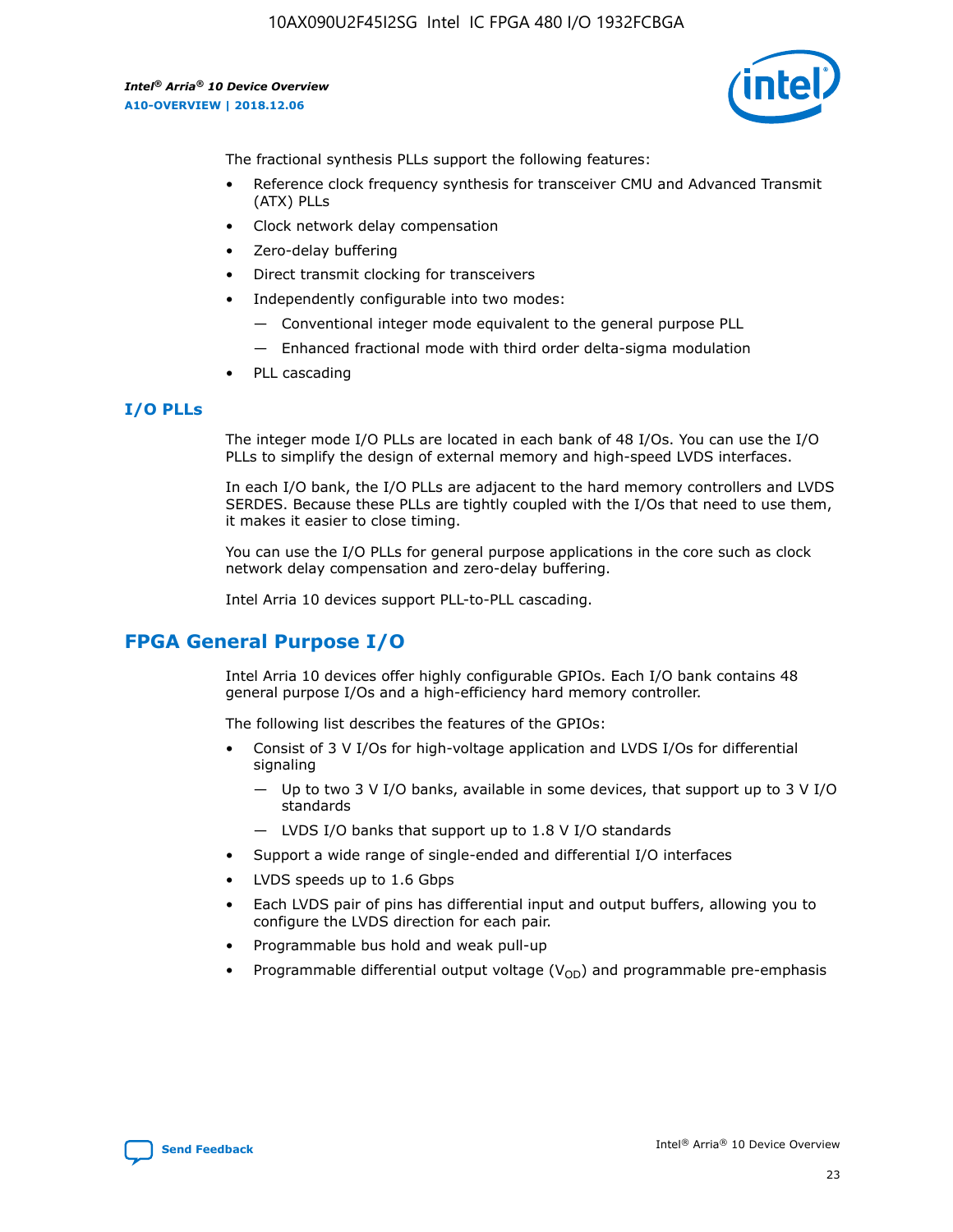

- Series (R<sub>S</sub>) and parallel (R<sub>T</sub>) on-chip termination (OCT) for all I/O banks with OCT calibration to limit the termination impedance variation
- On-chip dynamic termination that has the ability to swap between series and parallel termination, depending on whether there is read or write on a common bus for signal integrity
- Easy timing closure support using the hard read FIFO in the input register path, and delay-locked loop (DLL) delay chain with fine and coarse architecture

# **External Memory Interface**

Intel Arria 10 devices offer massive external memory bandwidth, with up to seven 32 bit DDR4 memory interfaces running at up to 2,400 Mbps. This bandwidth provides additional ease of design, lower power, and resource efficiencies of hardened highperformance memory controllers.

The memory interface within Intel Arria 10 FPGAs and SoCs delivers the highest performance and ease of use. You can configure up to a maximum width of 144 bits when using the hard or soft memory controllers. If required, you can bypass the hard memory controller and use a soft controller implemented in the user logic.

Each I/O contains a hardened DDR read/write path (PHY) capable of performing key memory interface functionality such as read/write leveling, FIFO buffering to lower latency and improve margin, timing calibration, and on-chip termination.

The timing calibration is aided by the inclusion of hard microcontrollers based on Intel's Nios® II technology, specifically tailored to control the calibration of multiple memory interfaces. This calibration allows the Intel Arria 10 device to compensate for any changes in process, voltage, or temperature either within the Intel Arria 10 device itself, or within the external memory device. The advanced calibration algorithms ensure maximum bandwidth and robust timing margin across all operating conditions.

In addition to parallel memory interfaces, Intel Arria 10 devices support serial memory technologies such as the Hybrid Memory Cube (HMC). The HMC is supported by the Intel Arria 10 high-speed serial transceivers which connect up to four HMC links, with each link running at data rates up to 15 Gbps.

#### **Related Information**

#### [External Memory Interface Spec Estimator](http://www.altera.com/technology/memory/estimator/mem-emif-index.html)

Provides a parametric tool that allows you to find and compare the performance of the supported external memory interfaces in IntelFPGAs.

# **Memory Standards Supported by Intel Arria 10 Devices**

The I/Os are designed to provide high performance support for existing and emerging external memory standards.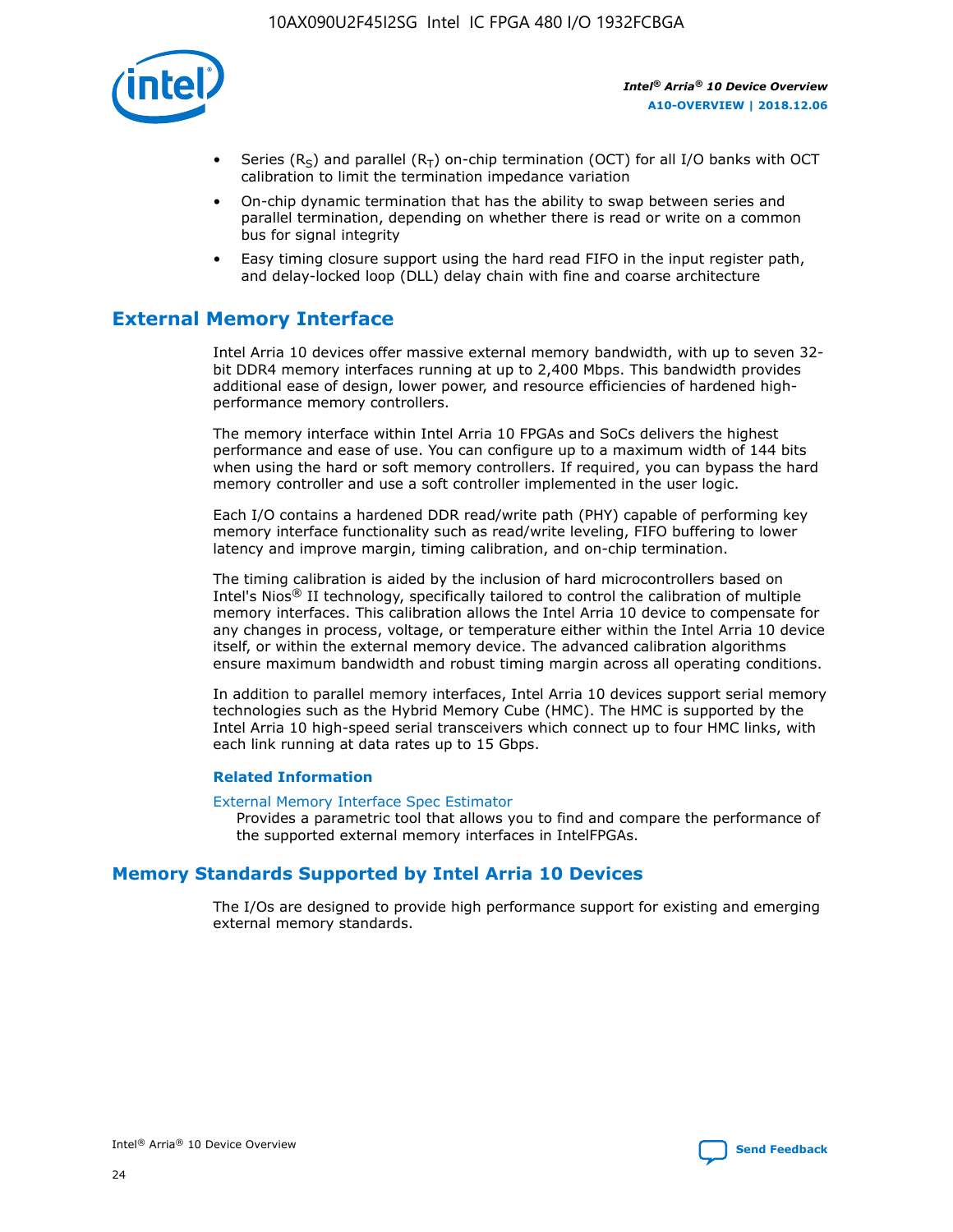

#### **Table 20. Memory Standards Supported by the Hard Memory Controller**

This table lists the overall capability of the hard memory controller. For specific details, refer to the External Memory Interface Spec Estimator and Intel Arria 10 Device Datasheet.

| <b>Memory Standard</b> | <b>Rate Support</b> | <b>Ping Pong PHY Support</b> | <b>Maximum Frequency</b><br>(MHz) |
|------------------------|---------------------|------------------------------|-----------------------------------|
| <b>DDR4 SDRAM</b>      | Quarter rate        | Yes                          | 1,067                             |
|                        |                     |                              | 1,200                             |
| DDR3 SDRAM             | Half rate           | Yes                          | 533                               |
|                        |                     |                              | 667                               |
|                        | Quarter rate        | Yes                          | 1,067                             |
|                        |                     |                              | 1,067                             |
| <b>DDR3L SDRAM</b>     | Half rate           | Yes                          | 533                               |
|                        |                     |                              | 667                               |
|                        | Quarter rate        | Yes                          | 933                               |
|                        |                     |                              | 933                               |
| LPDDR3 SDRAM           | Half rate           |                              | 533                               |
|                        | Quarter rate        |                              | 800                               |

#### **Table 21. Memory Standards Supported by the Soft Memory Controller**

| <b>Memory Standard</b>      | <b>Rate Support</b> | <b>Maximum Frequency</b><br>(MHz) |
|-----------------------------|---------------------|-----------------------------------|
| <b>RLDRAM 3 (11)</b>        | Quarter rate        | 1,200                             |
| ODR IV SRAM <sup>(11)</sup> | Quarter rate        | 1,067                             |
| <b>ODR II SRAM</b>          | Full rate           | 333                               |
|                             | Half rate           | 633                               |
| <b>ODR II+ SRAM</b>         | Full rate           | 333                               |
|                             | Half rate           | 633                               |
| <b>ODR II+ Xtreme SRAM</b>  | Full rate           | 333                               |
|                             | Half rate           | 633                               |

#### **Table 22. Memory Standards Supported by the HPS Hard Memory Controller**

The hard processor system (HPS) is available in Intel Arria 10 SoC devices only.

| <b>Memory Standard</b> | <b>Rate Support</b> | <b>Maximum Frequency</b><br>(MHz) |
|------------------------|---------------------|-----------------------------------|
| <b>DDR4 SDRAM</b>      | Half rate           | 1,200                             |
| <b>DDR3 SDRAM</b>      | Half rate           | 1,067                             |
| <b>DDR3L SDRAM</b>     | Half rate           | 933                               |

<sup>(11)</sup> Intel Arria 10 devices support this external memory interface using hard PHY with soft memory controller.

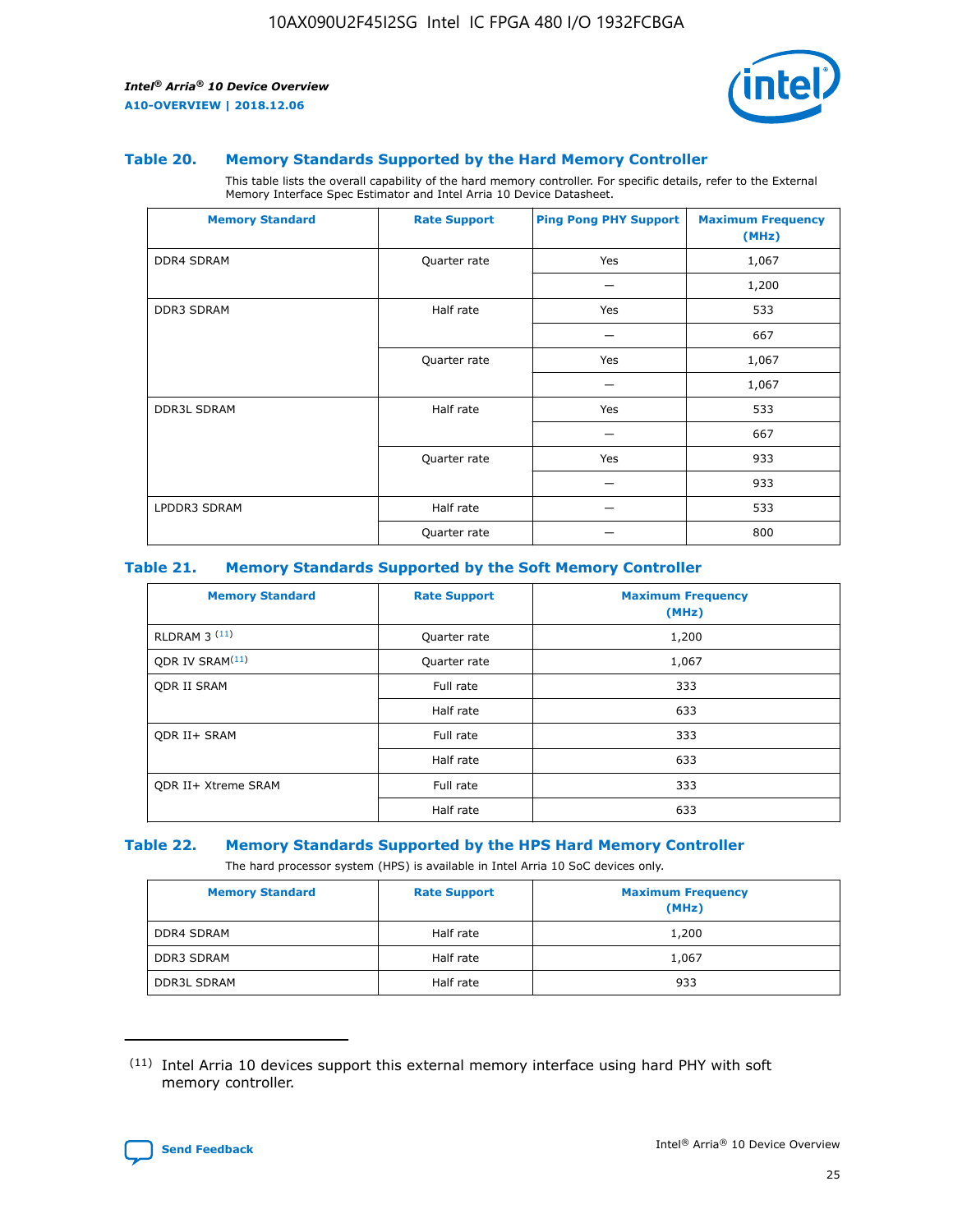

#### **Related Information**

#### [Intel Arria 10 Device Datasheet](https://www.intel.com/content/www/us/en/programmable/documentation/mcn1413182292568.html#mcn1413182153340)

Lists the memory interface performance according to memory interface standards, rank or chip select configurations, and Intel Arria 10 device speed grades.

# **PCIe Gen1, Gen2, and Gen3 Hard IP**

Intel Arria 10 devices contain PCIe hard IP that is designed for performance and ease-of-use:

- Includes all layers of the PCIe stack—transaction, data link and physical layers.
- Supports PCIe Gen3, Gen2, and Gen1 Endpoint and Root Port in x1, x2, x4, or x8 lane configuration.
- Operates independently from the core logic—optional configuration via protocol (CvP) allows the PCIe link to power up and complete link training in less than 100 ms while the Intel Arria 10 device completes loading the programming file for the rest of the FPGA.
- Provides added functionality that makes it easier to support emerging features such as Single Root I/O Virtualization (SR-IOV) and optional protocol extensions.
- Provides improved end-to-end datapath protection using ECC.
- Supports FPGA configuration via protocol (CvP) using PCIe at Gen3, Gen2, or Gen1 speed.

#### **Related Information**

PCS Features on page 30

# **Enhanced PCS Hard IP for Interlaken and 10 Gbps Ethernet**

# **Interlaken Support**

The Intel Arria 10 enhanced PCS hard IP provides integrated Interlaken PCS supporting rates up to 25.8 Gbps per lane.

The Interlaken PCS is based on the proven functionality of the PCS developed for Intel's previous generation FPGAs, which demonstrated interoperability with Interlaken ASSP vendors and third-party IP suppliers. The Interlaken PCS is present in every transceiver channel in Intel Arria 10 devices.

#### **Related Information**

PCS Features on page 30

## **10 Gbps Ethernet Support**

The Intel Arria 10 enhanced PCS hard IP supports 10GBASE-R PCS compliant with IEEE 802.3 10 Gbps Ethernet (10GbE). The integrated hard IP support for 10GbE and the 10 Gbps transceivers save external PHY cost, board space, and system power.

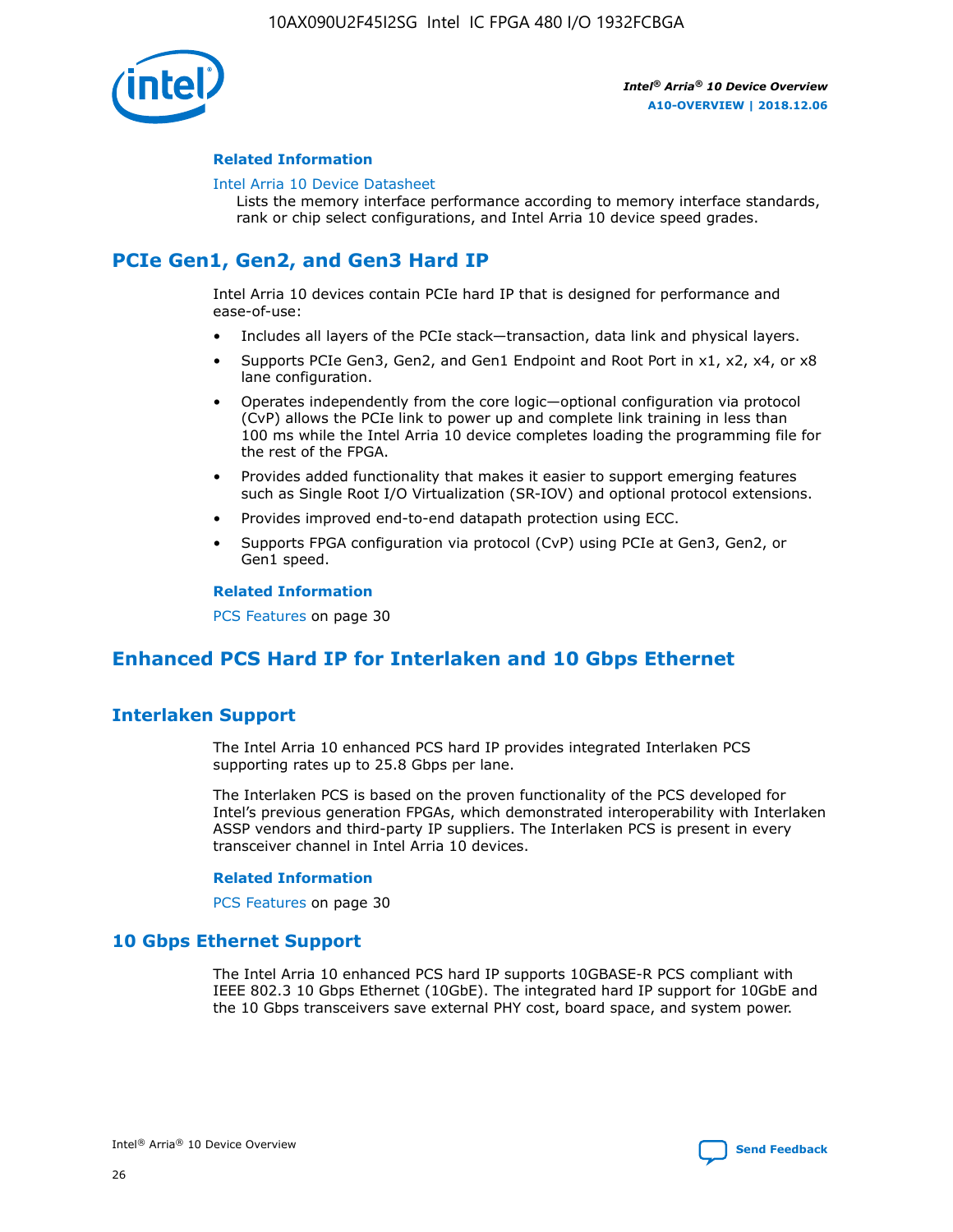

The scalable hard IP supports multiple independent 10GbE ports while using a single PLL for all the 10GBASE-R PCS instantiations, which saves on core logic resources and clock networks:

- Simplifies multiport 10GbE systems compared to XAUI interfaces that require an external XAUI-to-10G PHY.
- Incorporates Electronic Dispersion Compensation (EDC), which enables direct connection to standard 10 Gbps XFP and SFP+ pluggable optical modules.
- Supports backplane Ethernet applications and includes a hard 10GBASE-KR Forward Error Correction (FEC) circuit that you can use for 10 Gbps and 40 Gbps applications.

The 10 Gbps Ethernet PCS hard IP and 10GBASE-KR FEC are present in every transceiver channel.

#### **Related Information**

PCS Features on page 30

# **Low Power Serial Transceivers**

Intel Arria 10 FPGAs and SoCs include lowest power transceivers that deliver high bandwidth, throughput and low latency.

Intel Arria 10 devices deliver the industry's lowest power consumption per transceiver channel:

- 12.5 Gbps transceivers at as low as 242 mW
- 10 Gbps transceivers at as low as 168 mW
- 6 Gbps transceivers at as low as 117 mW

Intel Arria 10 transceivers support various data rates according to application:

- Chip-to-chip and chip-to-module applications—from 1 Gbps up to 25.8 Gbps
- Long reach and backplane applications—from 1 Gbps up to 12.5 with advanced adaptive equalization
- Critical power sensitive applications—from 1 Gbps up to 11.3 Gbps using lower power modes

The combination of 20 nm process technology and architectural advances provide the following benefits:

- Significant reduction in die area and power consumption
- Increase of up to two times in transceiver I/O density compared to previous generation devices while maintaining optimal signal integrity
- Up to 72 total transceiver channels—you can configure up to 6 of these channels to run as fast as 25.8 Gbps
- All channels feature continuous data rate support up to the maximum rated speed

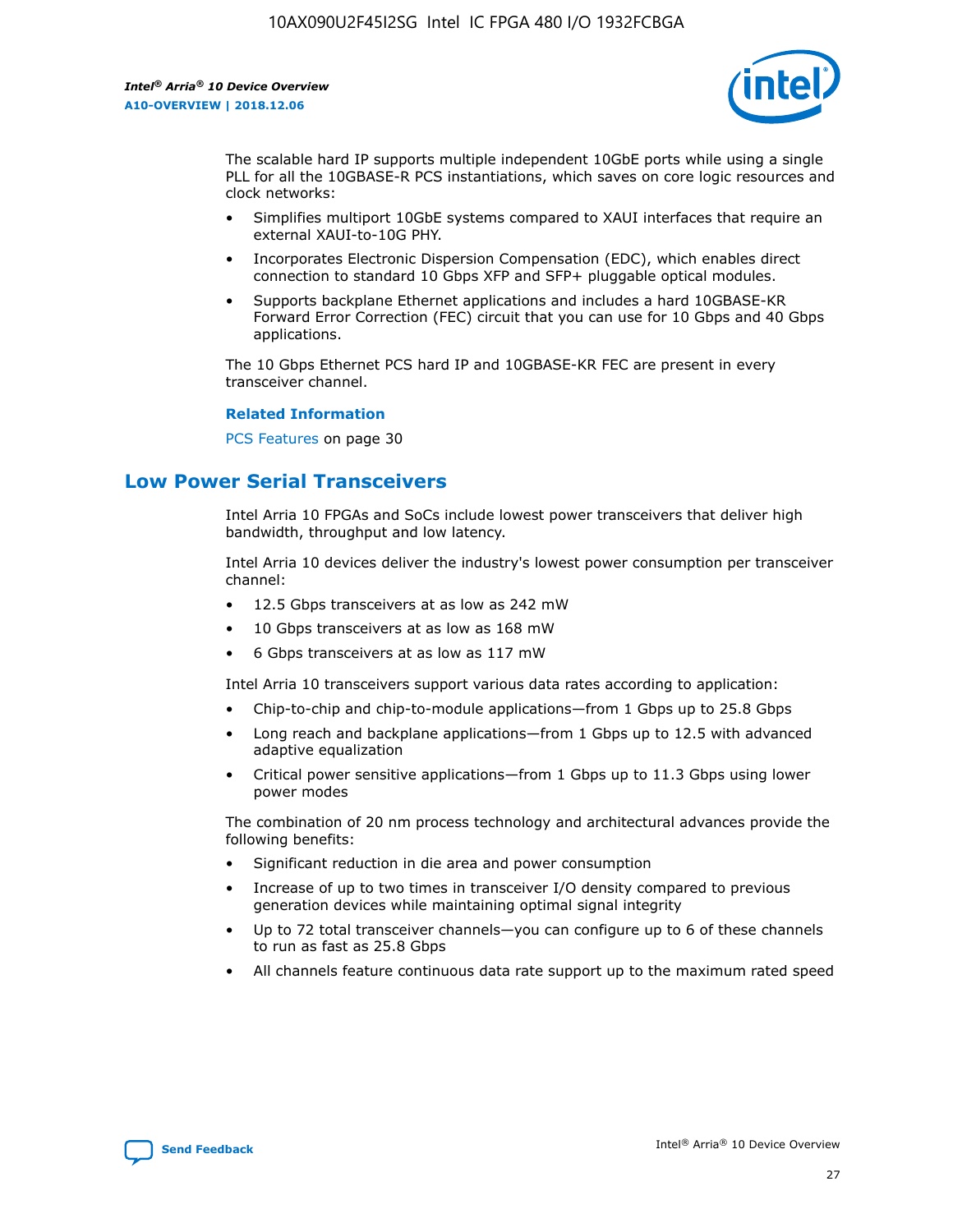

# Transceiver PMA TX/RX PCS ATX PLL Transceiver PMA TX/RX PCS fPLL Network Flexible Clock Distribution Network PCS Transceiver PMA TX/RX FPGA **Clock Distribution** Fabric PCS Transceiver PMA TX/RX ATX Flexible PLL PCS Transceiver PMA TX/RX ▲ fPLL Transceiver PMA TX/RX PCS 4

## **Figure 6. Intel Arria 10 Transceiver Block Architecture**

# **Transceiver Channels**

All transceiver channels feature a dedicated Physical Medium Attachment (PMA) and a hardened Physical Coding Sublayer (PCS).

- The PMA provides primary interfacing capabilities to physical channels.
- The PCS typically handles encoding/decoding, word alignment, and other preprocessing functions before transferring data to the FPGA core fabric.

A transceiver channel consists of a PMA and a PCS block. Most transceiver banks have 6 channels. There are some transceiver banks that contain only 3 channels.

A wide variety of bonded and non-bonded data rate configurations is possible using a highly configurable clock distribution network. Up to 80 independent transceiver data rates can be configured.

The following figures are graphical representations of top views of the silicon die, which correspond to reverse views for flip chip packages. Different Intel Arria 10 devices may have different floorplans than the ones shown in the figures.

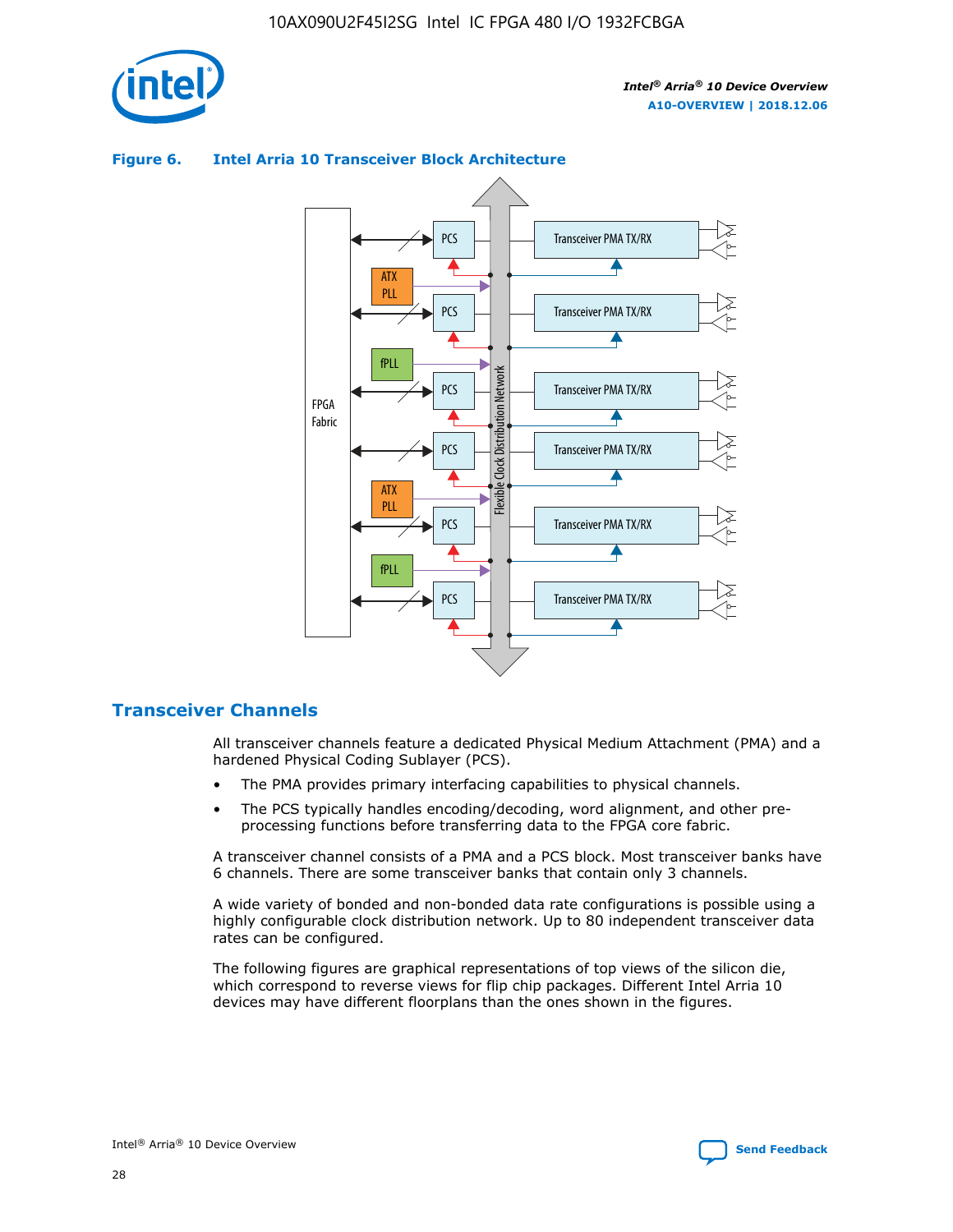

## **Figure 7. Device Chip Overview for Intel Arria 10 GX and GT Devices**



M20K Internal Memory Blocks Core Logic Fabric Transceiver Channels Hard IP Per Transceiver: Standard PCS and Enhanced PCS Hard IPs PCI Express Gen3 Hard IP Fractional PLLs M20K Internal Memory Blocks PCI Express Gen3 Hard IP Variable Precision DSP Blocks I/O PLLs Hard Memory Controllers, General-Purpose I/O Cells, LVDS Hard Processor Subsystem, Dual-Core ARM Cortex A9 M20K Internal Memory Blocks Variable Precision DSP Blocks M20K Internal Memory Blocks Core Logic Fabric I/O PLLs Hard Memory Controllers, General-Purpose I/O Cells, LVDS M20K Internal Memory Blocks Variable Precision DSP Blocks M20K Internal Memory Blocks Transceiver Channels Hard IP Per Transceiver: Standard PCS and Enhanced PCS Hard IPs PCI Express Gen3 Hard IP Fractional PLLs PCI Express Gen3 Hard IP  $\ddot{\cdot}$ Hard PCS Transceiver PMA fPLL ATX (LC) Hard PCS Transceiver PMA **Transmit** Hard PCS Transceiver PMA PLL fPLL Hard PCS Transceiver PMA Transceiver Clock Networks ATX (LC) Hard PCS Transceiver PMA Transmi Hard PCS Transceiver PMA PLL fPLL Hard PCS Transceiver PMA Transceiver PMA Hard PCS ATX (LC) **Transmit** Hard PCS Transceiver PMA PLL Unused transceiver chann can be used as additional transceiver transmit PLLs

## **PMA Features**

Intel Arria 10 transceivers provide exceptional signal integrity at data rates up to 25.8 Gbps. Clocking options include ultra-low jitter ATX PLLs (LC tank based), clock multiplier unit (CMU) PLLs, and fractional PLLs.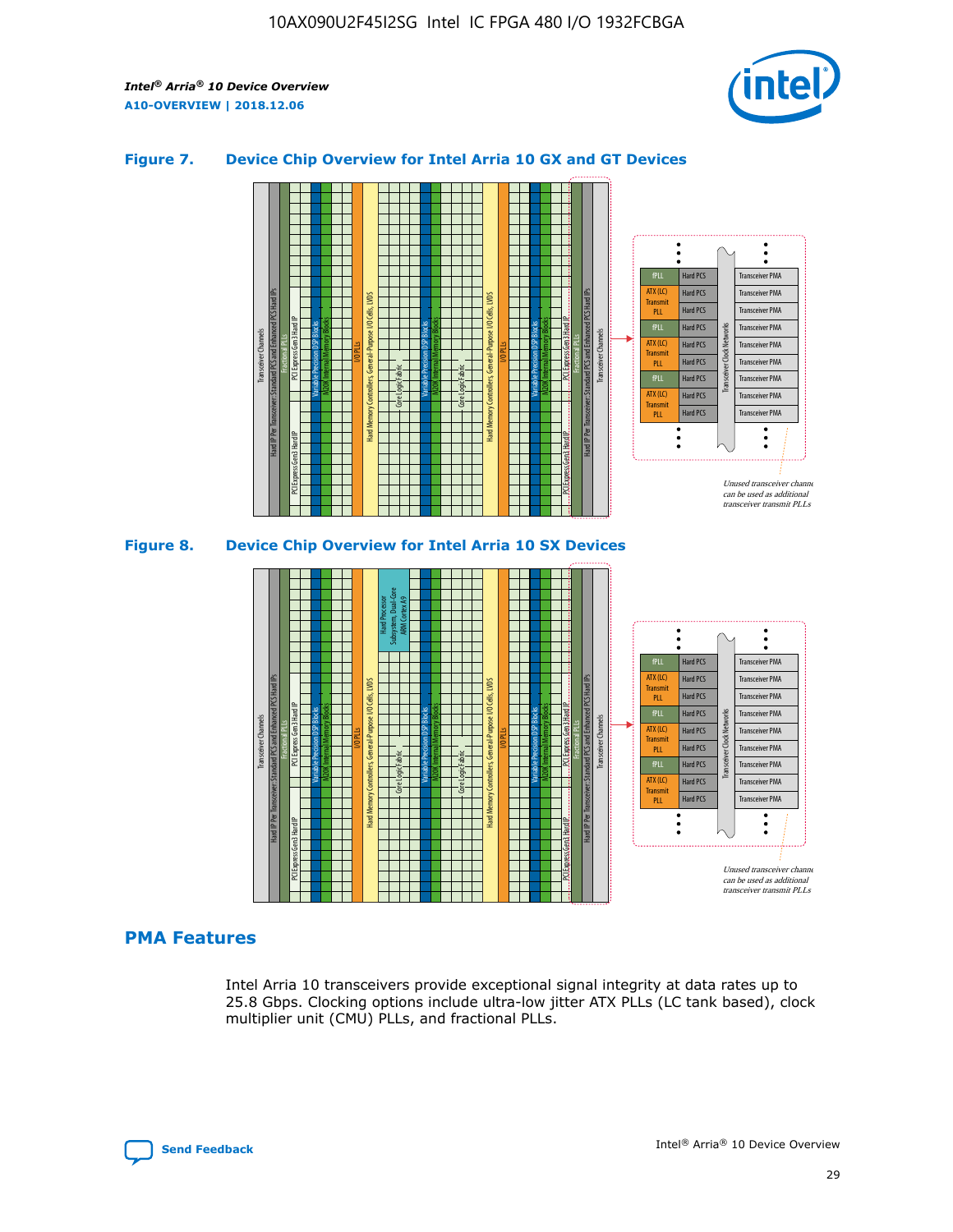

Each transceiver channel contains a channel PLL that can be used as the CMU PLL or clock data recovery (CDR) PLL. In CDR mode, the channel PLL recovers the receiver clock and data in the transceiver channel. Up to 80 independent data rates can be configured on a single Intel Arria 10 device.

#### **Table 23. PMA Features of the Transceivers in Intel Arria 10 Devices**

| <b>Feature</b>                                             | <b>Capability</b>                                                                                                                                                                                                             |
|------------------------------------------------------------|-------------------------------------------------------------------------------------------------------------------------------------------------------------------------------------------------------------------------------|
| Chip-to-Chip Data Rates                                    | 1 Gbps to 17.4 Gbps (Intel Arria 10 GX devices)<br>1 Gbps to 25.8 Gbps (Intel Arria 10 GT devices)                                                                                                                            |
| <b>Backplane Support</b>                                   | Drive backplanes at data rates up to 12.5 Gbps                                                                                                                                                                                |
| <b>Optical Module Support</b>                              | SFP+/SFP, XFP, CXP, QSFP/QSFP28, CFP/CFP2/CFP4                                                                                                                                                                                |
| Cable Driving Support                                      | SFP+ Direct Attach, PCI Express over cable, eSATA                                                                                                                                                                             |
| Transmit Pre-Emphasis                                      | 4-tap transmit pre-emphasis and de-emphasis to compensate for system channel loss                                                                                                                                             |
| Continuous Time Linear<br>Equalizer (CTLE)                 | Dual mode, high-gain, and high-data rate, linear receive equalization to compensate for<br>system channel loss                                                                                                                |
| Decision Feedback Equalizer<br>(DFE)                       | 7-fixed and 4-floating tap DFE to equalize backplane channel loss in the presence of<br>crosstalk and noisy environments                                                                                                      |
| Variable Gain Amplifier                                    | Optimizes the signal amplitude prior to the CDR sampling and operates in fixed and<br>adaptive modes                                                                                                                          |
| Altera Digital Adaptive<br>Parametric Tuning (ADAPT)       | Fully digital adaptation engine to automatically adjust all link equalization parameters-<br>including CTLE, DFE, and variable gain amplifier blocks—that provide optimal link margin<br>without intervention from user logic |
| Precision Signal Integrity<br>Calibration Engine (PreSICE) | Hardened calibration controller to quickly calibrate all transceiver control parameters on<br>power-up, which provides the optimal signal integrity and jitter performance                                                    |
| Advanced Transmit (ATX)<br><b>PLL</b>                      | Low jitter ATX (LC tank based) PLLs with continuous tuning range to cover a wide range of<br>standard and proprietary protocols                                                                                               |
| <b>Fractional PLLs</b>                                     | On-chip fractional frequency synthesizers to replace on-board crystal oscillators and reduce<br>system cost                                                                                                                   |
| Digitally Assisted Analog<br><b>CDR</b>                    | Superior jitter tolerance with fast lock time                                                                                                                                                                                 |
| Dynamic Partial<br>Reconfiguration                         | Allows independent control of the Avalon memory-mapped interface of each transceiver<br>channel for the highest transceiver flexibility                                                                                       |
| Multiple PCS-PMA and PCS-<br>PLD interface widths          | 8-, 10-, 16-, 20-, 32-, 40-, or 64-bit interface widths for flexibility of deserialization width,<br>encoding, and reduced latency                                                                                            |

# **PCS Features**

This table summarizes the Intel Arria 10 transceiver PCS features. You can use the transceiver PCS to support a wide range of protocols ranging from 1 Gbps to 25.8 Gbps.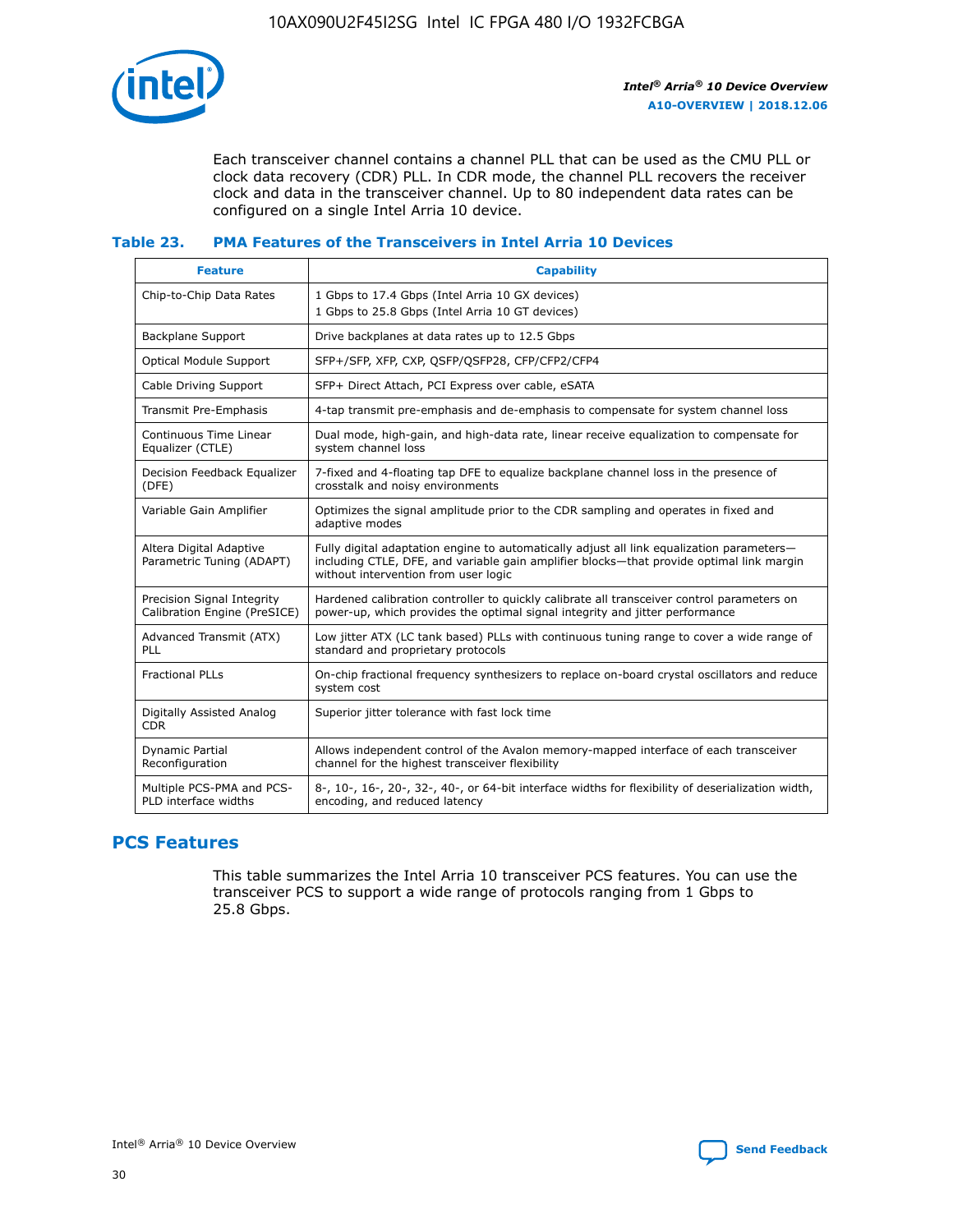

| <b>PCS</b>    | <b>Description</b>                                                                                                                                                                                                                                                                                                                                                                                             |
|---------------|----------------------------------------------------------------------------------------------------------------------------------------------------------------------------------------------------------------------------------------------------------------------------------------------------------------------------------------------------------------------------------------------------------------|
| Standard PCS  | Operates at a data rate up to 12 Gbps<br>Supports protocols such as PCI-Express, CPRI 4.2+, GigE, IEEE 1588 in Hard PCS<br>Implements other protocols using Basic/Custom (Standard PCS) transceiver<br>configuration rules.                                                                                                                                                                                    |
| Enhanced PCS  | Performs functions common to most serial data industry standards, such as word<br>alignment, encoding/decoding, and framing, before data is sent or received off-chip<br>through the PMA<br>• Handles data transfer to and from the FPGA fabric<br>Handles data transfer internally to and from the PMA<br>Provides frequency compensation<br>Performs channel bonding for multi-channel low skew applications |
| PCIe Gen3 PCS | Supports the seamless switching of Data and Clock between the Gen1, Gen2, and Gen3<br>data rates<br>Provides support for PIPE 3.0 features<br>Supports the PIPE interface with the Hard IP enabled, as well as with the Hard IP<br>bypassed                                                                                                                                                                    |

#### **Related Information**

- PCIe Gen1, Gen2, and Gen3 Hard IP on page 26
- Interlaken Support on page 26
- 10 Gbps Ethernet Support on page 26

# **PCS Protocol Support**

This table lists some of the protocols supported by the Intel Arria 10 transceiver PCS. For more information about the blocks in the transmitter and receiver data paths, refer to the related information.

| <b>Protocol</b>                                 | <b>Data Rate</b><br>(Gbps) | <b>Transceiver IP</b>       | <b>PCS Support</b>                      |
|-------------------------------------------------|----------------------------|-----------------------------|-----------------------------------------|
| PCIe Gen3 x1, x2, x4, x8                        | 8.0                        | Native PHY (PIPE)           | Standard PCS and PCIe<br>Gen3 PCS       |
| PCIe Gen2 x1, x2, x4, x8                        | 5.0                        | Native PHY (PIPE)           | <b>Standard PCS</b>                     |
| PCIe Gen1 x1, x2, x4, x8                        | 2.5                        | Native PHY (PIPE)           | Standard PCS                            |
| 1000BASE-X Gigabit Ethernet                     | 1.25                       | Native PHY                  | <b>Standard PCS</b>                     |
| 1000BASE-X Gigabit Ethernet with<br>IEEE 1588v2 | 1.25                       | Native PHY                  | Standard PCS                            |
| 10GBASE-R                                       | 10.3125                    | Native PHY                  | <b>Enhanced PCS</b>                     |
| 10GBASE-R with IEEE 1588v2                      | 10.3125                    | Native PHY                  | <b>Enhanced PCS</b>                     |
| 10GBASE-R with KR FEC                           | 10.3125                    | Native PHY                  | <b>Enhanced PCS</b>                     |
| 10GBASE-KR and 1000BASE-X                       | 10.3125                    | 1G/10GbE and 10GBASE-KR PHY | Standard PCS and<br><b>Enhanced PCS</b> |
| Interlaken (CEI-6G/11G)                         | 3.125 to 17.4              | Native PHY                  | <b>Enhanced PCS</b>                     |
| SFI-S/SFI-5.2                                   | 11.2                       | Native PHY                  | <b>Enhanced PCS</b>                     |
| $10G$ SDI                                       | 10.692                     | Native PHY                  | <b>Enhanced PCS</b>                     |
|                                                 |                            |                             | continued                               |

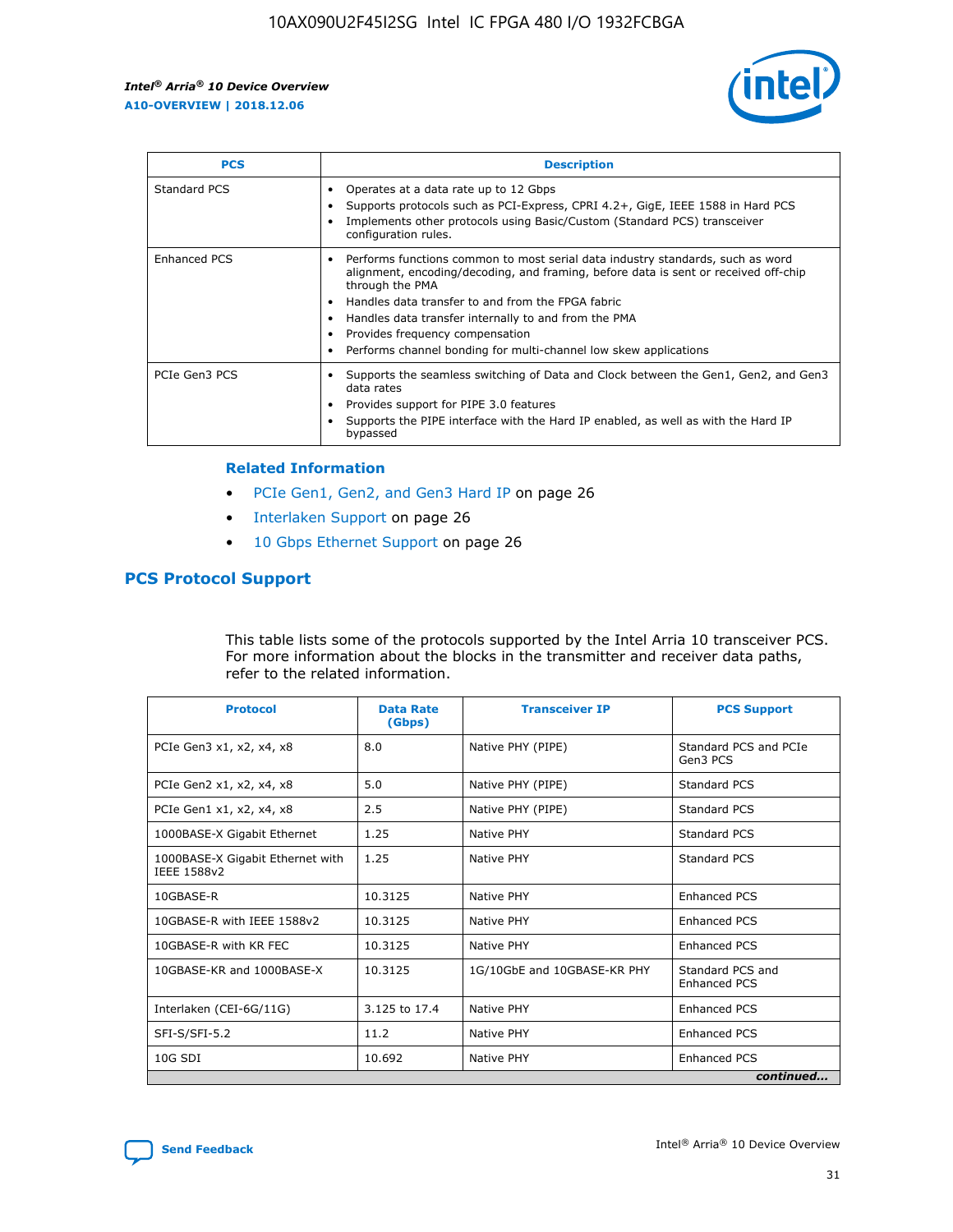

| <b>Protocol</b>      | <b>Data Rate</b><br>(Gbps) | <b>Transceiver IP</b> | <b>PCS Support</b> |
|----------------------|----------------------------|-----------------------|--------------------|
| CPRI 6.0 (64B/66B)   | 0.6144 to<br>10.1376       | Native PHY            | Enhanced PCS       |
| CPRI 4.2 (8B/10B)    | 0.6144 to<br>9.8304        | Native PHY            | Standard PCS       |
| OBSAI RP3 v4.2       | 0.6144 to 6.144            | Native PHY            | Standard PCS       |
| SD-SDI/HD-SDI/3G-SDI | $0.143(12)$ to<br>2.97     | Native PHY            | Standard PCS       |

## **Related Information**

#### [Intel Arria 10 Transceiver PHY User Guide](https://www.intel.com/content/www/us/en/programmable/documentation/nik1398707230472.html#nik1398707091164)

Provides more information about the supported transceiver protocols and PHY IP, the PMA architecture, and the standard, enhanced, and PCIe Gen3 PCS architecture.

# **SoC with Hard Processor System**

Each SoC device combines an FPGA fabric and a hard processor system (HPS) in a single device. This combination delivers the flexibility of programmable logic with the power and cost savings of hard IP in these ways:

- Reduces board space, system power, and bill of materials cost by eliminating a discrete embedded processor
- Allows you to differentiate the end product in both hardware and software, and to support virtually any interface standard
- Extends the product life and revenue through in-field hardware and software updates

 $(12)$  The 0.143 Gbps data rate is supported using oversampling of user logic that you must implement in the FPGA fabric.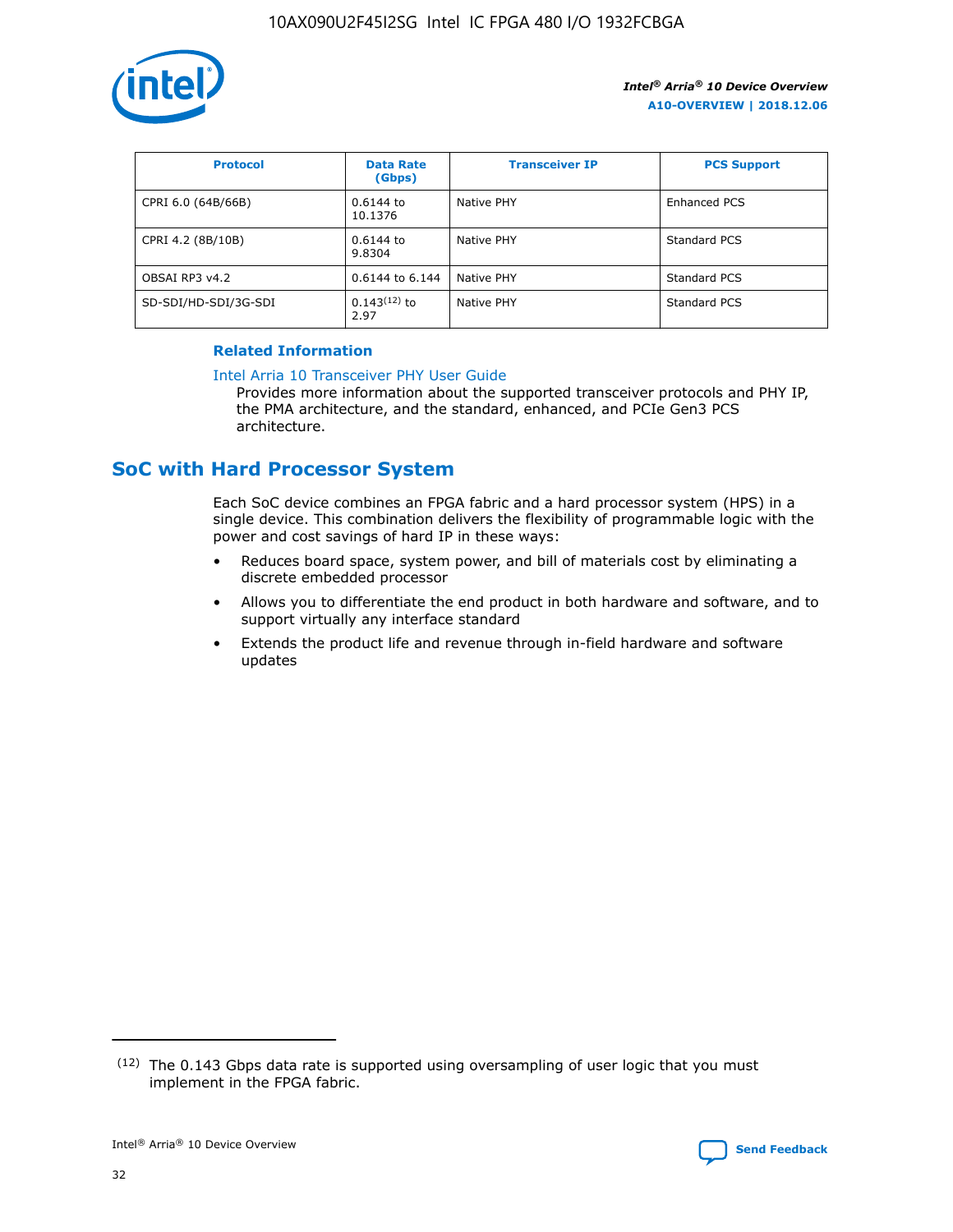

#### **Figure 9. HPS Block Diagram**

This figure shows a block diagram of the HPS with the dual ARM Cortex-A9 MPCore processor.



# **Key Advantages of 20-nm HPS**

The 20-nm HPS strikes a balance between enabling maximum software compatibility with 28-nm SoCs while still improving upon the 28-nm HPS architecture. These improvements address the requirements of the next generation target markets such as wireless and wireline communications, compute and storage equipment, broadcast and military in terms of performance, memory bandwidth, connectivity via backplane and security.

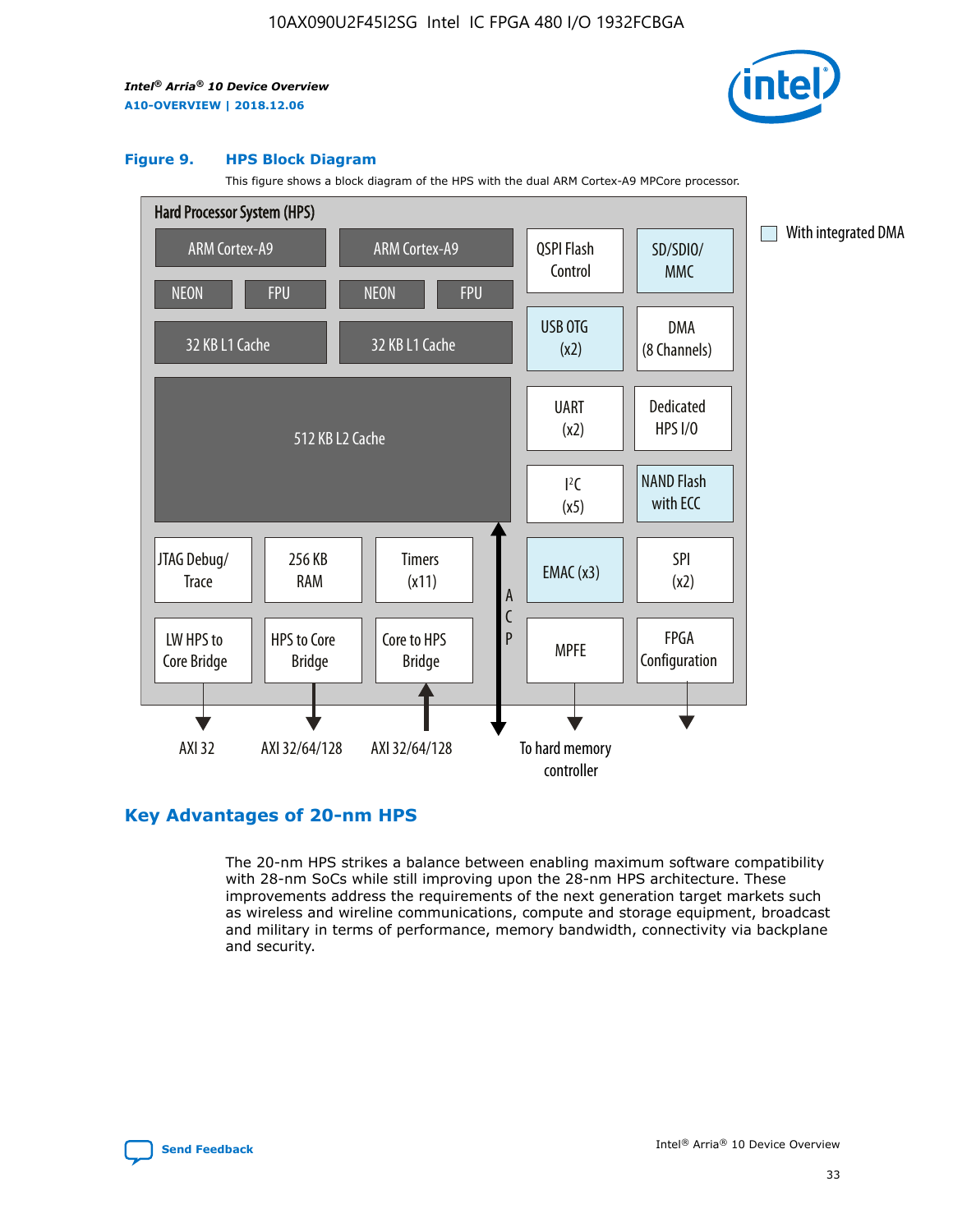

## **Table 24. Improvements in 20 nm HPS**

This table lists the key improvements of the 20 nm HPS compared to the 28 nm HPS.

| Advantages/<br><b>Improvements</b>                          | <b>Description</b>                                                                                                                                                                                                                                                                                                                                                                                                                                                                                                                                                                                                                                                                                                                                                                                                                                                                                                      |
|-------------------------------------------------------------|-------------------------------------------------------------------------------------------------------------------------------------------------------------------------------------------------------------------------------------------------------------------------------------------------------------------------------------------------------------------------------------------------------------------------------------------------------------------------------------------------------------------------------------------------------------------------------------------------------------------------------------------------------------------------------------------------------------------------------------------------------------------------------------------------------------------------------------------------------------------------------------------------------------------------|
| Increased performance and<br>overdrive capability           | While the nominal processor frequency is 1.2 GHz, the 20 nm HPS offers an "overdrive"<br>feature which enables a higher processor operating frequency. This requires a higher supply<br>voltage value that is unique to the HPS and may require a separate regulator.                                                                                                                                                                                                                                                                                                                                                                                                                                                                                                                                                                                                                                                   |
| Increased processor memory<br>bandwidth and DDR4<br>support | Up to 64-bit DDR4 memory at 2,400 Mbps support is available for the processor. The hard<br>memory controller for the HPS comprises a multi-port front end that manages connections<br>to a single port memory controller. The multi-port front end allows logic core and the HPS<br>to share ports and thereby the available bandwidth of the memory controller.                                                                                                                                                                                                                                                                                                                                                                                                                                                                                                                                                        |
| Flexible I/O sharing                                        | An advanced I/O pin muxing scheme allows improved sharing of I/O between the HPS and<br>the core logic. The following types of I/O are available for SoC:<br>17 dedicated I/Os-physically located inside the HPS block and are not accessible to<br>logic within the core. The 17 dedicated I/Os are used for HPS clock, resets, and<br>interfacing with boot devices, QSPI, and SD/MMC.<br>48 direct shared I/O-located closest to the HPS block and are ideal for high speed HPS<br>peripherals such as EMAC, USB, and others. There is one bank of 48 I/Os that supports<br>direct sharing where the 48 I/Os can be shared 12 I/Os at a time.<br>Standard (shared) I/O—all standard I/Os can be shared by the HPS peripherals and any<br>logic within the core. For designs where more than 48 I/Os are required to fully use all<br>the peripherals in the HPS, these I/Os can be connected through the core logic. |
| <b>EMAC</b> core                                            | Three EMAC cores are available in the HPS. The EMAC cores enable an application to<br>support two redundant Ethernet connections; for example, backplane, or two EMAC cores<br>for managing IEEE 1588 time stamp information while allowing a third EMAC core for debug<br>and configuration. All three EMACs can potentially share the same time stamps, simplifying<br>the 1588 time stamping implementation. A new serial time stamp interface allows core<br>logic to access and read the time stamp values. The integrated EMAC controllers can be<br>connected to external Ethernet PHY through the provided MDIO or I <sup>2</sup> C interface.                                                                                                                                                                                                                                                                  |
| On-chip memory                                              | The on-chip memory is updated to 256 KB support and can support larger data sets and<br>real time algorithms.                                                                                                                                                                                                                                                                                                                                                                                                                                                                                                                                                                                                                                                                                                                                                                                                           |
| ECC enhancements                                            | Improvements in L2 Cache ECC management allow identification of errors down to the<br>address level. ECC enhancements also enable improved error injection and status reporting<br>via the introduction of new memory mapped access to syndrome and data signals.                                                                                                                                                                                                                                                                                                                                                                                                                                                                                                                                                                                                                                                       |
| HPS to FPGA Interconnect<br><b>Backbone</b>                 | Although the HPS and the Logic Core can operate independently, they are tightly coupled<br>via a high-bandwidth system interconnect built from high-performance ARM AMBA AXI bus<br>bridges. IP bus masters in the FPGA fabric have access to HPS bus slaves via the FPGA-to-<br>HPS interconnect. Similarly, HPS bus masters have access to bus slaves in the core fabric<br>via the HPS-to-FPGA bridge. Both bridges are AMBA AXI-3 compliant and support<br>simultaneous read and write transactions. Up to three masters within the core fabric can<br>share the HPS SDRAM controller with the processor. Additionally, the processor can be used<br>to configure the core fabric under program control via a dedicated 32-bit configuration port.                                                                                                                                                                  |
| FPGA configuration and HPS<br>booting                       | The FPGA fabric and HPS in the SoCs are powered independently. You can reduce the clock<br>frequencies or gate the clocks to reduce dynamic power.<br>You can configure the FPGA fabric and boot the HPS independently, in any order, providing<br>you with more design flexibility.                                                                                                                                                                                                                                                                                                                                                                                                                                                                                                                                                                                                                                    |
| Security                                                    | New security features have been introduced for anti-tamper management, secure boot,<br>encryption (AES), and authentication (SHA).                                                                                                                                                                                                                                                                                                                                                                                                                                                                                                                                                                                                                                                                                                                                                                                      |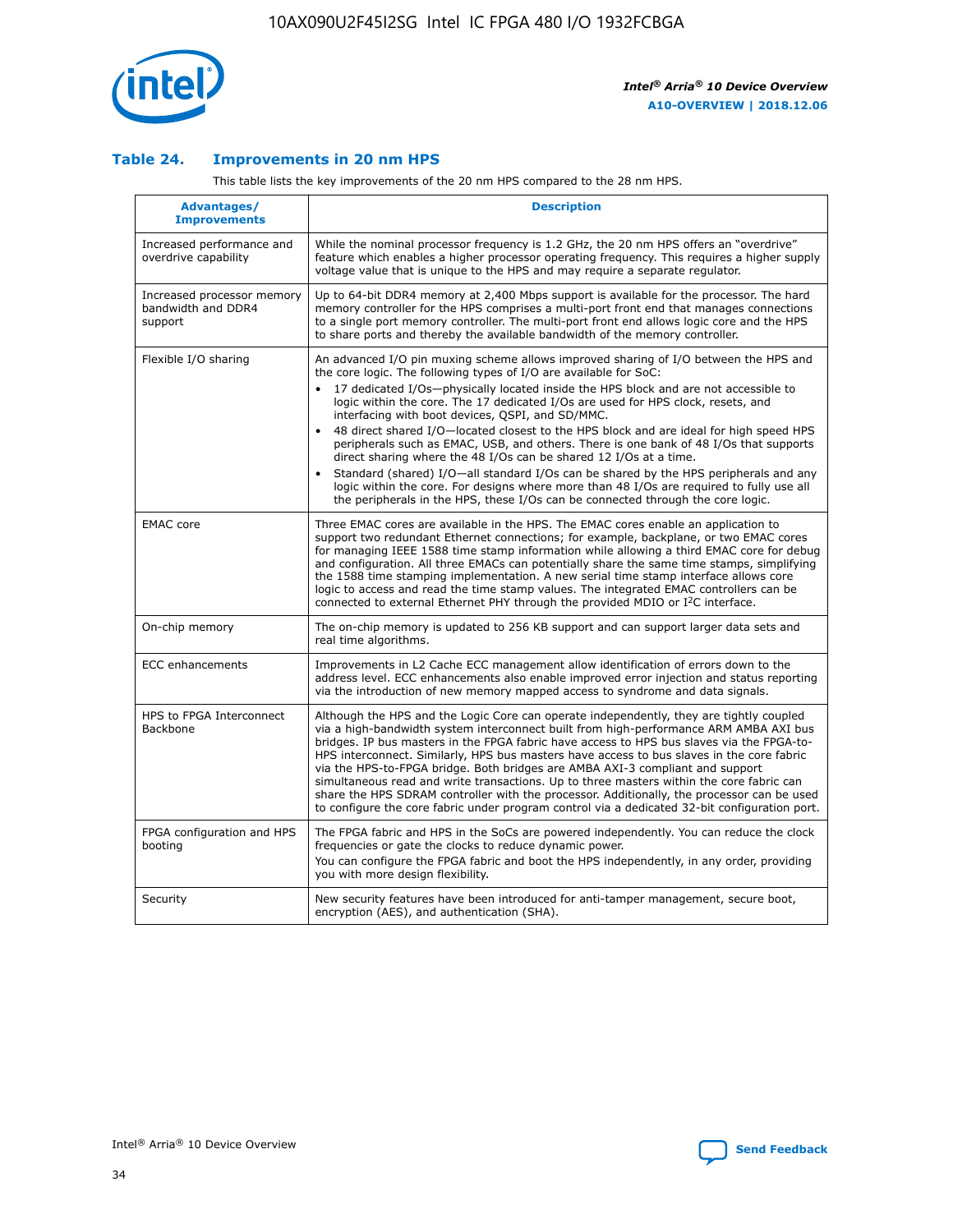

# **Features of the HPS**

The HPS has the following features:

- 1.2-GHz, dual-core ARM Cortex-A9 MPCore processor with up to 1.5-GHz via overdrive
	- ARMv7-A architecture that runs 32-bit ARM instructions, 16-bit and 32-bit Thumb instructions, and 8-bit Java byte codes in Jazelle style
	- Superscalar, variable length, out-of-order pipeline with dynamic branch prediction
	- Instruction Efficiency 2.5 MIPS/MHz, which provides total performance of 7500 MIPS at 1.5 GHz
- Each processor core includes:
	- 32 KB of L1 instruction cache, 32 KB of L1 data cache
	- Single- and double-precision floating-point unit and NEON media engine
	- CoreSight debug and trace technology
	- Snoop Control Unit (SCU) and Acceleration Coherency Port (ACP)
- 512 KB of shared L2 cache
- 256 KB of scratch RAM
- Hard memory controller with support for DDR3, DDR4 and optional error correction code (ECC) support
- Multiport Front End (MPFE) Scheduler interface to the hard memory controller
- 8-channel direct memory access (DMA) controller
- QSPI flash controller with SIO, DIO, QIO SPI Flash support
- NAND flash controller (ONFI 1.0 or later) with DMA and ECC support, updated to support 8 and 16-bit Flash devices and new command DMA to offload CPU for fast power down recovery
- Updated SD/SDIO/MMC controller to eMMC 4.5 with DMA with CE-ATA digital command support
- 3 10/100/1000 Ethernet media access control (MAC) with DMA
- 2 USB On-the-Go (OTG) controllers with DMA
- $\bullet$  5 I<sup>2</sup>C controllers (3 can be used by EMAC for MIO to external PHY)
- 2 UART 16550 Compatible controllers
- 4 serial peripheral interfaces (SPI) (2 Master, 2 Slaves)
- 62 programmable general-purpose I/Os, which includes 48 direct share I/Os that allows the HPS peripherals to connect directly to the FPGA I/Os
- 7 general-purpose timers
- 4 watchdog timers
- Anti-tamper, Secure Boot, Encryption (AES) and Authentication (SHA)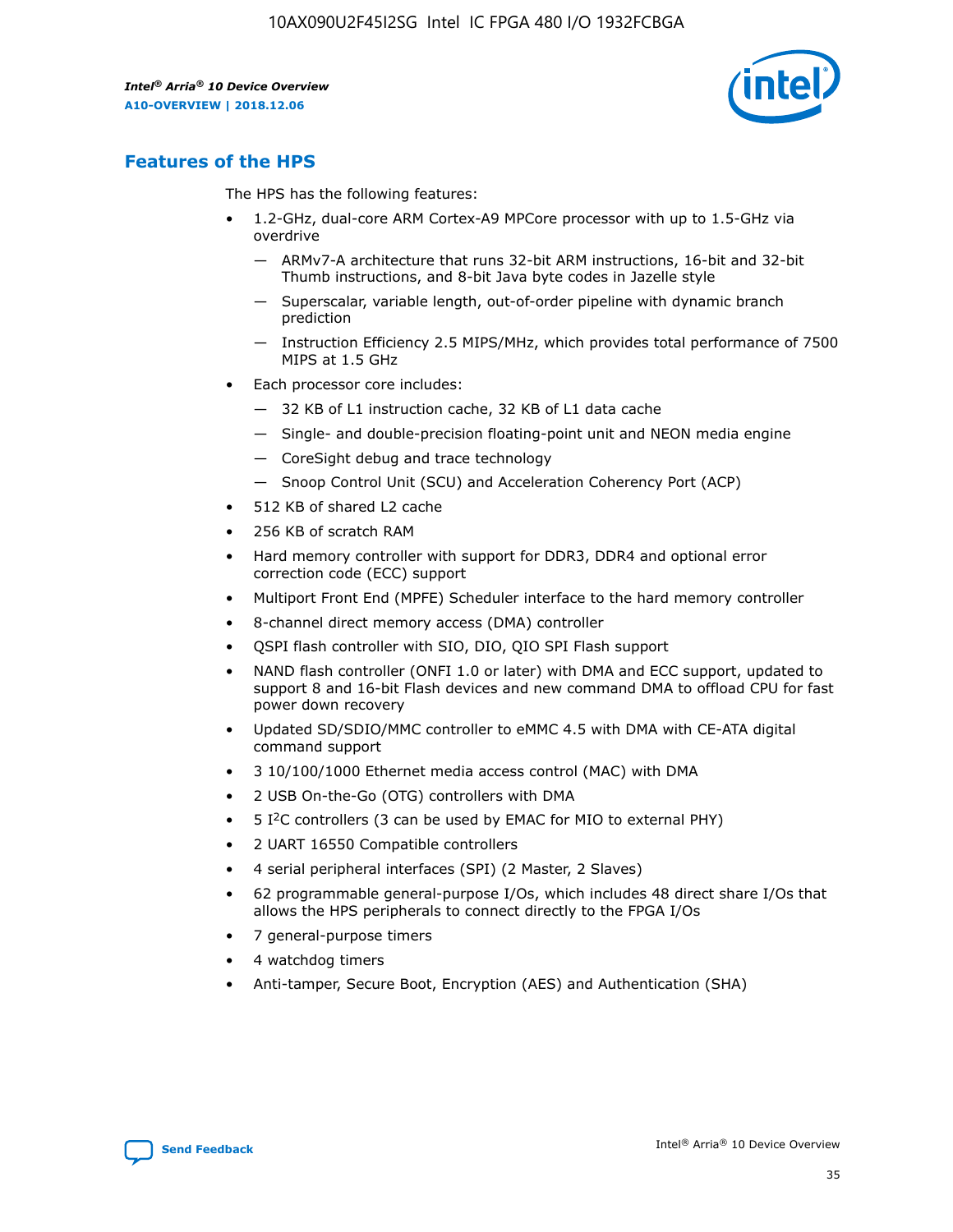

## **System Peripherals and Debug Access Port**

Each Ethernet MAC, USB OTG, NAND flash controller, and SD/MMC controller module has an integrated DMA controller. For modules without an integrated DMA controller, an additional DMA controller module provides up to eight channels of high-bandwidth data transfers. Peripherals that communicate off-chip are multiplexed with other peripherals at the HPS pin level. This allows you to choose which peripherals interface with other devices on your PCB.

The debug access port provides interfaces to industry standard JTAG debug probes and supports ARM CoreSight debug and core traces to facilitate software development.

## **HPS–FPGA AXI Bridges**

The HPS–FPGA bridges, which support the Advanced Microcontroller Bus Architecture (AMBA) Advanced eXtensible Interface (AXI™) specifications, consist of the following bridges:

- FPGA-to-HPS AMBA AXI bridge—a high-performance bus supporting 32, 64, and 128 bit data widths that allows the FPGA fabric to issue transactions to slaves in the HPS.
- HPS-to-FPGA Avalon/AMBA AXI bridge—a high-performance bus supporting 32, 64, and 128 bit data widths that allows the HPS to issue transactions to slaves in the FPGA fabric.
- Lightweight HPS-to-FPGA AXI bridge—a lower latency 32 bit width bus that allows the HPS to issue transactions to soft peripherals in the FPGA fabric. This bridge is primarily used for control and status register (CSR) accesses to peripherals in the FPGA fabric.

The HPS–FPGA AXI bridges allow masters in the FPGA fabric to communicate with slaves in the HPS logic, and vice versa. For example, the HPS-to-FPGA AXI bridge allows you to share memories instantiated in the FPGA fabric with one or both microprocessors in the HPS, while the FPGA-to-HPS AXI bridge allows logic in the FPGA fabric to access the memory and peripherals in the HPS.

Each HPS–FPGA bridge also provides asynchronous clock crossing for data transferred between the FPGA fabric and the HPS.

#### **HPS SDRAM Controller Subsystem**

The HPS SDRAM controller subsystem contains a multiport SDRAM controller and DDR PHY that are shared between the FPGA fabric (through the FPGA-to-HPS SDRAM interface), the level 2 (L2) cache, and the level 3 (L3) system interconnect. The FPGA-to-HPS SDRAM interface supports AMBA AXI and Avalon® Memory-Mapped (Avalon-MM) interface standards, and provides up to six individual ports for access by masters implemented in the FPGA fabric.

The HPS SDRAM controller supports up to 3 masters (command ports), 3x 64-bit read data ports and 3x 64-bit write data ports.

To maximize memory performance, the SDRAM controller subsystem supports command and data reordering, deficit round-robin arbitration with aging, and high-priority bypass features.

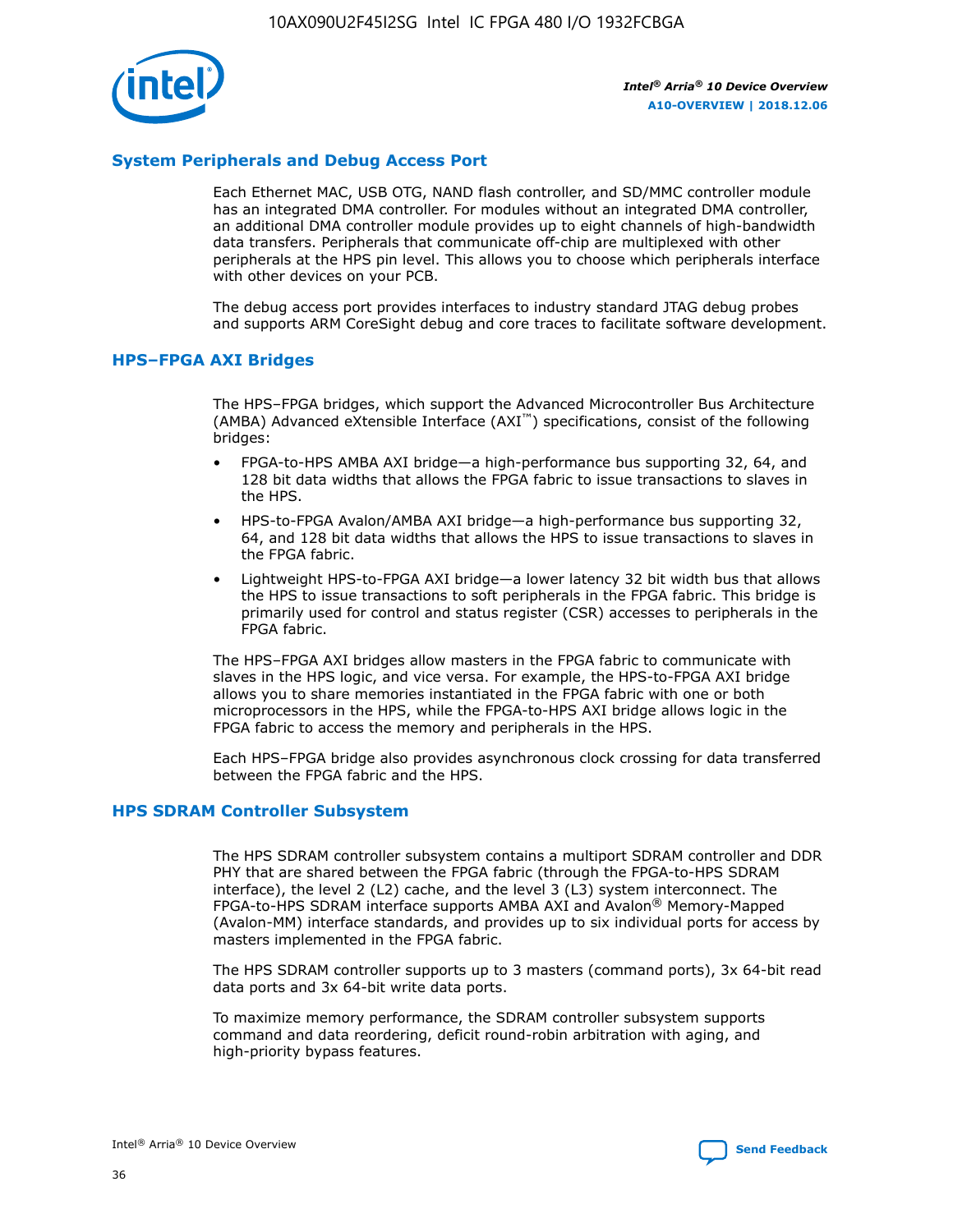

# **FPGA Configuration and HPS Booting**

The FPGA fabric and HPS in the SoC FPGA must be powered at the same time. You can reduce the clock frequencies or gate the clocks to reduce dynamic power.

Once powered, the FPGA fabric and HPS can be configured independently thus providing you with more design flexibility:

- You can boot the HPS independently. After the HPS is running, the HPS can fully or partially reconfigure the FPGA fabric at any time under software control. The HPS can also configure other FPGAs on the board through the FPGA configuration controller.
- Configure the FPGA fabric first, and then boot the HPS from memory accessible to the FPGA fabric.

## **Hardware and Software Development**

For hardware development, you can configure the HPS and connect your soft logic in the FPGA fabric to the HPS interfaces using the Platform Designer system integration tool in the Intel Quartus Prime software.

For software development, the ARM-based SoC FPGA devices inherit the rich software development ecosystem available for the ARM Cortex-A9 MPCore processor. The software development process for Intel SoC FPGAs follows the same steps as those for other SoC devices from other manufacturers. Support for Linux\*, VxWorks\*, and other operating systems are available for the SoC FPGAs. For more information on the operating systems support availability, contact the Intel FPGA sales team.

You can begin device-specific firmware and software development on the Intel SoC FPGA Virtual Target. The Virtual Target is a fast PC-based functional simulation of a target development system—a model of a complete development board. The Virtual Target enables the development of device-specific production software that can run unmodified on actual hardware.

# **Dynamic and Partial Reconfiguration**

The Intel Arria 10 devices support dynamic and partial reconfiguration. You can use dynamic and partial reconfiguration simultaneously to enable seamless reconfiguration of both the device core and transceivers.

# **Dynamic Reconfiguration**

You can reconfigure the PMA and PCS blocks while the device continues to operate. This feature allows you to change the data rates, protocol, and analog settings of a channel in a transceiver bank without affecting on-going data transfer in other transceiver banks. This feature is ideal for applications that require dynamic multiprotocol or multirate support.

# **Partial Reconfiguration**

Using partial reconfiguration, you can reconfigure some parts of the device while keeping the device in operation.

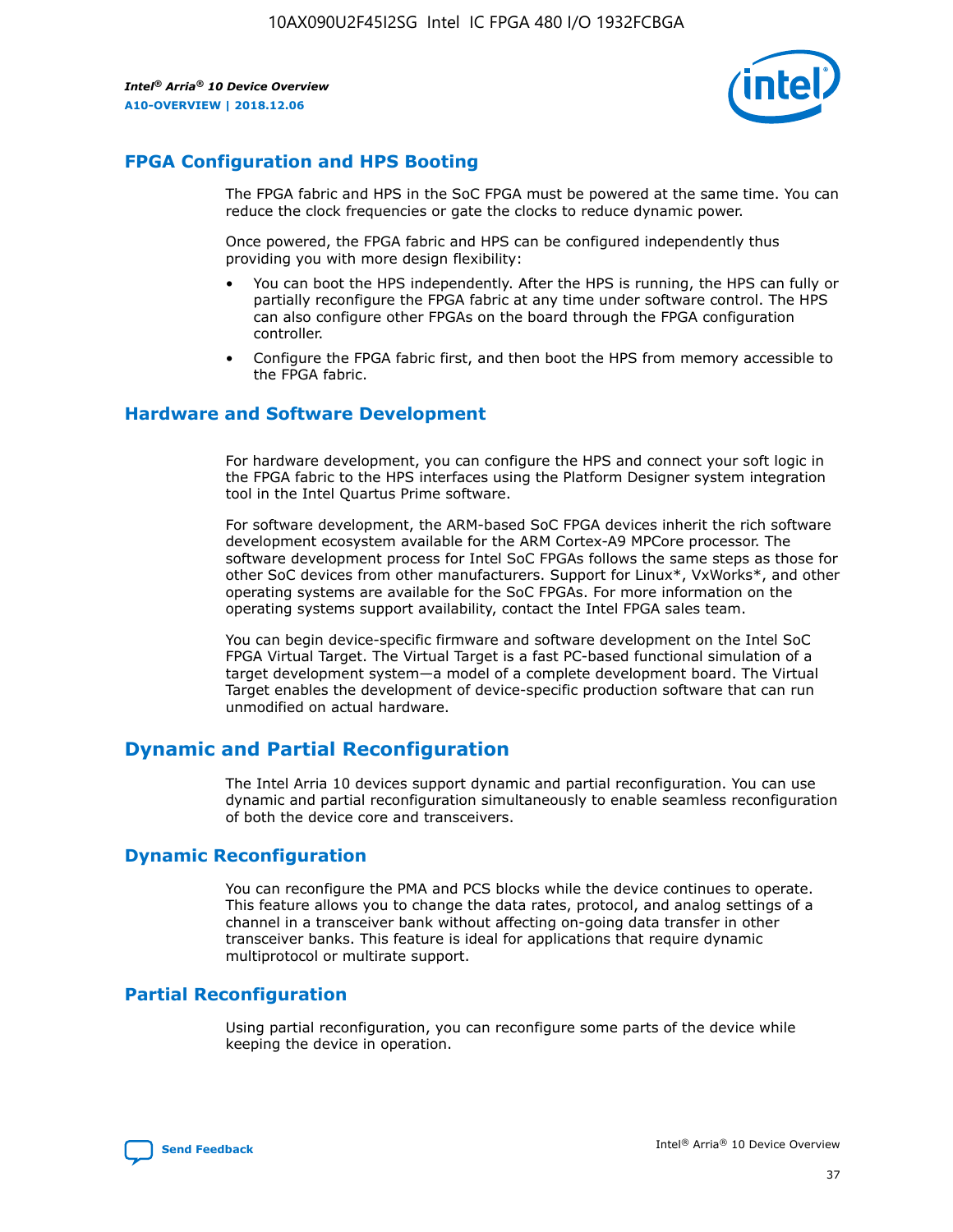

Instead of placing all device functions in the FPGA fabric, you can store some functions that do not run simultaneously in external memory and load them only when required. This capability increases the effective logic density of the device, and lowers cost and power consumption.

In the Intel solution, you do not have to worry about intricate device architecture to perform a partial reconfiguration. The partial reconfiguration capability is built into the Intel Quartus Prime design software, making such time-intensive task simple.

Intel Arria 10 devices support partial reconfiguration in the following configuration options:

- Using an internal host:
	- All supported configuration modes where the FPGA has access to external memory devices such as serial and parallel flash memory.
	- Configuration via Protocol [CvP (PCIe)]
- Using an external host—passive serial (PS), fast passive parallel (FPP) x8, FPP x16, and FPP x32 I/O interface.

# **Enhanced Configuration and Configuration via Protocol**

## **Table 25. Configuration Schemes and Features of Intel Arria 10 Devices**

Intel Arria 10 devices support 1.8 V programming voltage and several configuration schemes.

| <b>Scheme</b>                                                          | <b>Data</b><br><b>Width</b> | <b>Max Clock</b><br>Rate<br>(MHz) | <b>Max Data</b><br>Rate<br>(Mbps)<br>(13) | <b>Decompression</b> | <b>Design</b><br>Security <sup>(1</sup><br>4) | <b>Partial</b><br><b>Reconfiguration</b><br>(15) | <b>Remote</b><br><b>System</b><br><b>Update</b> |
|------------------------------------------------------------------------|-----------------------------|-----------------------------------|-------------------------------------------|----------------------|-----------------------------------------------|--------------------------------------------------|-------------------------------------------------|
| <b>JTAG</b>                                                            | 1 bit                       | 33                                | 33                                        |                      |                                               | Yes(16)                                          |                                                 |
| Active Serial (AS)<br>through the<br>EPCO-L<br>configuration<br>device | 1 bit,<br>4 bits            | 100                               | 400                                       | Yes                  | Yes                                           | $Y_{PS}(16)$                                     | Yes                                             |
| Passive serial (PS)<br>through CPLD or<br>external<br>microcontroller  | 1 bit                       | 100                               | 100                                       | Yes                  | Yes                                           | Yes(16)                                          | Parallel<br>Flash<br>Loader<br>(PFL) IP<br>core |
|                                                                        |                             |                                   |                                           |                      |                                               |                                                  | continued                                       |

<sup>(13)</sup> Enabling either compression or design security features affects the maximum data rate. Refer to the Intel Arria 10 Device Datasheet for more information.

<sup>(14)</sup> Encryption and compression cannot be used simultaneously.

 $<sup>(15)</sup>$  Partial reconfiguration is an advanced feature of the device family. If you are interested in</sup> using partial reconfiguration, contact Intel for support.

 $(16)$  Partial configuration can be performed only when it is configured as internal host.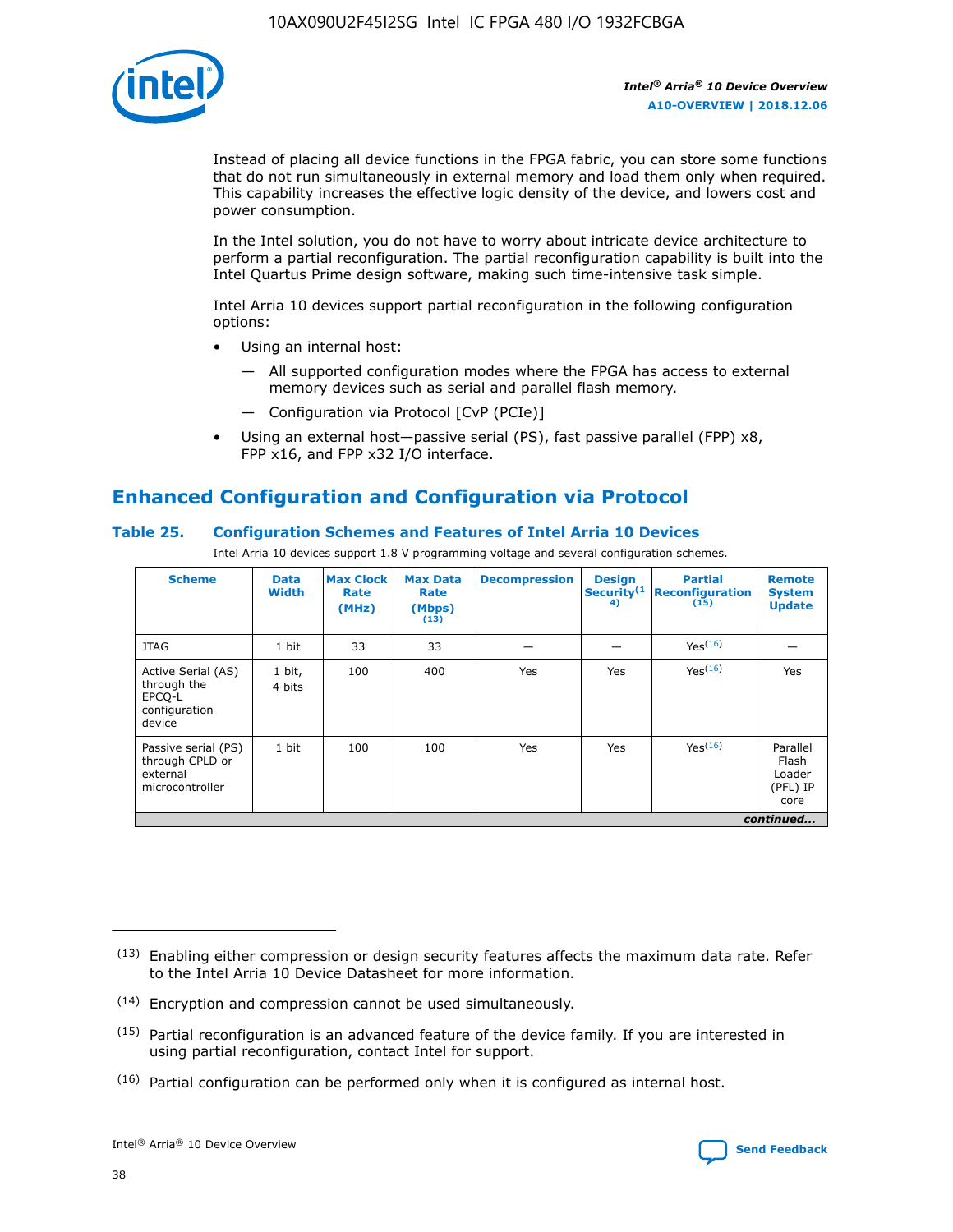

| <b>Scheme</b>                                    | <b>Data</b><br><b>Width</b> | <b>Max Clock</b><br>Rate<br>(MHz) | <b>Max Data</b><br>Rate<br>(Mbps)<br>(13) | <b>Decompression</b> | <b>Design</b><br>Security <sup>(1</sup><br>4) | <b>Partial</b><br><b>Reconfiguration</b><br>(15) | <b>Remote</b><br><b>System</b><br><b>Update</b> |
|--------------------------------------------------|-----------------------------|-----------------------------------|-------------------------------------------|----------------------|-----------------------------------------------|--------------------------------------------------|-------------------------------------------------|
| Fast passive                                     | 8 bits                      | 100                               | 3200                                      | Yes                  | Yes                                           | Yes(17)                                          | PFL IP                                          |
| parallel (FPP)<br>through CPLD or                | 16 bits                     |                                   |                                           | Yes                  | Yes                                           |                                                  | core                                            |
| external<br>microcontroller                      | 32 bits                     |                                   |                                           | Yes                  | Yes                                           |                                                  |                                                 |
| Configuration via                                | 16 bits                     | 100                               | 3200                                      | Yes                  | Yes                                           | Yes <sup>(17)</sup>                              |                                                 |
| <b>HPS</b>                                       | 32 bits                     |                                   |                                           | Yes                  | Yes                                           |                                                  |                                                 |
| Configuration via<br>Protocol [CvP<br>$(PCIe^*)$ | x1, x2,<br>x4, x8<br>lanes  |                                   | 8000                                      | Yes                  | Yes                                           | Yes(16)                                          |                                                 |

You can configure Intel Arria 10 devices through PCIe using Configuration via Protocol (CvP). The Intel Arria 10 CvP implementation conforms to the PCIe 100 ms power-up-to-active time requirement.

#### **Related Information**

[Configuration via Protocol \(CvP\) Implementation in Intel FPGAs User Guide](https://www.intel.com/content/www/us/en/programmable/documentation/dsu1441819344145.html#dsu1442269728522) Provides more information about the CvP configuration scheme.

# **SEU Error Detection and Correction**

Intel Arria 10 devices offer robust and easy-to-use single-event upset (SEU) error detection and correction circuitry.

The detection and correction circuitry includes protection for Configuration RAM (CRAM) programming bits and user memories. The CRAM is protected by a continuously running CRC error detection circuit with integrated ECC that automatically corrects one or two errors and detects higher order multi-bit errors. When more than two errors occur, correction is available through reloading of the core programming file, providing a complete design refresh while the FPGA continues to operate.

The physical layout of the Intel Arria 10 CRAM array is optimized to make the majority of multi-bit upsets appear as independent single-bit or double-bit errors which are automatically corrected by the integrated CRAM ECC circuitry. In addition to the CRAM protection, the M20K memory blocks also include integrated ECC circuitry and are layout-optimized for error detection and correction. The MLAB does not have ECC.

(14) Encryption and compression cannot be used simultaneously.

<sup>(17)</sup> Supported at a maximum clock rate of 100 MHz.



 $(13)$  Enabling either compression or design security features affects the maximum data rate. Refer to the Intel Arria 10 Device Datasheet for more information.

 $(15)$  Partial reconfiguration is an advanced feature of the device family. If you are interested in using partial reconfiguration, contact Intel for support.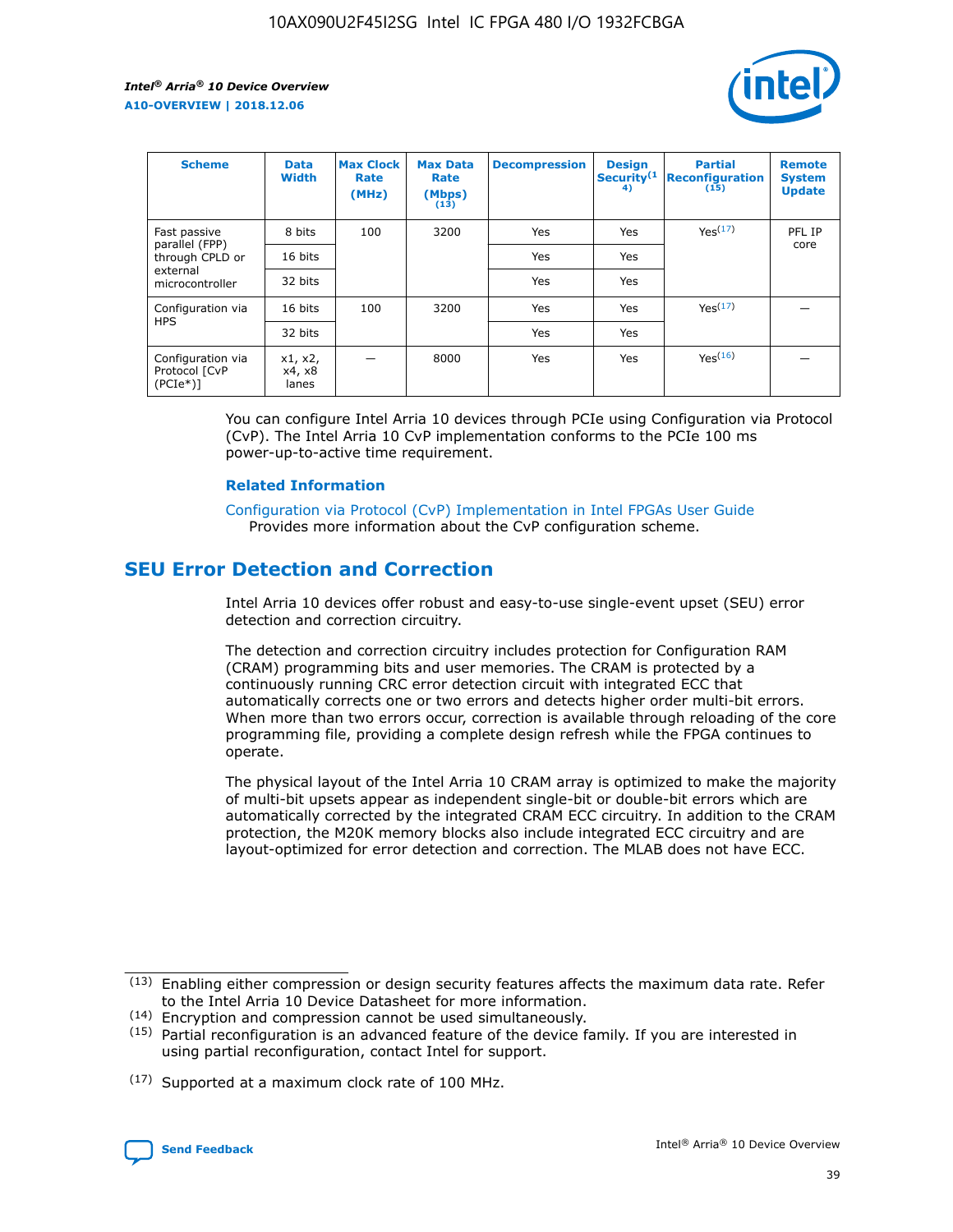

# **Power Management**

Intel Arria 10 devices leverage the advanced 20 nm process technology, a low 0.9 V core power supply, an enhanced core architecture, and several optional power reduction techniques to reduce total power consumption by as much as 40% compared to Arria V devices and as much as 60% compared to Stratix V devices.

The optional power reduction techniques in Intel Arria 10 devices include:

- **SmartVID**—a code is programmed into each device during manufacturing that allows a smart regulator to operate the device at lower core  $V_{CC}$  while maintaining performance
- **Programmable Power Technology**—non-critical timing paths are identified by the Intel Quartus Prime software and the logic in these paths is biased for low power instead of high performance
- **Low Static Power Options**—devices are available with either standard static power or low static power while maintaining performance

Furthermore, Intel Arria 10 devices feature Intel's industry-leading low power transceivers and include a number of hard IP blocks that not only reduce logic resources but also deliver substantial power savings compared to soft implementations. In general, hard IP blocks consume up to 90% less power than the equivalent soft logic implementations.

# **Incremental Compilation**

The Intel Quartus Prime software incremental compilation feature reduces compilation time and helps preserve performance to ease timing closure. The incremental compilation feature enables the partial reconfiguration flow for Intel Arria 10 devices.

Incremental compilation supports top-down, bottom-up, and team-based design flows. This feature facilitates modular, hierarchical, and team-based design flows where different designers compile their respective design sections in parallel. Furthermore, different designers or IP providers can develop and optimize different blocks of the design independently. These blocks can then be imported into the top level project.

# **Document Revision History for Intel Arria 10 Device Overview**

| <b>Document</b><br><b>Version</b> | <b>Changes</b>                                                                                                                                                                                                                                                              |
|-----------------------------------|-----------------------------------------------------------------------------------------------------------------------------------------------------------------------------------------------------------------------------------------------------------------------------|
| 2018.12.06                        | Added links to Intel Arria 10 device errata documents.<br>Removed automotive temperature option from the Intel Arria 10 GX devices.<br>Removed -3 fabric speed grade from the Intel Arria 10 GT devices.<br>Updated power options for the Intel Arria 10 GX and GT devices. |
| 2018.04.09                        | Updated the lowest $V_{CC}$ from 0.83 V to 0.82 V in the topic listing a summary of the device features.                                                                                                                                                                    |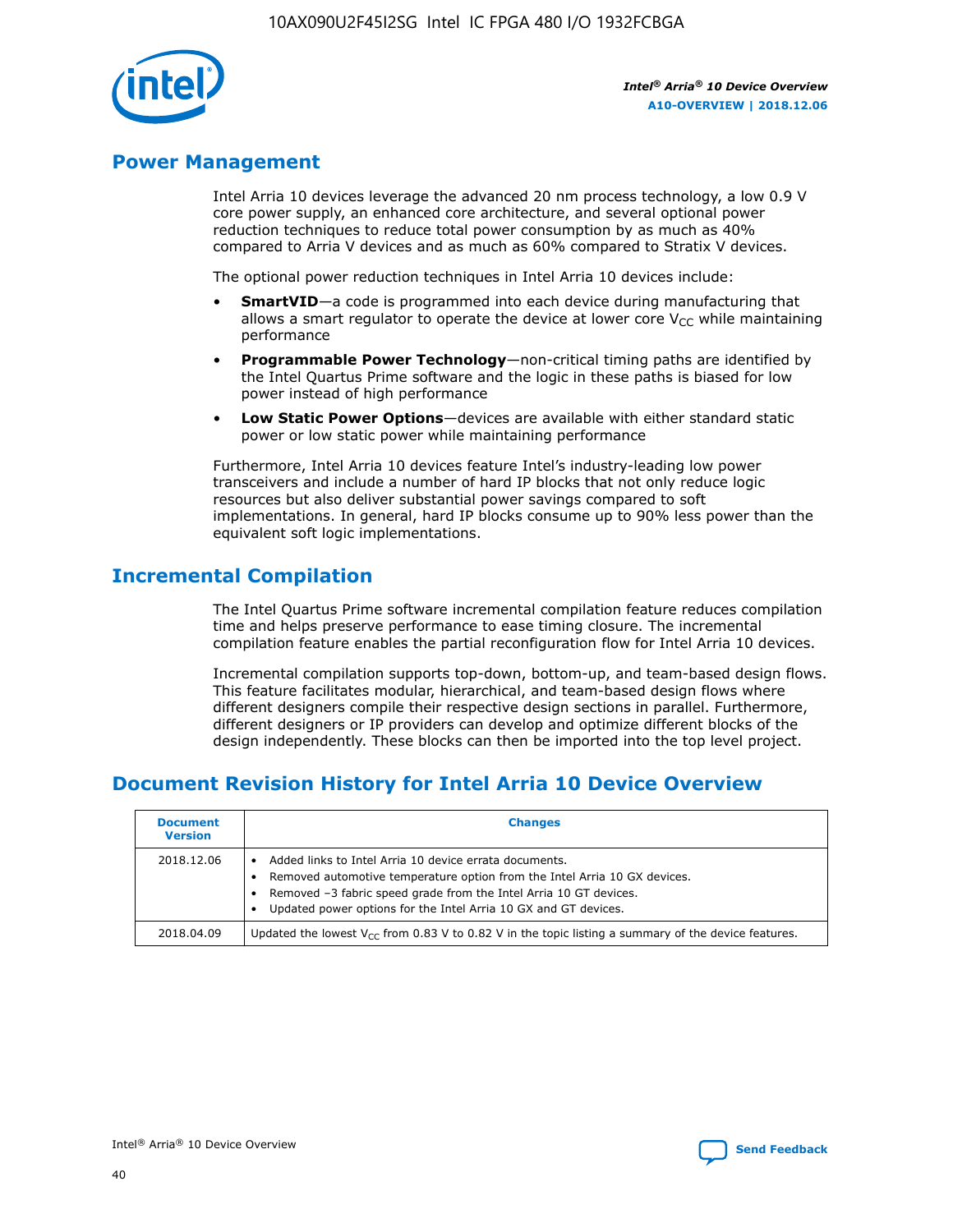*Intel® Arria® 10 Device Overview* **A10-OVERVIEW | 2018.12.06**



| <b>Date</b>    | <b>Version</b> | <b>Changes</b>                                                                                                                                                                                                                                                                                                                                                                                                                                                                                                                                                                                                                                                                                                                                                                                                                                                                                                                                                            |
|----------------|----------------|---------------------------------------------------------------------------------------------------------------------------------------------------------------------------------------------------------------------------------------------------------------------------------------------------------------------------------------------------------------------------------------------------------------------------------------------------------------------------------------------------------------------------------------------------------------------------------------------------------------------------------------------------------------------------------------------------------------------------------------------------------------------------------------------------------------------------------------------------------------------------------------------------------------------------------------------------------------------------|
| January 2018   | 2018.01.17     | Updated the maximum data rate for HPS (Intel Arria 10 SX devices<br>external memory interface DDR3 controller from 2,166 Mbps to 2,133<br>Mbps.<br>Updated maximum frequency supported for half rate QDRII and QDRII<br>+ SRAM to 633 MHz in Memory Standards Supported by the Soft<br>Memory Controller table.<br>Updated transceiver backplane capability to 12.5 Gbps.<br>$\bullet$<br>Removed transceiver speed grade 5 in Sample Ordering Core and<br>Available Options for Intel Arria 10 GX Devices figure.<br>Removed package code 40, low static power, SmartVID, industrial, and<br>military operating temperature support from Sample Ordering Core and<br>Available Options for Intel Arria 10 GT Devices figure.<br>Updated short reach transceiver rate for Intel Arria 10 GT devices to<br>25.8 Gbps.<br>Removed On-Die Instrumentation - EyeQ and Jitter Margin Tool<br>support from PMA Features of the Transceivers in Intel Arria 10 Devices<br>table. |
| September 2017 | 2017.09.20     | Updated the maximum speed of the DDR4 external memory interface from<br>1,333 MHz/2,666 Mbps to 1,200 MHz/2,400 Mbps.                                                                                                                                                                                                                                                                                                                                                                                                                                                                                                                                                                                                                                                                                                                                                                                                                                                     |
| July 2017      | 2017.07.13     | Corrected the automotive temperature range in the figure showing the<br>available options for the Intel Arria 10 GX devices from "-40°C to 100°C"<br>to "-40°C to 125°C".                                                                                                                                                                                                                                                                                                                                                                                                                                                                                                                                                                                                                                                                                                                                                                                                 |
| July 2017      | 2017.07.06     | Added automotive temperature option to Intel Arria 10 GX device family.                                                                                                                                                                                                                                                                                                                                                                                                                                                                                                                                                                                                                                                                                                                                                                                                                                                                                                   |
| May 2017       | 2017.05.08     | Corrected protocol names with "1588" to "IEEE 1588v2".<br>$\bullet$<br>Updated the vertical migration table to remove vertical migration<br>$\bullet$<br>between Intel Arria 10 GX and Intel Arria 10 SX device variants.<br>Removed all "Preliminary" marks.<br>$\bullet$                                                                                                                                                                                                                                                                                                                                                                                                                                                                                                                                                                                                                                                                                                |
| March 2017     | 2017.03.15     | Removed the topic about migration from Intel Arria 10 to Intel Stratix<br>10 devices.<br>Rebranded as Intel.<br>$\bullet$                                                                                                                                                                                                                                                                                                                                                                                                                                                                                                                                                                                                                                                                                                                                                                                                                                                 |
| October 2016   | 2016.10.31     | Removed package F36 from Intel Arria 10 GX devices.<br>Updated Intel Arria 10 GT sample ordering code and maximum GX<br>$\bullet$<br>transceiver count. Intel Arria 10 GT devices are available only in the<br>SF45 package option with a maximum of 72 transceivers.                                                                                                                                                                                                                                                                                                                                                                                                                                                                                                                                                                                                                                                                                                     |
| May 2016       | 2016.05.02     | Updated the FPGA Configuration and HPS Booting topic.<br>$\bullet$<br>Remove V <sub>CC</sub> PowerManager from the Summary of Features, Power<br>Management and Arria 10 Device Variants and packages topics. This<br>feature is no longer supported in Arria 10 devices.<br>Removed LPDDR3 from the Memory Standards Supported by the HPS<br>Hard Memory Controller table in the Memory Standards Supported by<br>Intel Arria 10 Devices topic. This standard is only supported by the<br>FPGA.<br>Removed transceiver speed grade 5 from the Device Variants and<br>Packages topic for Arria 10 GX and SX devices.                                                                                                                                                                                                                                                                                                                                                      |
| February 2016  | 2016.02.11     | Changed the maximum Arria 10 GT datarate to 25.8 Gbps and the<br>minimum datarate to 1 Gbps globally.<br>Revised the state for Core clock networks in the Summary of Features<br>$\bullet$<br>topic.<br>Changed the transceiver parameters in the "Summary of Features for<br>$\bullet$<br>Arria 10 Devices" table.<br>• Changed the transceiver parameters in the "Maximum Resource Counts<br>for Arria 10 GT Devices" table.<br>Changed the package availability for GT devices in the "Package Plan<br>for Arria 10 GT Devices" table.<br>Changed the package configurations for GT devices in the "Migration"<br>Capability Across Arria 10 Product Lines" figure.<br>continued                                                                                                                                                                                                                                                                                       |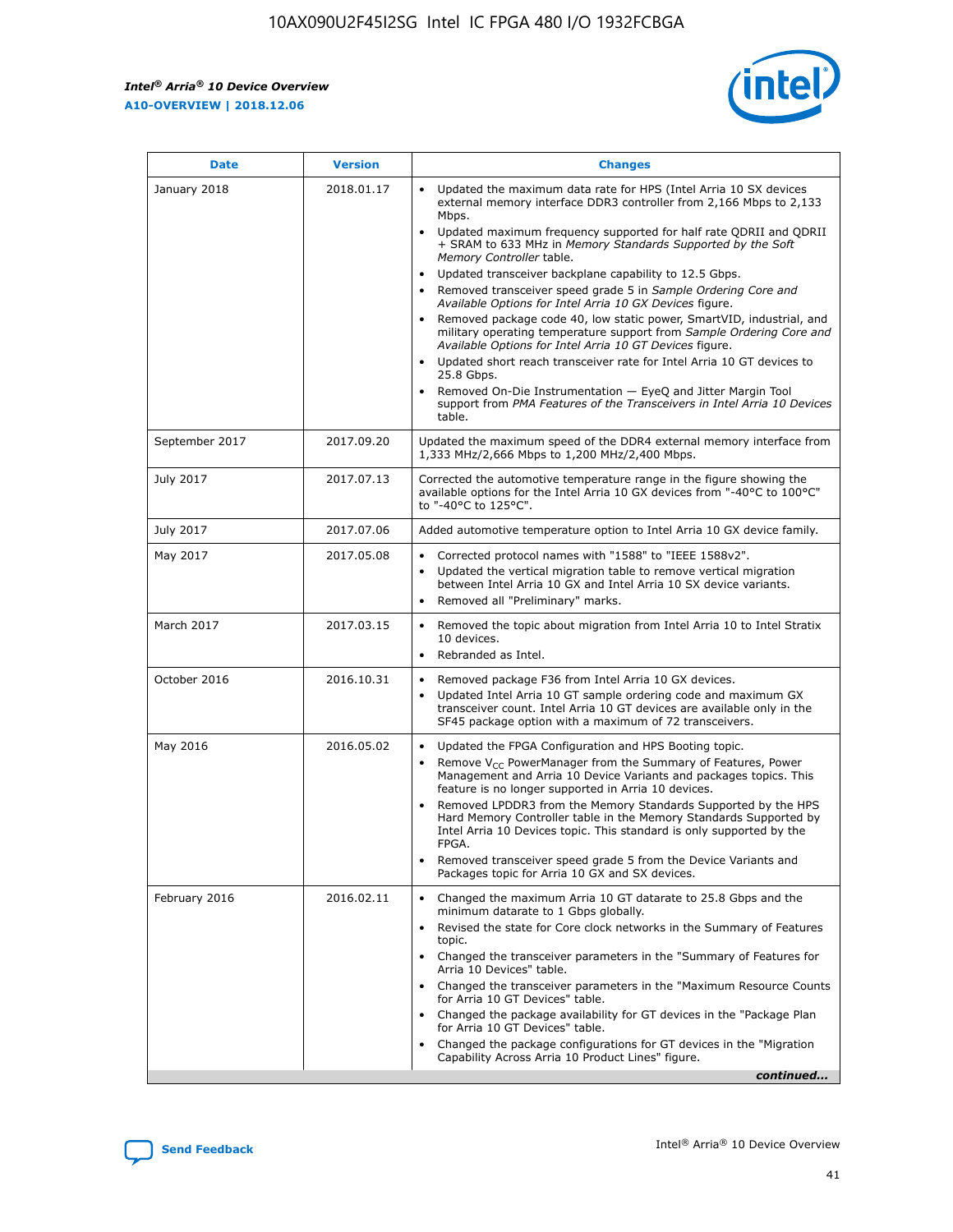

| <b>Date</b>   | <b>Version</b> | <b>Changes</b>                                                                                                                                                               |
|---------------|----------------|------------------------------------------------------------------------------------------------------------------------------------------------------------------------------|
|               |                | • Changed transceiver parameters in the "Low Power Serial Transceivers"<br>section.                                                                                          |
|               |                | • Changed the transceiver descriptions in the "Device Variants for the<br>Arria 10 Device Family" table.                                                                     |
|               |                | Changed the "Sample Ordering Code and Available Options for Arria 10<br>$\bullet$<br>GT Devices" figure.                                                                     |
|               |                | Changed the datarates for GT devices in the "PMA Features" section.                                                                                                          |
|               |                | Changed the datarates for GT devices in the "PCS Features" section.<br>$\bullet$                                                                                             |
| December 2015 | 2015.12.14     | Updated the number of M20K memory blocks for Arria 10 GX 660 from<br>2133 to 2131 and corrected the total RAM bit from 48,448 Kb to<br>48,408 Kb.                            |
|               |                | Corrected the number of DSP blocks for Arria 10 GX 660 from 1688 to<br>1687 in the table listing floating-point arithmetic resources.                                        |
| November 2015 | 2015.11.02     | Updated the maximum resources for Arria 10 GX 220, GX 320, GX 480,<br>$\bullet$<br>GX 660, SX 220, SX 320, SX 480, and SX 660.                                               |
|               |                | • Updated resource count for Arria 10 GX 320, GX 480, GX 660, SX 320,<br>SX 480, a SX 660 devices in Number of Multipliers in Intel Arria 10<br><b>Devices</b> table.        |
|               |                | Updated the available options for Arria 10 GX, GT, and SX.                                                                                                                   |
|               |                | Changed instances of Quartus II to Quartus Prime.<br>$\bullet$                                                                                                               |
| June 2015     | 2015.06.15     | Corrected label for Intel Arria 10 GT product lines in the vertical migration<br>figure.                                                                                     |
| May 2015      | 2015.05.15     | Corrected the DDR3 half rate and quarter rate maximum frequencies in the<br>table that lists the memory standards supported by the Intel Arria 10 hard<br>memory controller. |
| May 2015      | 2015.05.04     | • Added support for 13.5G JESD204b in the Summary of Features table.                                                                                                         |
|               |                | • Added a link to Arria 10 GT Channel Usage in the Arria 10 GT Package<br>Plan topic.                                                                                        |
|               |                | • Added a note to the table, Maximum Resource Counts for Arria 10 GT<br>devices.                                                                                             |
|               |                | • Updated the power requirements of the transceivers in the Low Power<br>Serial Transceivers topic.                                                                          |
| January 2015  | 2015.01.23     | • Added floating point arithmetic features in the Summary of Features<br>table.                                                                                              |
|               |                | • Updated the total embedded memory from 38.38 megabits (Mb) to<br>65.6 Mb.                                                                                                  |
|               |                | • Updated the table that lists the memory standards supported by Intel<br>Arria 10 devices.                                                                                  |
|               |                | Removed support for DDR3U, LPDDR3 SDRAM, RLDRAM 2, and DDR2.                                                                                                                 |
|               |                | Moved RLDRAM 3 support from hard memory controller to soft memory<br>controller. RLDRAM 3 support uses hard PHY with soft memory<br>controller.                              |
|               |                | Added soft memory controller support for QDR IV.<br>٠                                                                                                                        |
|               |                | Updated the maximum resource count table to include the number of<br>hard memory controllers available in each device variant.                                               |
|               |                | Updated the transceiver PCS data rate from 12.5 Gbps to 12 Gbps.<br>$\bullet$                                                                                                |
|               |                | Updated the max clock rate of PS, FPP x8, FPP x16, and Configuration<br>via HPS from 125 MHz to 100 MHz.                                                                     |
|               |                | Added a feature for fractional synthesis PLLs: PLL cascading.                                                                                                                |
|               |                | Updated the HPS programmable general-purpose I/Os from 54 to 62.<br>$\bullet$                                                                                                |
|               |                | continued                                                                                                                                                                    |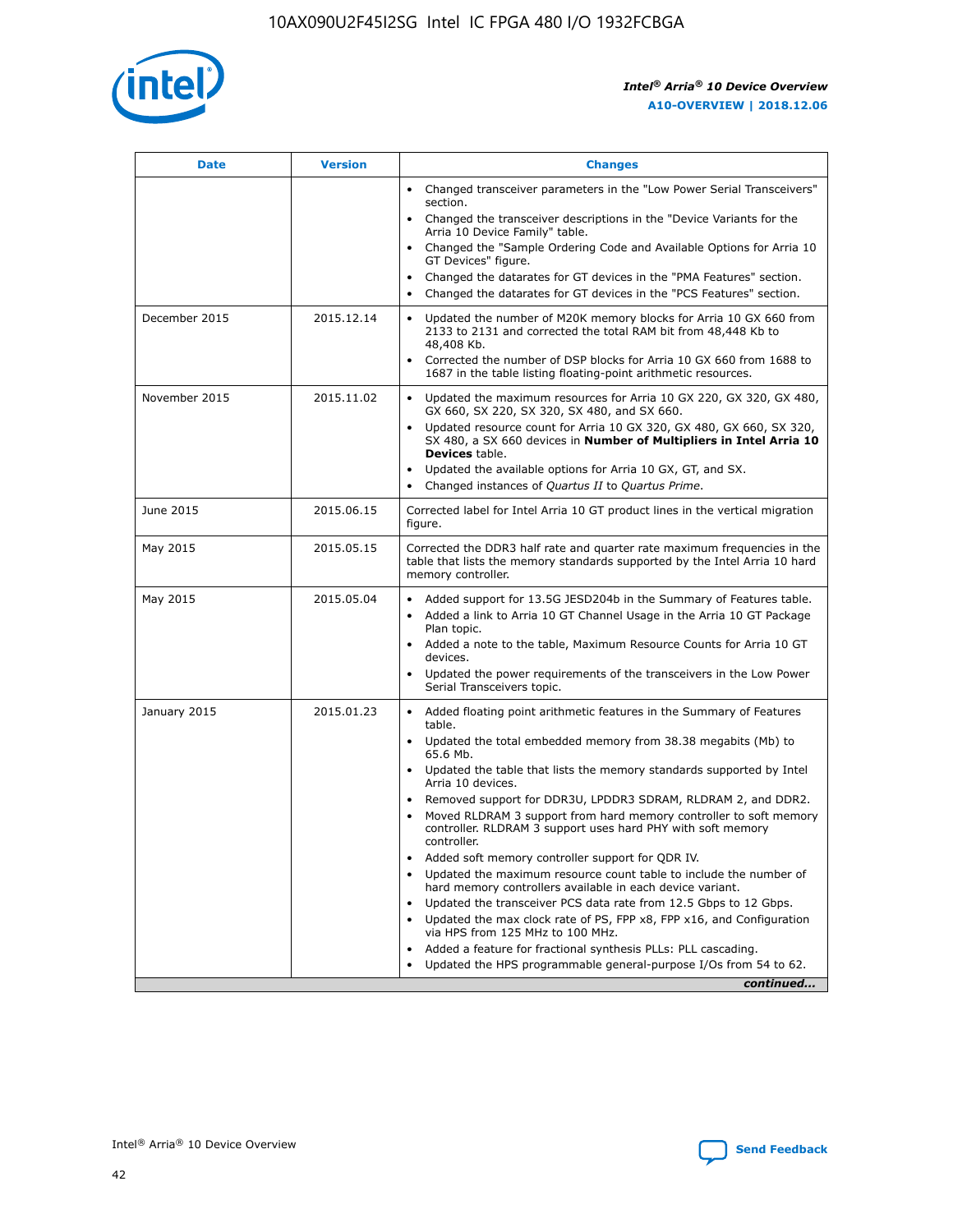r



| <b>Date</b>    | <b>Version</b> | <b>Changes</b>                                                                                                                                                                                                                                                                                                                                                                                                                                                                                                                                      |
|----------------|----------------|-----------------------------------------------------------------------------------------------------------------------------------------------------------------------------------------------------------------------------------------------------------------------------------------------------------------------------------------------------------------------------------------------------------------------------------------------------------------------------------------------------------------------------------------------------|
| September 2014 | 2014.09.30     | Corrected the 3 V I/O and LVDS I/O counts for F35 and F36 packages<br>$\bullet$<br>of Arria 10 GX.<br>Corrected the 3 V I/O, LVDS I/O, and transceiver counts for the NF40<br>$\bullet$<br>package of the Arria GX 570 and 660.<br>Removed 3 V I/O, LVDS I/O, and transceiver counts for the NF40<br>package of the Arria GX 900 and 1150. The NF40 package is not<br>available for Arria 10 GX 900 and 1150.                                                                                                                                       |
| August 2014    | 2014.08.18     | Updated Memory (Kb) M20K maximum resources for Arria 10 GX 660<br>devices from 42,660 to 42,620.<br>Added GPIO columns consisting of LVDS I/O Bank and 3V I/O Bank in<br>$\bullet$<br>the Package Plan table.<br>Added how to use memory interface clock frequency higher than 533<br>$\bullet$<br>MHz in the I/O vertical migration.<br>Added information to clarify that RLDRAM3 support uses hard PHY with<br>$\bullet$<br>soft memory controller.<br>Added variable precision DSP blocks support for floating-point<br>$\bullet$<br>arithmetic. |
| June 2014      | 2014.06.19     | Updated number of dedicated I/Os in the HPS block to 17.                                                                                                                                                                                                                                                                                                                                                                                                                                                                                            |
| February 2014  | 2014.02.21     | Updated transceiver speed grade options for GT devices in Figure 2.                                                                                                                                                                                                                                                                                                                                                                                                                                                                                 |
| February 2014  | 2014.02.06     | Updated data rate for Arria 10 GT devices from 28.1 Gbps to 28.3 Gbps.                                                                                                                                                                                                                                                                                                                                                                                                                                                                              |
| December 2013  | 2013.12.10     | Updated the HPS memory standards support from LPDDR2 to LPDDR3.<br>Updated HPS block diagram to include dedicated HPS I/O and FPGA<br>$\bullet$<br>Configuration blocks as well as repositioned SD/SDIO/MMC, DMA, SPI<br>and NAND Flash with ECC blocks.                                                                                                                                                                                                                                                                                            |
| December 2013  | 2013.12.02     | Initial release.                                                                                                                                                                                                                                                                                                                                                                                                                                                                                                                                    |